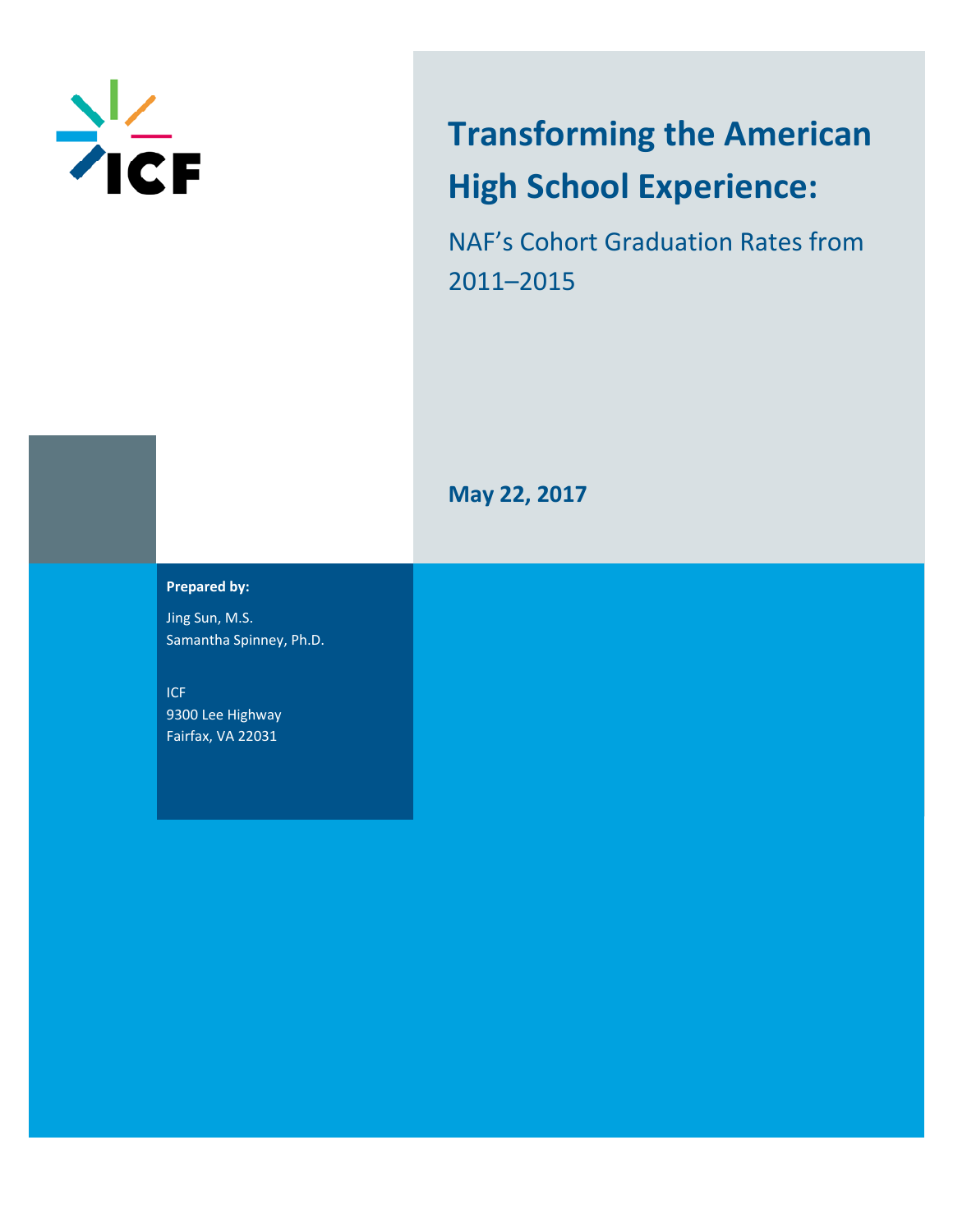# **Table of Contents**

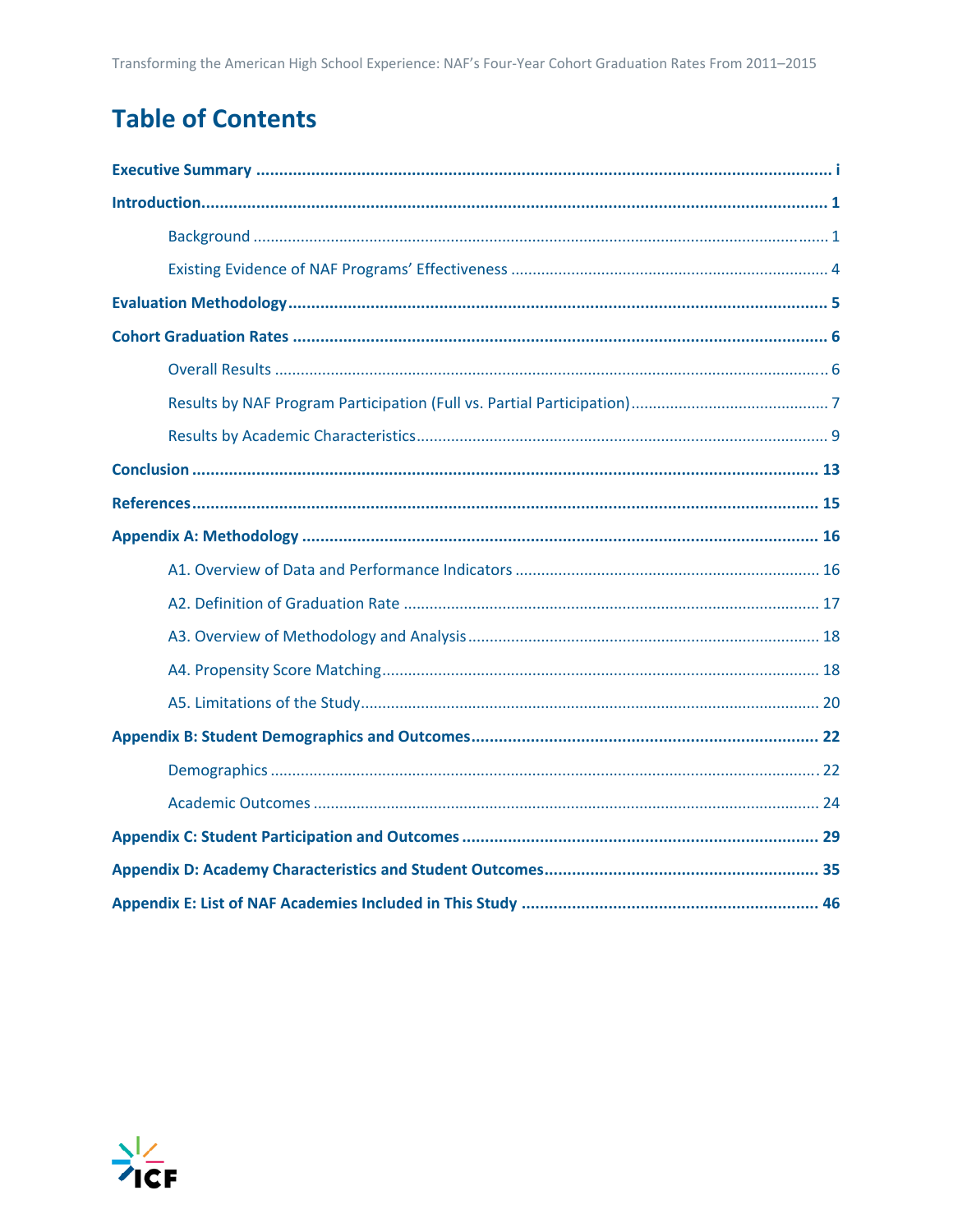# **Executive Summary**

For more than 30 years, NAF has been working to transform the American high school experience by joining the corporate and education worlds to help ensure that students graduate high school and are prepared for college and careers. NAF's education design incorporates an academy‐development framework, alongside rigorous career‐themed curricula and instruction, an advisory board of business and community leaders, and a continuum of work‐based learning. Serving 96,741 students in 675 academies in 2016–2017, NAF works with educators, business, and industry partners to ensure successful implementation and delivery of the NAF model through professional development and continuous improvement toward greater student impact.

Since 2010, NAF has annually collected student‐ and academy‐level data from a subset of school districts across its network in an effort to continuously improve its program. Tracking student performance through their high school experience allows NAF to examine impact across nationally measured outcomes and build on the existing evidence base. This report focuses on a cohort of NAF students tracked from Grade 9 through graduation from 10 districts in the NAF network: Porterville Unified School District, California; Pasadena Unified School District, California; Hartford Public Schools; Connecticut; Broward County Public Schools, Florida; Miami‐Dade Public Schools, Florida; Charlotte‐ Mecklenburg Schools, North Carolina; New York City Department of Education, New York; Rochester City School District, New York; Dallas Independent School District, Texas; and Waco Independent School District, Texas. The study includes the analysis of data from a total of 613,002 students in 2011–2012, with 171,489 being freshmen, of which 7,406 were enrolled in a NAF academy

Specifically, this report—prepared by ICF, the external evaluator—seeks to examine the effect of the NAF design on high school student graduation rates. ICF used a longitudinal quasi‐experimental design to track a group of NAF students alongside an equivalent comparison group of non‐NAF students from Grade 9 to Grade 12. Overall comparisons between NAF and non‐NAF, as well as subgroup comparisons based on students' initial (Grade 9) on-track/at-risk status<sup>1</sup> were conducted to examine whether NAF services had greater impact on certain subgroups. Outcomes were also examined for full participation students who were retained in NAF at Grade 12 and those with partial participation (e.g., withdraw NAF before Grade 12). Specifically, the study examined the following research questions:

**What is the graduation rate of NAF students compared to similar peers? How do NAF's effects differ for atrisk students?** 

**To what extent does the graduation rate vary with degree of participation in the NAF program (full vs partial participation)?** 

**To what extent does the graduation rate vary with academy characteristics like theme, program length, and membership level)?** 

 $1$  A student who fails to meet any of the four performance indicator benchmarks (e.g., GPA, credits earned, English course, and math course) is considered at‐risk for not graduating from high school. Conversely, a student who meets all four indicators is considered on‐track. See Appendix A for more details.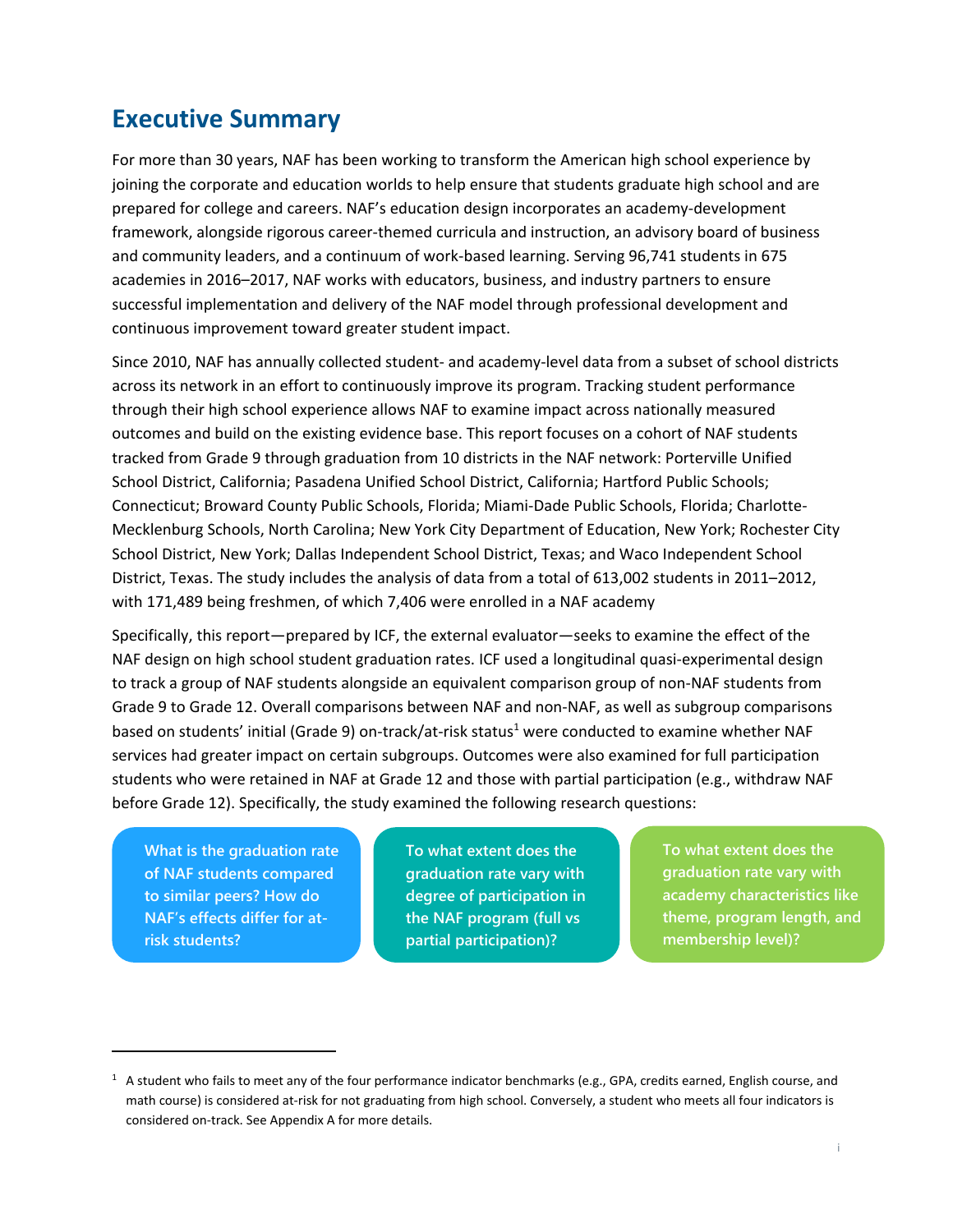Key findings from these analyses are provided as follows:

#### **KEY FINDINGS**

#### **Overall NAF Students**



**Students enrolled in a NAF academy in Grade 9 are 3 percentage points more likely to graduate than their non‐NAF counterparts.** The longitudinal study findings showed a 79.2% graduation rate for NAF students versus a 76.3% rate for non-NAF students in the comparison group.

#### **At‐risk NAF Students**

**+5% Points** **Students enrolled in a NAF program in Grade 9 and were identified as at‐risk of not graduating are 5 percentage points more likely to graduate from high school than their non‐NAF counterparts.** The longitudinal study findings showed a 59.8% graduation rate for NAF students who were identified at-risk of not graduating by end of Grade 9 versus a 55.1% rate for non‐NAF peers.

#### **NAF Students with Full Program Participation**



**NAF students who completed the NAF program of study (fully participated in a NAF program until senior year) are 6 percentage points more likely graduate from high school than their non‐NAF counterparts.** 87.2% of NAF students completing a full program graduated, compared to 81.2% of the non‐NAF students. The results also imply that NAF services provide a greater impact for students completing all NAF requirements in comparison to students exiting the program without meeting all requirements. The graduation rate for NAF students for the full length of the program was more than 20 percentage points higher than those who exited the program without meeting all requirements (66.2%).

#### **At‐risk NAF Students with Full Program Participation**



**Students who were identified as at‐risk AND participated in a high‐quality NAF academy program through their senior year (full participation) are 10 percentage points more likely to graduate than their non‐NAF counterparts.** At‐risk NAF students who remained in the program through Grade 12 graduated at a higher rate (72.7%) than did their non‐NAF peers (62.5%)

In 2016–2017, there are 28,253 Grade 9 and 25,658 Grade 10 students participating in NAF. Assuming they complete all NAF requirements during participation (full participation), this would equate to 3,235 (6 percentage points) more NAF students graduating high school on time across the network than there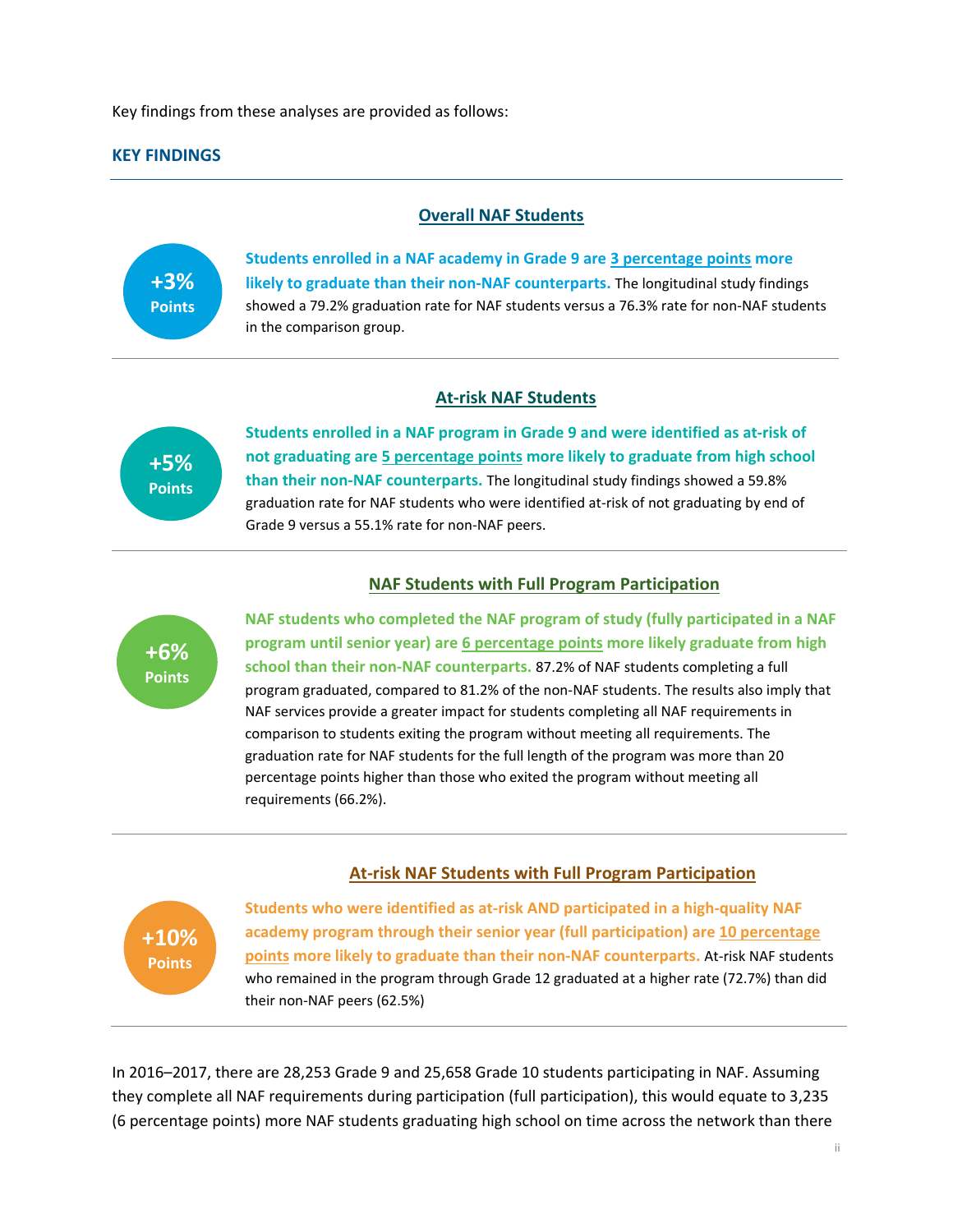would be otherwise. High school graduation is the gateway to the continued growth and development of our youth and our communities. The potential long term impact of students not graduating spreads beyond the lives of those students and their families. For example, according to the report "By the numbers: Dropping out of High School" (Breslow, 2012), a youth who drops out of high school can expect to earn \$10,386 less annually than a high school graduate, and \$36,424 less annually than a college graduate. In addition, the report showed that a youth who does not graduate from high school could cost taxpayers an average of \$292,000 over a lifetime. Based on values from the report, NAF calculated the following numbers to demonstrate the potential long‐term impact of 3,235 students **not** graduating from high school.

#### **IMPLICATIONS**



According to the U.S. Census Bureau, there were approximately 3,965,000 Grade 9 students nationally in October 2015. If districts improve the graduation rate of these Grade 9 students across the country in the same manner as NAF has accomplished with students who fully participate in a NAF academy, they could increase the graduate rate by six percentage points, which is nearly a quarter of a million more students (237,900) graduating at the end of their senior year.

Overall, these findings suggest that NAF academies in the 10 school districts in this study have been successful in improving the graduation rate of their students compared to their peers. In particular, NAF academies have been successful in targeting and supporting at-risk student populations and providing a pathway for students to be successful. The results also imply that NAF services provide a greater impact for students remaining in the program through graduation in comparison to students exiting the program prior to graduation. Retaining students in the program could be an effective way to increase the likelihood of graduation. The 10 districts in this study illuminate the effect of NAF participation on high school graduation.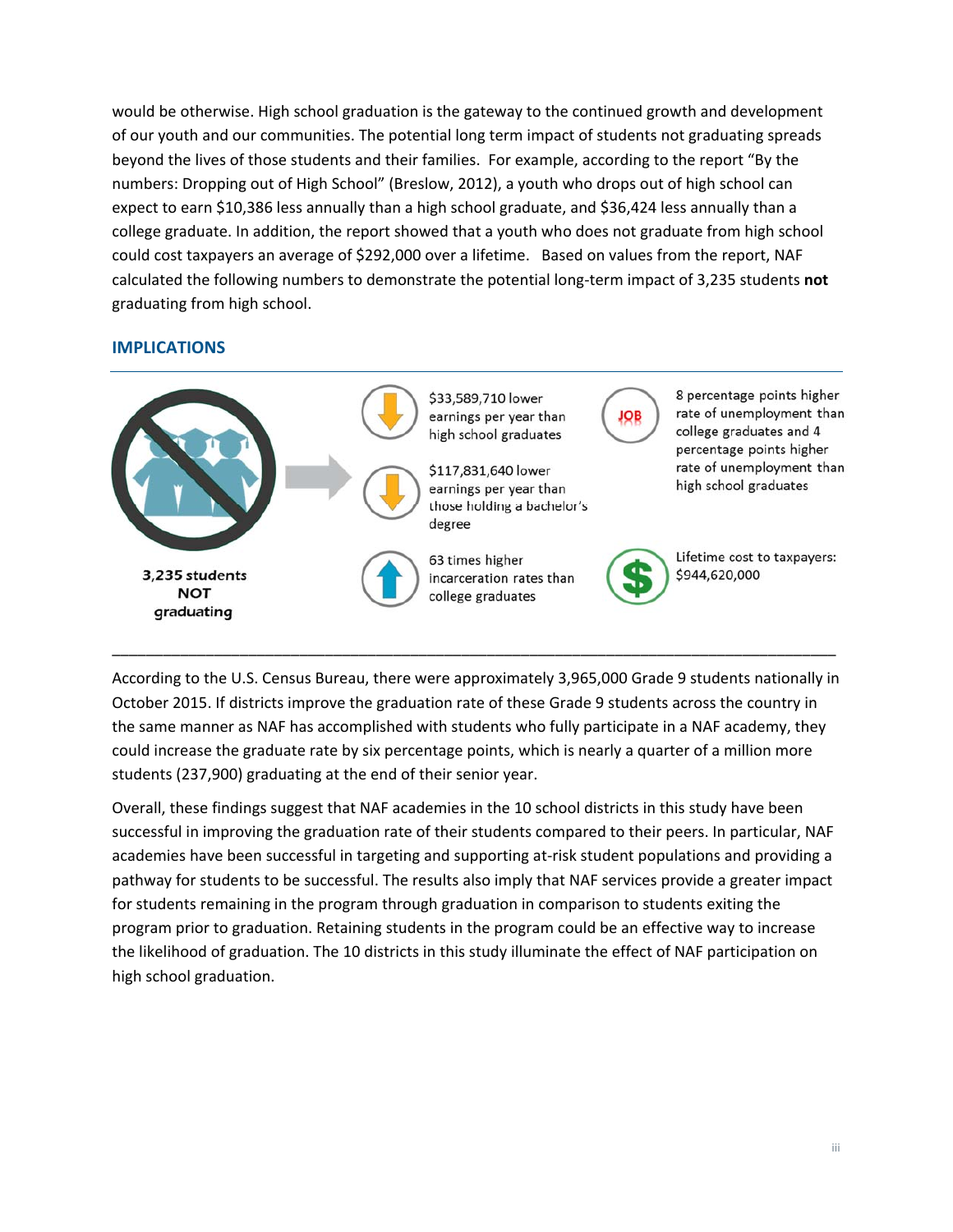This page intentionally left blank. Continue to next page.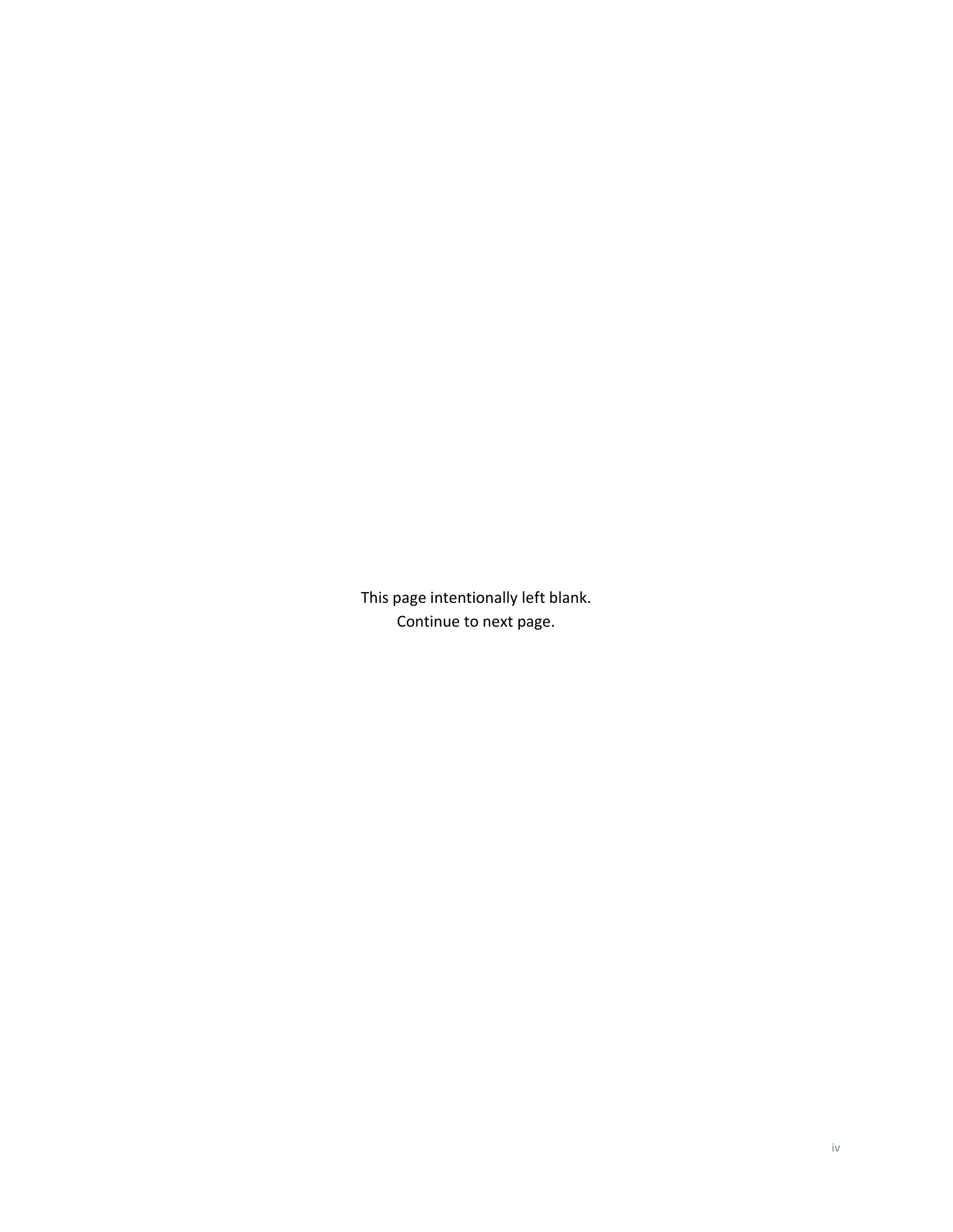# **Introduction**

NAF is a national network of education, business, and community leaders working together to ensure high school students are college-, career-, and future-ready. NAF's educational design ignites students' passion for learning and gives businesses the opportunity to shape America's future workforce by transforming the learning environment to include science, technology, engineering, and mathematics (STEM)‐infused industry‐specific curricula and work‐based learning experiences culminating with internships. Since 1982, NAF has partnered with high schools—especially in high-need communities—to enhance school systems at a low cost by implementing NAF academies—rigorous, career‐themed learning communities in traditional high schools. While the NAF design is effective for all students and communities when implemented with fidelity, districts and communities with large populations of at‐ risk/high‐need students are targeted for partnerships due to the potential for greater impact and benefit to the students. This is exemplified by the fact that NAF enrollment consists of 69% free-andreduced lunch students compared to 48% nationally, and 65% minority students (Black and Hispanic) compared to 44% nationally.

To evaluate the effectiveness and impacts of the NAF program, NAF partnered with ICF to conduct a study with longitudinal quasi‐ experimental design (QED) to track academic performance and graduation of a cohort of NAF students and their comparable non‐ NAF peers over the course of their high school experience. The study included data from 10 school districts in six states located coast‐to‐ coast, from large urban school districts to small rural schools. In addition to examining the overall program effectiveness, this study also evaluated the relationship between student outcomes and NAF academy characteristics (e.g., membership level, program length,

#### **Participating Districts**

- $\checkmark$  Porterville, CA
- $\checkmark$  Pasadena, CA
- $\checkmark$  Hartford, CT
- $\checkmark$  Broward, FL
- Miami‐Dade, FL
- Charlotte‐Mecklenburg, NC
- $\checkmark$  New York City, NY
- $\checkmark$  Rochester, NY
- $\checkmark$  Dallas, TX
- $\checkmark$  Waco, TX

and academy themes) to understand the program features that were related to the largest impacts.

# **Background**

During the 2016–2017 school year, 96,741 students attended 675 NAF academies across 36 states, including Washington, D.C. and the U.S. Virgin Islands. In 2016, NAF academies reported 96% of seniors graduated, with 92% of graduates planning to go to college.

Most NAF academies across the country are organized around five career themes, as follows:

- The **Academy of Finance** connects high school students with the world of financial services and personal finance, offering a curriculum that covers banking and credit; financial planning; and global finance, securities, insurance, accounting, and economics.
- The **Academy of Information Technology** prepares students for career opportunities in programming, database administration, web design and administration, digital networks, and other areas in the expanding digital workplace.

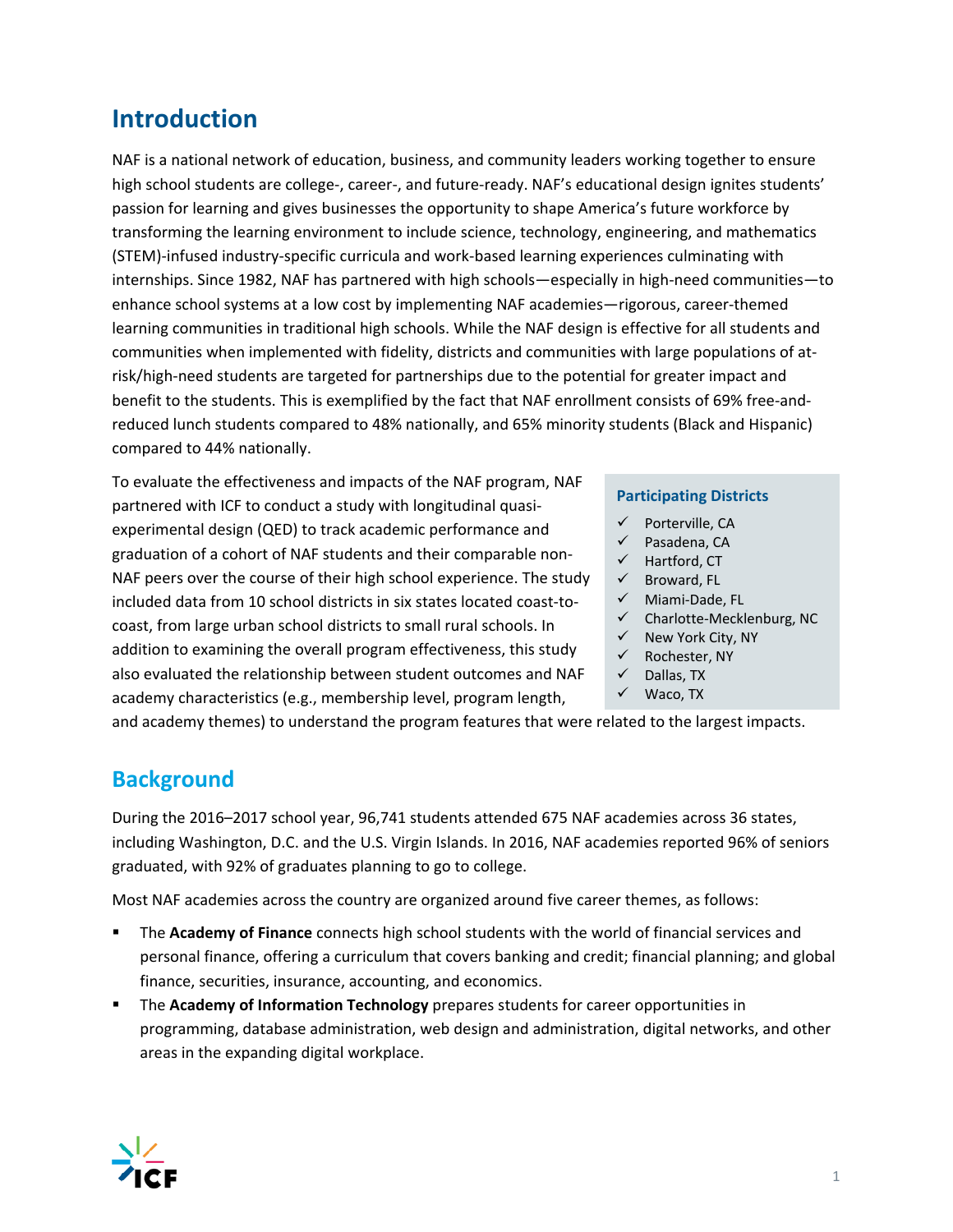- **The Academy of Engineering** answers an acute need for engineers in this country by educating high school students in the principles of engineering and providing content in the fields of electronics, biotechnology, aerospace, civil engineering, and architecture.
- The **Academy of Health Sciences** addresses the critical achievement gap in STEM fields and develops a pipeline of students prepared to pursue health-related degrees and professions in biotechnology, genetics, nursing, therapeutics, and diagnostics.
- The **Academy of Hospitality & Tourism** helps students chart career paths in one of the world's largest industries, from hotel and event management to sports and entertainment, and includes the study of geography, economics, and world cultures.

The NAF Career Academy model is built around four key elements of practice: 1) academy development and structure, 2) rigorous career-themed curriculum and instruction, 3) an advisory board of business and community leaders, and 4) a continuum of work‐based learning. These elements serve as the foundation of the NAF logic model (see Exhibit 1 for NAF's approach).

NAF academies are structured as small, focused learning communities that fit within and enhance high school systems. NAF academies encourage open enrollment, provide a personalized learning environment that groups NAF students together, and stress continuous improvement through professional development and data collection and review. Moreover, NAF academies employ a recruitment strategy that specifically targets students at-risk of not graduating high school in four years, and includes a particular focus on addressing racial, ethnic or gender gaps. Academy programs include a rigorous career‐themed curriculum that is integrated with core academic content and prepares students to be college‐, career‐, and future‐ready. Instructional practices foster cross‐curriculum collaboration to encourage students to make connections across subject areas and work‐based experiences. Lastly, formal instructional supports (i.e., district-driven tutoring, mentoring, skills workshops, and credit recovery) exist to help students succeed in academy and core courses.

NAF's advisory board provides a bridge between schools and local business and community leaders. Advisory board members collaborate with educators to inform curricula and help organize work‐based learning activities. Advisory boards give students the opportunity to build relationships with mentors early and learn from successful adults in their fields. NAF has established a target that advisory boards be composed of at least 80% or more members from business, government, or non-profits.

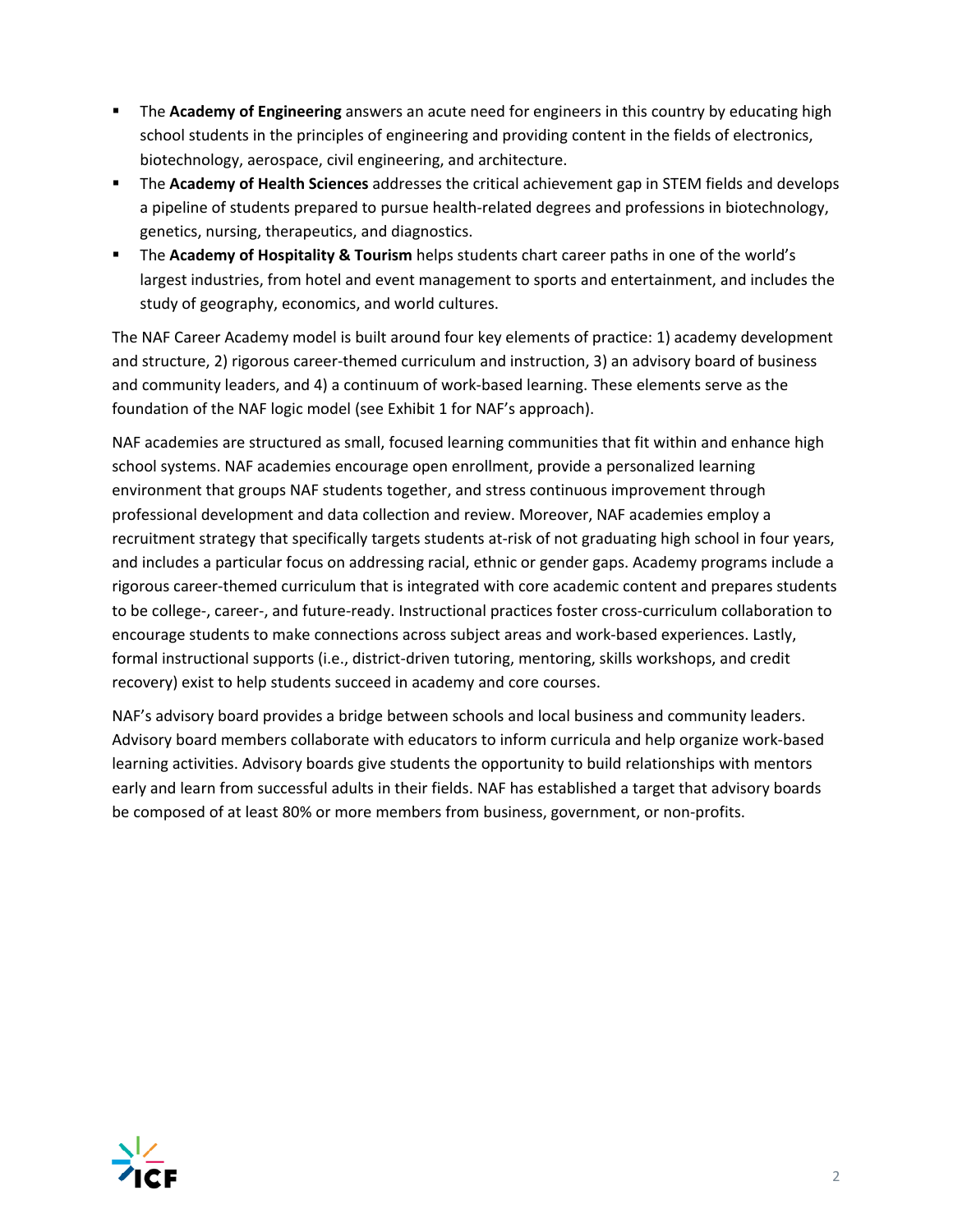#### **Exhibit 1. NAF Approach**



Work‐based learning brings the classroom to the workplace and the workplace to the classroom. This instructional strategy provides students with a well-rounded skill set that goes beyond academics and includes the soft skills needed to succeed in college and the working world. NAF's approach to work‐ based learning is centered on a continuum of work‐based learning experiences beginning with career awareness, progressing to career exploration, and culminating in career preparation activities, including internships. Representatives from the business community speak to classes, host college and career skills workshops, and take part in mock interviews. Students have the opportunity to tour worksites and network with and shadow business professionals. Work‐based learning culminates in an internship that allows students to apply their classroom skills and learn more about what it takes to succeed in the workplace.

Together, these four elements are supported through NAF Career Academy resources such as professional development, a continuous improvement cycle, and the NAFTrack certification system. Professional development includes online tools and resources targeted to strengthen key aspects of the model, remote and onsite technical assistance, academy development programs, and professional development events. NAF's continuous improvement cycle is centered on NAF's annual academy assessment that lets academies review their progress against NAF's standards and a systemic on-theground evaluation process to validate the quality of the academy program of study. It is the first step in creating an action plan that will help academies implement the academy design with high fidelity and

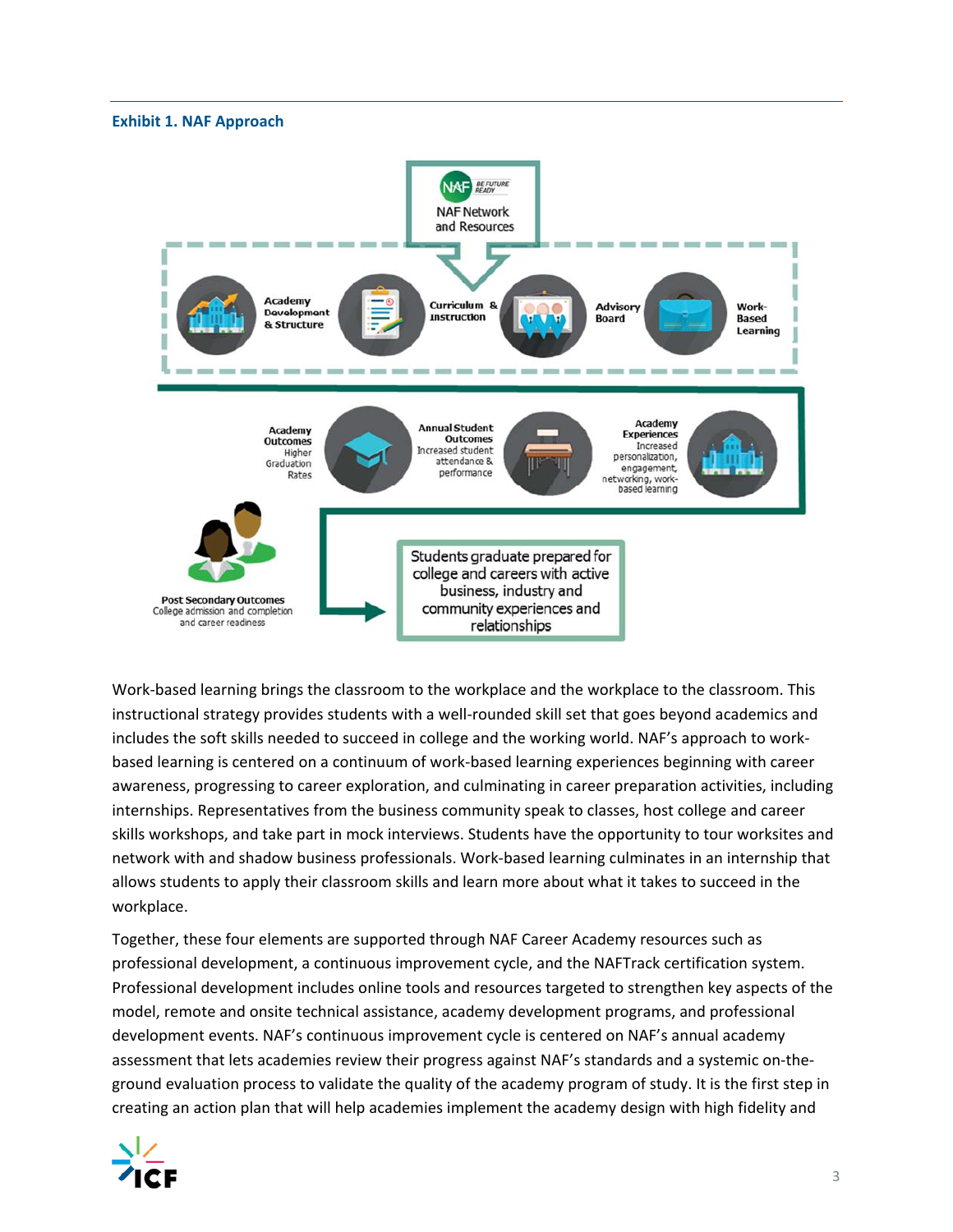also determine the academy's membership level (i.e., under review, member, certified, and model). NAFTrack certification is achieved through an online system designed to assess the college and career readiness of students through end‐of‐course exams, culminating projects, and internship assessments. Upon successful completion of NAFTrack certification, students are eligible for NAFTrack certified hiring, through which several of America's top companies have pledged to provide special consideration to graduates who have earned the certification.

Schools that fully implement the NAF model with high quality are then successful in establishing an academy experience that promotes personalization of learning, increased engagement by the employer community, and increased student exposure to work‐based experiences. The development of a strong academy experience leads to benefits in annually assessed student outcomes (e.g., student academic performance toward high school graduation, career curriculum assessments, and internship assessments), which compound each year to result in long-term benefits (e.g., certifications, graduation, college and career readiness) and positive postsecondary outcomes (e.g., college admission and completion). Lastly, it is the combination of the NAF academy experience, annual high school outcomes, and long-term high school outcomes that result in NAF's primary impact of students graduating high school prepared for college and careers with active and ongoing community engagement experiences.

# **Existing Evidence of NAF Programs' Effectiveness**

Several studies have noted the role of career academies in positively effecting academic outcomes, including completing high school (Hayward & Tallmadge, 1985; Maxwell & Rubin 2000; Warner et al., 2015; Castellano, Richardson, Sundell, & Stone, 2016), particularly for students at‐risk of dropping out of school (Kemple & Snipes, 2000).

In a previous external evaluation of NAF, Fernandez and Sun (2015) examined the effect of the NAF program on student performance indicators of attendance, grade point average (GPA), credit accumulation, English/math course performance, and graduation. Analysis of four‐year student cohort data found that NAF students significantly outperformed non‐NAF students in reaching on‐track status on a few academic benchmark indicators. Moreover, NAF students were significantly more likely to graduate on time than similar non‐NAF students by 1.7 percentage points. Findings were strongest for males, Hispanics, English language learners (ELL), and economically disadvantaged students identified by the end of Grade 9 as at-risk of not graduating. While limited to three school districts, findings from the 2015 evaluation showed that NAF academies in Broward County Public Schools, Florida; Miami‐Dade Public Schools, Florida; and Porterville Unified School District, California were successful in targeting and supporting at-risk student populations and providing a pathway for students to be successful.

The current NAF longitudinal study builds on previous studies by expanding the sample to include 10 school districts. In addition, the study design is more rigorous by matching a NAF student to two non‐ NAF students to decrease the attrition of the sample, which reduced the possible bias to some extent (see Appendix A for methodological details). Moreover, the current study examines the relationship between outcomes and student participation (i.e., retention in the academy program from Grade 9 to Grade 12) as well as academy characteristics, which provides more evidence and explanation of NAF's effects.

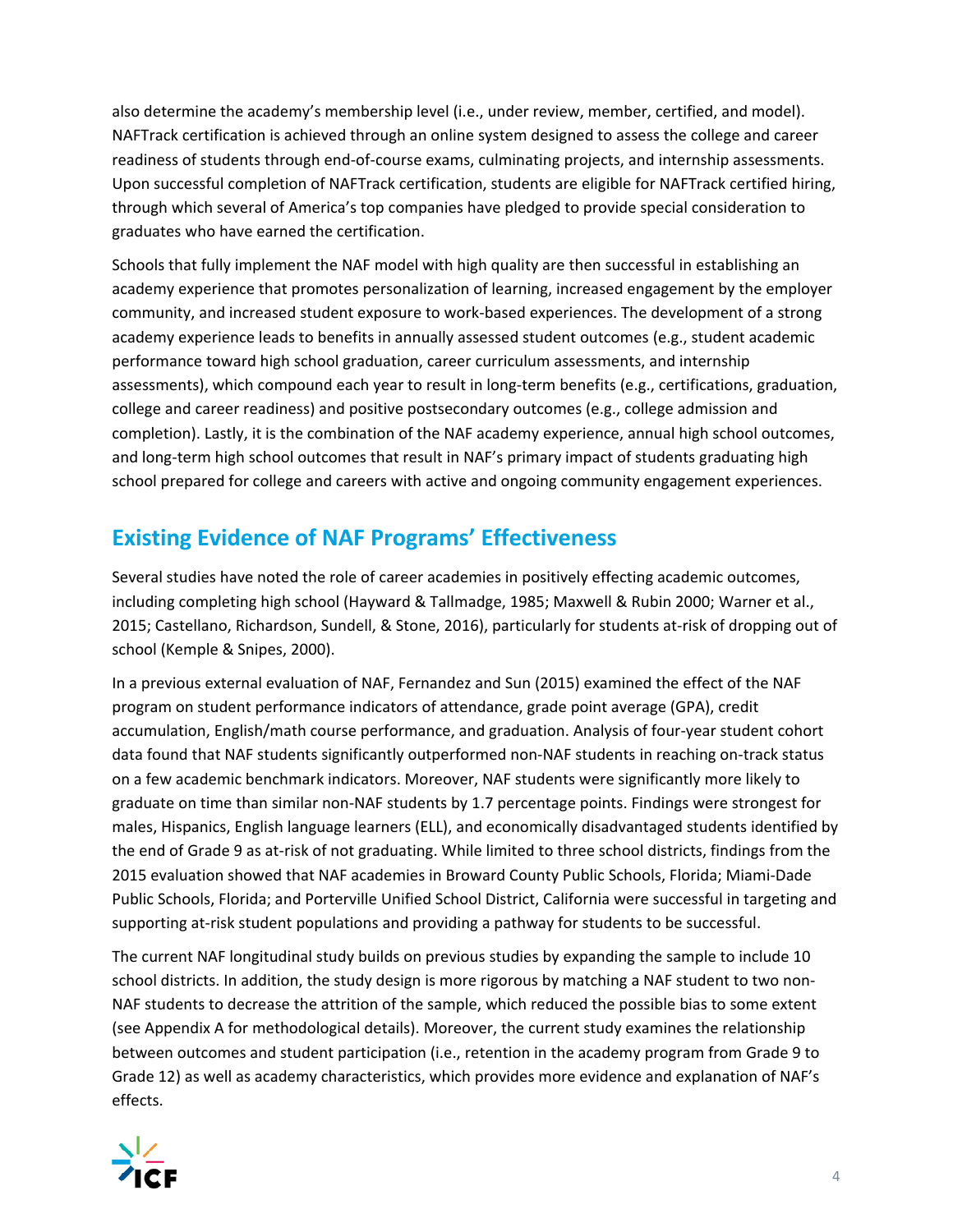# **Evaluation Methodology**

To understand the effectiveness of NAF services, ICF utilized a quasi‐experimental design (QED) to track performance of a cohort of students from the end of Grade 9 to Grade 12 along with those from a matched comparison group. Each NAF freshman in 2011–2012 was matched by propensity score matching (PSM) to two non-NAF students in the same school district based on observable characteristics, including student demographics (i.e., gender, ethnicity, ELL status, special education status, and free/reduced lunch status) and Grade 9 high school academic data (i.e., GPA, credit accumulation, and overall at‐risk status).

The 10 school districts included in the study had a combined high school population of 613,002 students. A total of 171,489 of these were freshman, of which 7,406 were enrolled in a NAF academy. This represents approximately half (n=15,075) of the Grade 9 students enrolled in a NAF academy for the 2011–2012 school year. These school districts were dominated by heavily populated urban school districts, resulting in a larger proportion of minority students (84% versus 65% NAF overall). The proportion of free- and-reduced lunch students was similar to the NAF population (72% versus 69%).

As a result of matching, 7,367 NAF freshman were matched to 14,679 non‐NAF peers with similar demographics and Grade 9 academic performance.<sup>2</sup> PSM resulted in a balanced sample of treatment and comparison groups, which to some extent reduced confounding when estimating the treatment effects on an outcome (see Appendix A for additional details).

With an equivalent comparison group, NAF effects were examined by addressing the following research questions:

- 1. What is the graduation rate of NAF students compared to similar peers? How, if at all, do NAF's effects differ for at-risk versus on-track Grade 9 students?<sup>3</sup>
- 2. To what extent does the graduation rate vary with the degree of participation in the NAF program (full versus partial participation)? How, if at all, do NAF's effects differ by participation length for at‐ risk versus on‐track Grade 9 students?
- 3. To what extent does the graduation rate vary with academy characteristics (e.g., themes, program length, and membership level)? How, if at all, do NAF's effects differ by academy characteristics for at‐risk versus on‐track Grade 9 students?

One notable limitation of this study is that due to lack of baseline data before the intervention of NAF (Grade 8), students had to be matched on performance at the end of Grade 9, when the treatment students had already received one year of NAF services. As such, the comparisons between the NAF and non‐NAF groups only describe the impact of NAF from the beginning of Grade 10 and do not reflect the overall impact of NAF from the beginning of a four‐year academy experience. Additional details regarding the evaluation methodology and limitations of the study are found in Appendix A.

 $3$  A student who fails to meet any of the four performance indicator benchmarks (e.g., GPA, credits earned, English course, and math course) is considered at‐risk for not graduating from high school. Conversely, a student who meets all four indicators is considered on‐track. See Appendix A for more details.



<sup>&</sup>lt;sup>2</sup> Some NAF students were only matched to one non-NAF student due to sample limitation.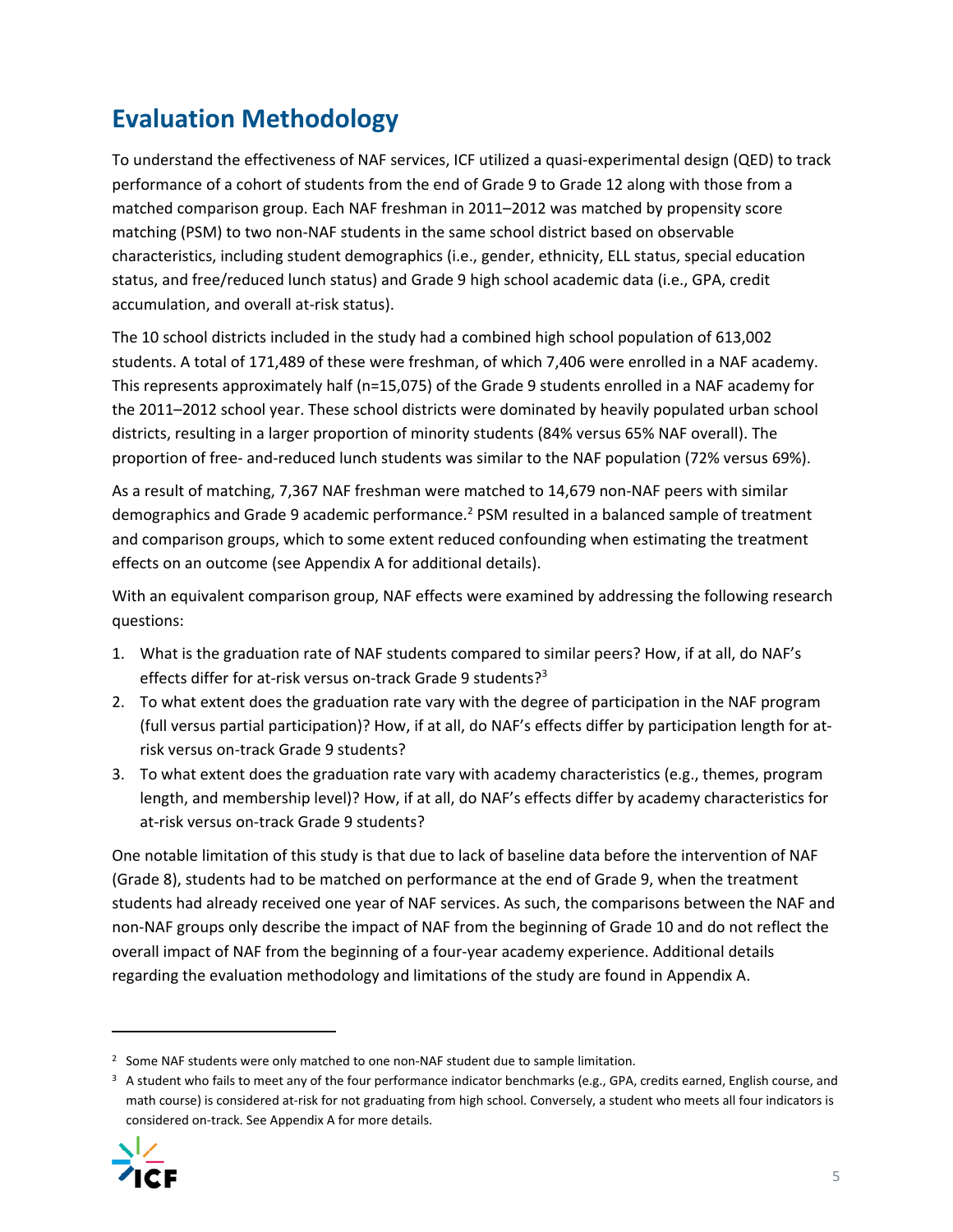# **Cohort Graduation Rates**

# **Overall Results**

Results from NAF's study of graduation rates show that NAF students were significantly more likely to graduate on time than matched non‐NAF students within their school districts. Specifically, as shown in Exhibit 2, 79.2% of NAF students graduated on time in comparison to 76.3% of non‐NAF students. It is important to note that this result was driven primarily by heavily populated school districts in Miami‐ Dade, Florida; New York, New York; and Dallas, Texas. NAF students from these school districts were 4 to 8 percentage points more likely to graduate on time in comparison to non‐NAF students.



^ The difference is statistically significant between the two groups ( $X^2$  (1, N = 18,975) = 20.59, p < .001).

Another important finding is that for males, Hispanics, English Language Learners, and economically disadvantaged students (as measured by qualification for the free-and-reduced lunch program), the NAF group was 3.3 to 7.9 percentage points more likely to graduate on time relative to the non‐NAF group (see Exhibit B7 in Appendix B). Deeper analysis shows:

- Male NAF students were 3.3 percentage points more likely to graduate on time than male non‐NAF students.
- **Hispanic NAF students were 4.2 percentage points more likely to graduate on time than Hispanic** non‐NAF students.
- ELL NAF students were 7.9 percentage points more likely to graduate on time than ELL non-NAF students.
- Free-and-reduced lunch NAF students were 4.6 percentage points more likely to graduate on time than free‐and‐reduced lunch non‐NAF students.

Moreover, NAF students were significantly more likely than non‐NAF students to have graduated on time if they were identified as at-risk of not graduating high school at the end of Grade 9 (see Exhibit 3 and Exhibit B4, Exhibit B5, and Exhibit B6). **Specifically, NAF students at‐risk of not graduating at the end of Grade 9 were approximately 5 percentage points more likely to graduate high school on time** than non‐NAF students who were at‐risk of not graduating at the end of Grade 9. This suggests that NAF may be most effective by providing supports to those students at-risk of not graduating.

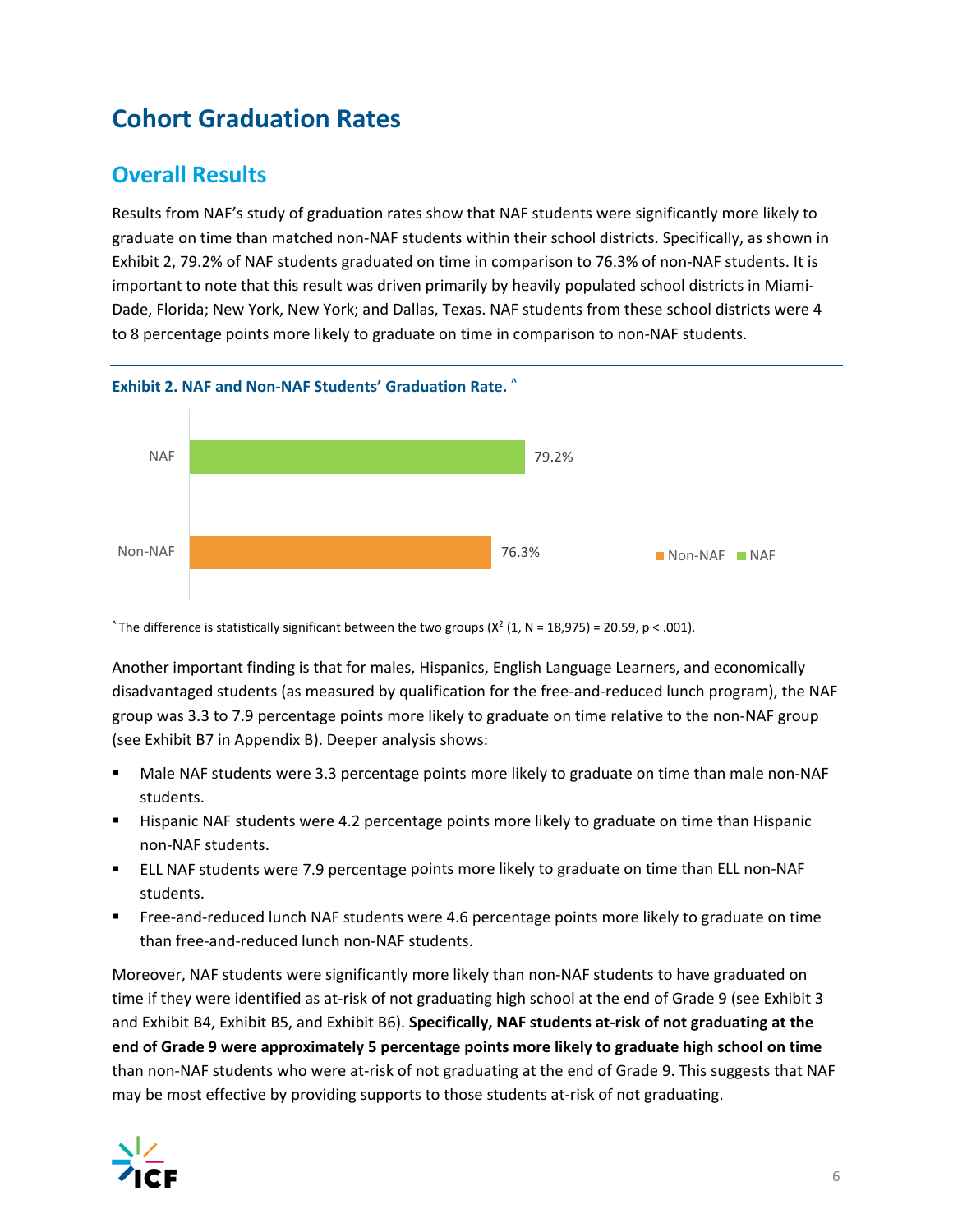### Exhibit 3. NAF and Non-NAF Students' Graduation Rate by Students On-track or At-risk for Graduation **by the End of Grade 9**



^ The difference is statistically significant between the NAF and non-NAF groups ( $X^2$  (1, N = 12,682) = 13.64, p < .001). ^^ The difference is statistically significant between the NAF and non-NAF groups ( $X^2$  (1, N = 6,061) = 11.90, p = .001).

# **Results by NAF Program Participation (Full vs. Partial Participation)**

Full participation is intended to include all students that attended a NAF academy for the full length of the academy experience (typically four years). Districts tend to identify academy students by their enrollment in academy theme courses, and some students complete their theme courses prior to their senior year. For this reason, students who attended the academy steadily from Grade 9 through Grade 11 were assumed to have full participation. Graduation rates of NAF students with full participation were compared to their matched, non-NAF peers, as well as NAF students with partial participation. Approximately 54% of the overall NAF sample had full participation.

When comparing to the matched, non-NAF peers, the NAF full participation students were 6 percentage points more likely to graduate on time (87.2% in comparison to 81.2%, comparatively), while the partial‐ participating students were about 3.9 percentage points less likely to graduate on time than their matched peers (66.2% in comparison to 70.1%) (see Exhibit 4). This suggests that enrolling in a NAF program and remaining through a student's high school career has a positive impact on the probability of graduating, while starting in a NAF program while not remaining has a negative impact on the probability of graduating. If we assume that all of the 28,253 Grade 9 NAF participants in 2016–2017 remained in the program through their senior year, there would be 1,695 more students graduating on time than would have otherwise.

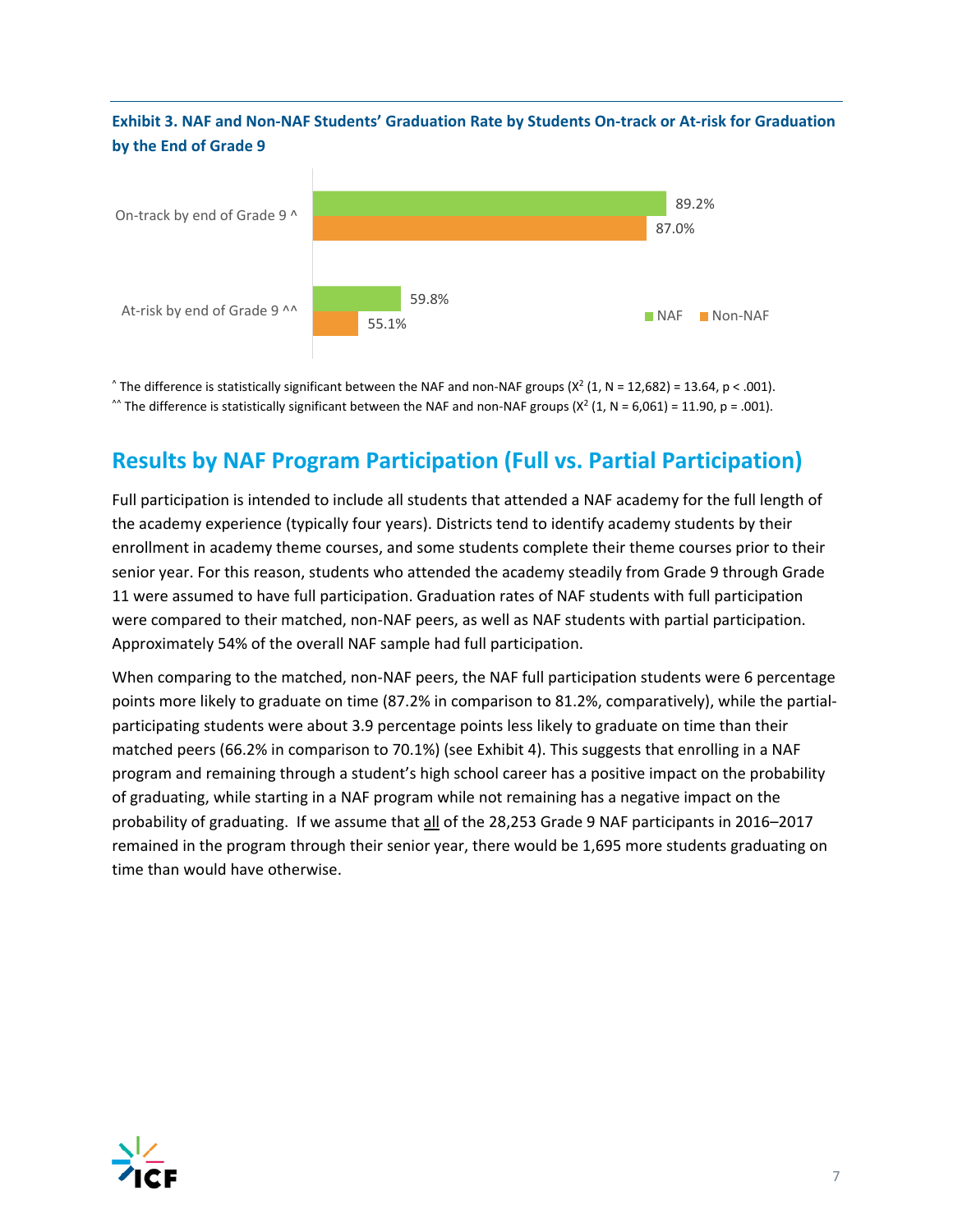

#### **Exhibit 4. NAF and Non‐NAF Students' Graduation Rate by Program Participation Through Grade 12**

^ The difference is statistically significant between the NAF and non-NAF groups ( $X^2$  (1, N = 11,016) = 67.72, p < .001).  $\gamma$  The difference is statistically significant between the NAF and non-NAF groups (X<sup>2</sup> (1, N = 7,959) = 12.167, p<.001).

The results were found to be stronger for at‐risk students. As demonstrated in Exhibit 5, at‐risk NAF students who remained in the program graduated at 10.2 percentage points higher (72.7% vs 62.5%) than did their non‐NAF peers, while at‐risk NAF students who left the program without meeting all requirements graduated at 3 percentage points lower (46.1% vs 49.1%) than did their non-NAF peers. NAF at-risk students who left the program were over 26 points (46.1% vs 72.7%) less likely to graduate than their peers who persisted in the program. Again, this suggests that, for at‐risk students, enrolling in a NAF program and persisting has a positive impact on the probability of graduating while enrolling and not persisting has a negative impact on the probability of graduating. Overall, the results imply that retaining students in the program could be an effective way to increase graduation likelihood. Remaining in the program for the full length of high school experience is especially critical for at‐risk students.



#### **Exhibit 5. NAF and Non‐NAF Students' Graduation Rate by Program Participation**

 $\hat{X}$  The difference is statistically significant between the NAF and non-NAF groups ( $X^2$  (1, N = 8,045) = 58.74, p < .001). ^^ The difference is statistically significant between the NAF and non-NAF groups  $(X<sup>2</sup> (1, N = 4,637) = 14.13, p < .001)$ . ^^^ The difference is statistically significant between the NAF and non-NAF groups  $(X^2 (1, N = 2,852) = 30.72, p < .001)$ . <sup>^^^^</sup>The difference is **not** statistically significant between the NAF and non-NAF groups  $(X^2 (1, N = 3,209) = 2.50, p = .114)$ .

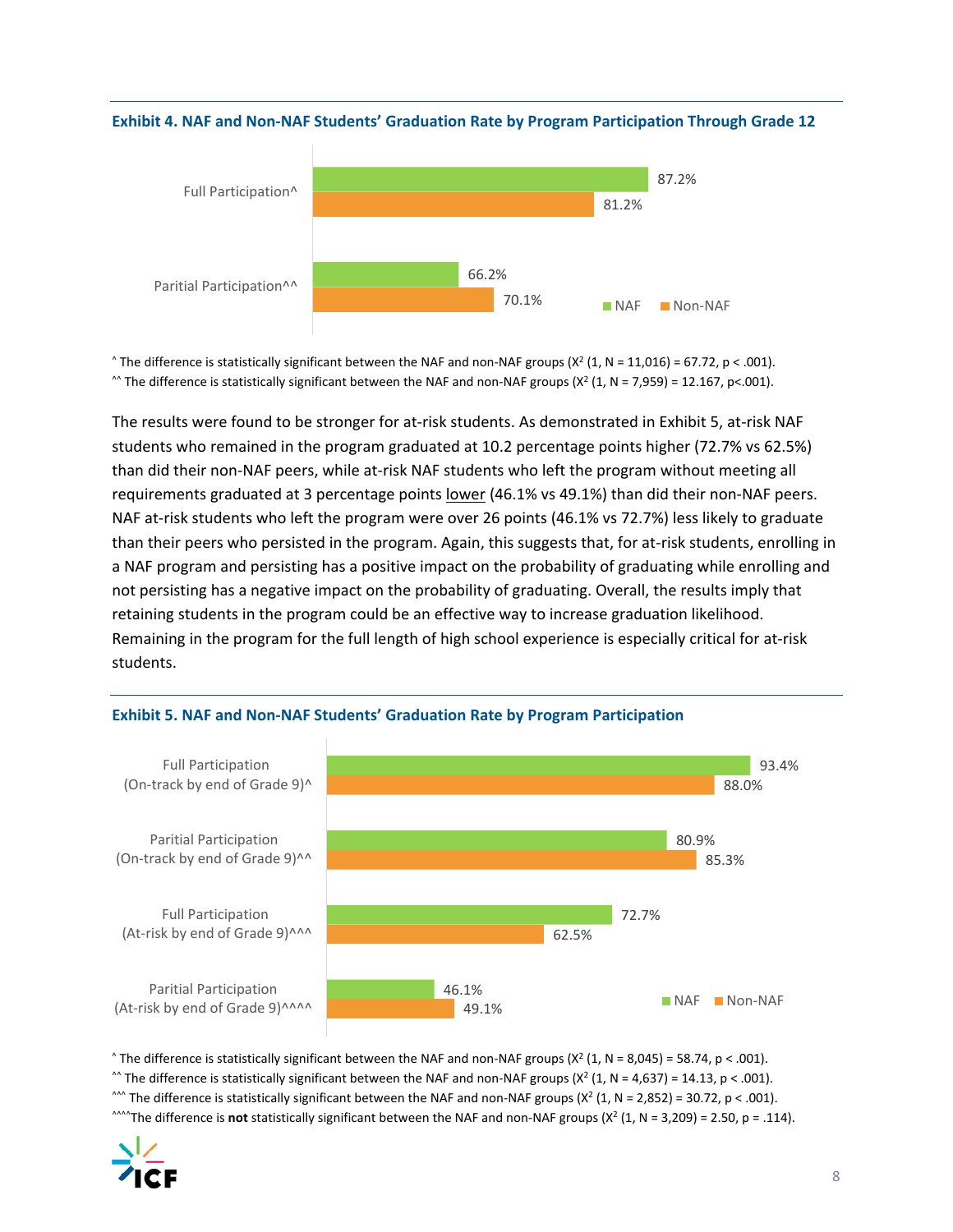# **Results by Academic Characteristics**

Graduation rates were also analyzed according to characteristics of the different NAF Career Academies in order to understand the effects of the NAF Career Academy model. There were 117 NAF academies included in the sample (see Exhibit D1 in Appendix D for details on academy level data; note that nine academies did not provide information and so were excluded in the analysis). Specifically, student outcomes were analyzed according to academy themes (i.e., finance, information technology, engineering, health science, and hospitality and tourism), membership level (i.e., under review, member, certified, and model), and program length (i.e., whether the academy serves two, three, or four grade levels).

### **Outcomes by Academy Themes**

Among the 117 academies included in the analysis, the majority of the academies had a finance theme (36), followed by hospitality and tourism (27) and information technology (27). There were just five academies that had the health sciences theme. Similarly, most of the NAF students in the sample participated in the Information Technology Academy (1,996 students), followed closely by the Finance Academy (1,992 students). The Health Sciences Academy was the academy with the fewest number of NAF students from the sample (271 students). Exhibit D1 provides additional data on academy themes.

Overall, NAF students were between 2.0 and 4.7 percentage points more likely to graduate on time than their matched, non‐NAF peers for each of the five academy themes (see Exhibit 6 and Exhibit D2, Exhibit D3, Exhibit D4, Exhibit D5, and Exhibit D6). In addition, graduation rates for NAF students varied according to NAF academy themes. In particular, the finance and health sciences academy themes had the highest graduation rates (85.4% and 83.5%, respectively), whereas hospitality and tourism had the lowest graduation rate of any of the academy themes (72.7%).

| <b>NAF Themes</b>                | <b>NAF Outperforming Non-NAF by:</b>    |  |  |
|----------------------------------|-----------------------------------------|--|--|
| <b>Engineering</b>               | 2.0%<br>NAF: 80.0%; Non-NAF: 78.0%      |  |  |
| <b>Finance</b>                   | 2.1%<br>NAF: 85.4%; Non-NAF: 83.3%      |  |  |
| <b>Health Sciences</b>           | 2.7%<br>NAF: 83.5%; Non-NAF: 80.8%      |  |  |
| <b>Hospitality &amp; Tourism</b> | 2.6%<br>NAF: 72.7%; Non-NAF: 70.1%      |  |  |
| <b>Information Technology</b>    | $4.7%$ **<br>NAF: 77.7%; Non-NAF: 73.0% |  |  |
| *p<.05; **p<.01                  |                                         |  |  |

#### **Exhibit 6. NAF and Non‐NAF Students' Graduation Rate by Career Academy Theme**

Exhibit 7 demonstrates the differences in graduation rates by at-risk and on-track NAF students and their matched, non‐NAF counterparts for each of the five academies. For students identified as at‐risk at the end of Grade 9, NAF students outperformed their matched, non-NAF peers between 0.6 and 8.6

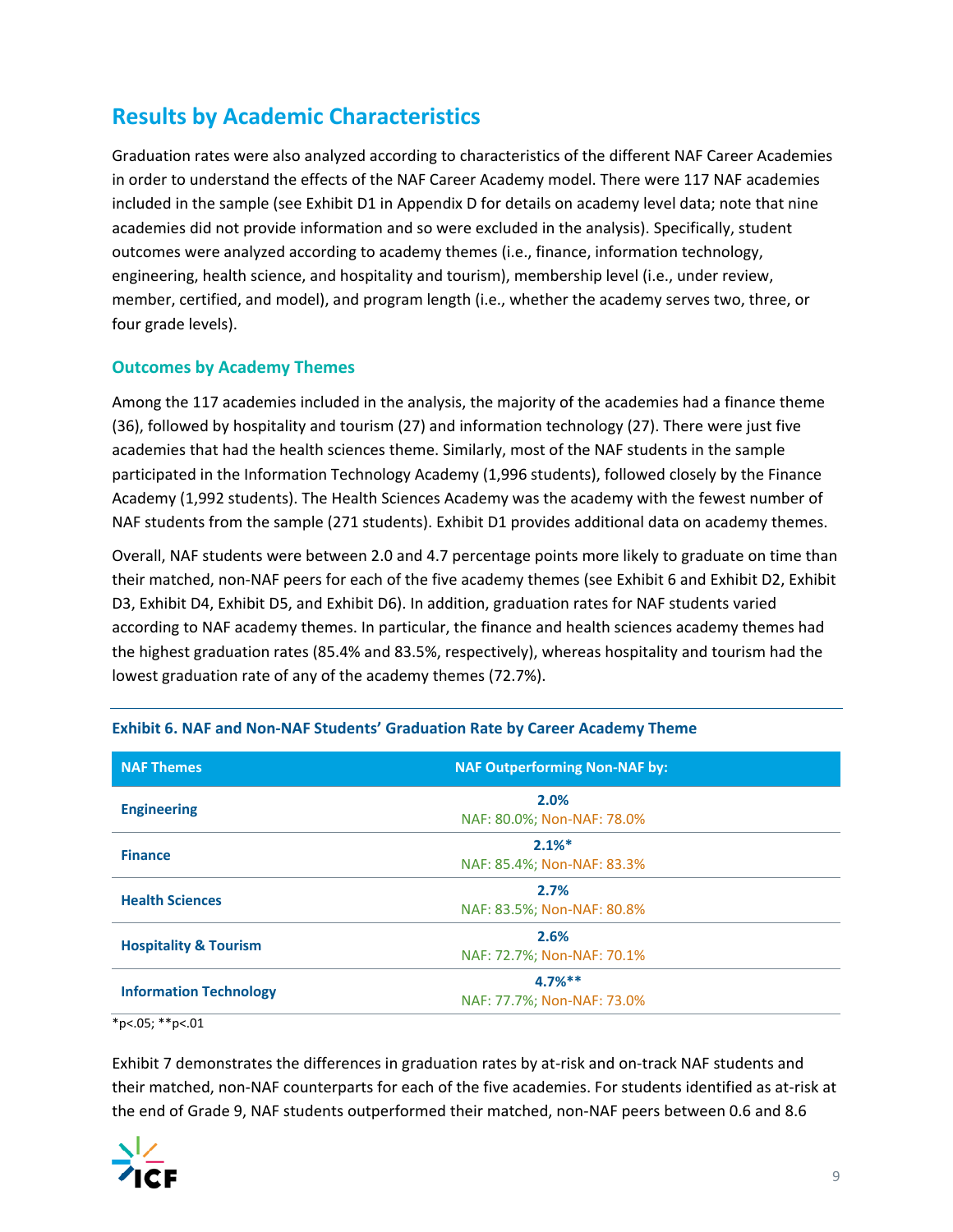percentage points, depending on the academy theme. The information technology academy theme had the largest difference between NAF and matched, non-NAF students (60.8% and 52.2%, respectively). In contrast, the hospitality and tourism academy theme had the smallest difference between NAF and matched, non‐NAF students (49.2% and 48.6%, respectively).

For students identified as on-track at the end of Grade 9, NAF students outperformed their matched, non‐NAF peers between 0.5 and 5.6 percentage points, respectively. The health sciences academy theme had the largest difference between NAF and matched, non‐NAF students (95.2% and 89.6%, respectively), whereas the finance academy theme had the smallest difference between NAF and matched, non‐NAF students (91.4% and 90.9%, respectively).

Overall, these findings show that some academy themes appear to correspond with higher graduation rates for at-risk students in comparison to their matched, non-NAF peers, while other academy themes appear to correspond with higher graduation rates for on-track students in comparison to their matched, non-NAF peers. In other words, there is no consistency between at-risk and on-track NAF students in terms of which academies correspond with the greatest differences in graduation rates between NAF students and matched, non‐NAF students.

|                                  | <b>NAF Outperforming Non-NAF by:</b>               |                                        |  |
|----------------------------------|----------------------------------------------------|----------------------------------------|--|
| <b>NAF Themes</b>                | <b>On-track by end of Grade 9</b>                  | At-risk by end of Grade 9              |  |
| <b>Engineering</b>               | 2.0%<br>NAF: 88.6%; Non-NAF: 86.6%                 | 3.4%<br>NAF: 62.6%; Non-NAF: 59.2%     |  |
| <b>Finance</b>                   | 0.5%<br>NAF: 91.4%; Non-NAF: 90.9%                 | 4.7%<br>NAF: 67.1%; Non-NAF: 62.4%     |  |
| <b>Health Sciences</b>           | 5.6%<br>NAF: 95.2%; Non-NAF: 89.6%                 | 4.8%<br>NAF: 72.2%; Non-NAF: 67.4%     |  |
| <b>Hospitality &amp; Tourism</b> | $3.7%$ <sup>*</sup><br>NAF: 85.4%; Non-NAF: 81.7%  | 0.6%<br>NAF: 49.2%; Non-NAF: 48.6%     |  |
| <b>Information Technology</b>    | $3.1\%$ <sup>*</sup><br>NAF: 89.2%; Non-NAF: 86.1% | $8.6%**$<br>NAF: 60.8%; Non-NAF: 52.2% |  |

Exhibit 7. At-risk and On-track NAF and Non-NAF Students' Graduation Rate by Career Academy **Theme** 

\*p<.05; \*\*p<.01

#### **Outcomes by Membership Level**

NAF academies are categorized into four academy membership or implementation levels (i.e., under review, member, certified, and model) based on academy assessment scores received on NAF's annual academy assessment. Academy assessments are completed annually by a school‐based review team that meets to review responses and collect evidence to support responses. Among the 116 academies with membership level information, 61 or 52.5% had reached model status. Twenty-three or 19.8% academies had reached certified status and 19 or 16.4% were considered member. Since there were just two NAF academies from the sample that were under review, these results were not included in the

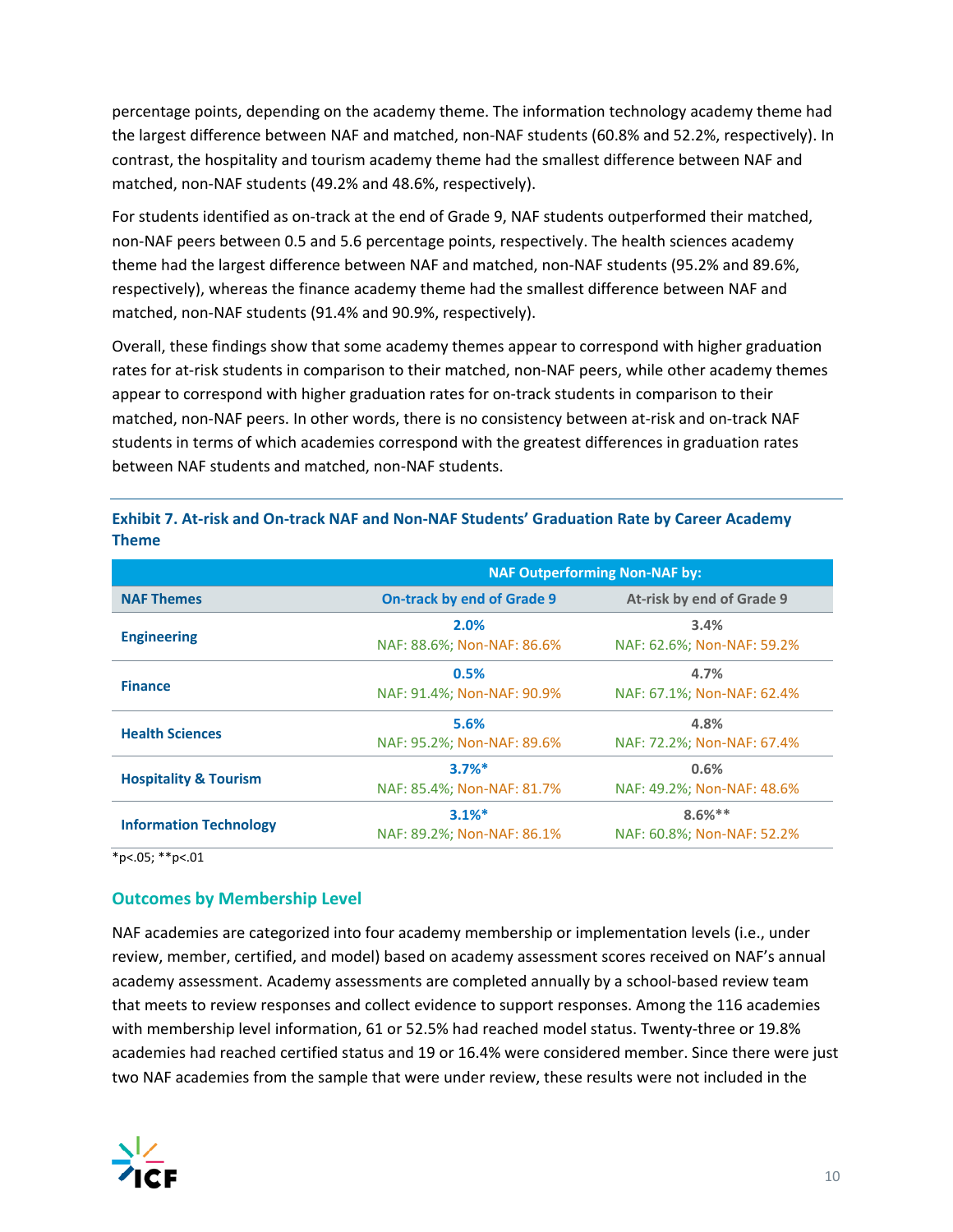report to protect privacy. Academies with certified and model membership levels meet the NAF academy standards. These two levels were combined into one category in the analysis.

Exhibit 8 presents the percentage of NAF and non‐NAF students' graduation rates for certified and model and member‐level implementers. Across membership ratings, 2.0 to 3.1 percentage points more NAF students graduated on time than comparable non‐NAF students (see Exhibit D7, Exhibit D8, and Exhibit D9 for additional data on outcomes by membership level).

| NAF Membership Level         | <b>NAF Outperforming Non-NAF by:</b>    |  |
|------------------------------|-----------------------------------------|--|
| <b>Certified &amp; Model</b> | $3.1%$ **<br>NAF: 80.2%; Non-NAF: 77.1% |  |
| <b>Member</b>                | 2.0%<br>NAF: 79.7%; Non-NAF: 77.7%      |  |

#### **Exhibit 8. Graduation Rate by Membership Level**

 $*$  $p$ <.01

As illustrated in Exhibit 9, for member academies, on-track NAF students were 2.4 percentage points more likely to graduate on time, and at-risk NAF students were 4.6 percentage points more likely to graduate on time in comparison to their respective matched, non‐NAF peers. In addition, for certified and model academies, on-track NAF students were 2.3 percentage points more likely to graduate on time and at-risk NAF students were 5.0 percentage points more likely to graduate on time in comparison to their respective matched, non‐NAF peers. Overall, at‐risk NAF students in certified and model NAF academies (i.e., academies with the highest scores on the NAF annual academy assessment) benefited most from the NAF program in terms of on-time graduate rates when compared to their non-NAF peers.

#### Exhibit 9. At-risk and On-track NAF and Non-NAF Students' Graduation rate by Membership Level

|                              | <b>NAF Outperforming Non-NAF by:</b>                           |                            |  |  |  |
|------------------------------|----------------------------------------------------------------|----------------------------|--|--|--|
| <b>NAF Membership Level</b>  | <b>On-track by End of Grade 9</b><br>At-risk by End of Grade 9 |                            |  |  |  |
| <b>Certified &amp; Model</b> | 2.3%                                                           | $5.0\%$ <sup>*</sup>       |  |  |  |
|                              | NAF: 89.2%; Non-NAF: 86.9%                                     | NAF: 59.2%; Non-NAF: 54.2% |  |  |  |
| <b>Member</b>                | 2.4%                                                           | 4.6%                       |  |  |  |
|                              | NAF: 91.2%; Non-NAF: 88.8%                                     | NAF: 69.7%; Non-NAF: 65.1% |  |  |  |

\*p<.05

### **Outcomes by Program Length**

NAF academies included in the sample ranged in length from two to four years. Most NAF academies were four-year programs (104); however, 12 academies were three-year programs and one academy was a two-year program. To protect privacy, results of the two-year program are not presented in this report.

Exhibit 10 presents the percentage of NAF and non‐NAF students' graduation rate by defined length of each academy (i.e., three years and four years). While the graduation rates of NAF students in threeyear programs (Grades 10–12) was similar to their matched, non‐NAF peers (78.9% in comparison to

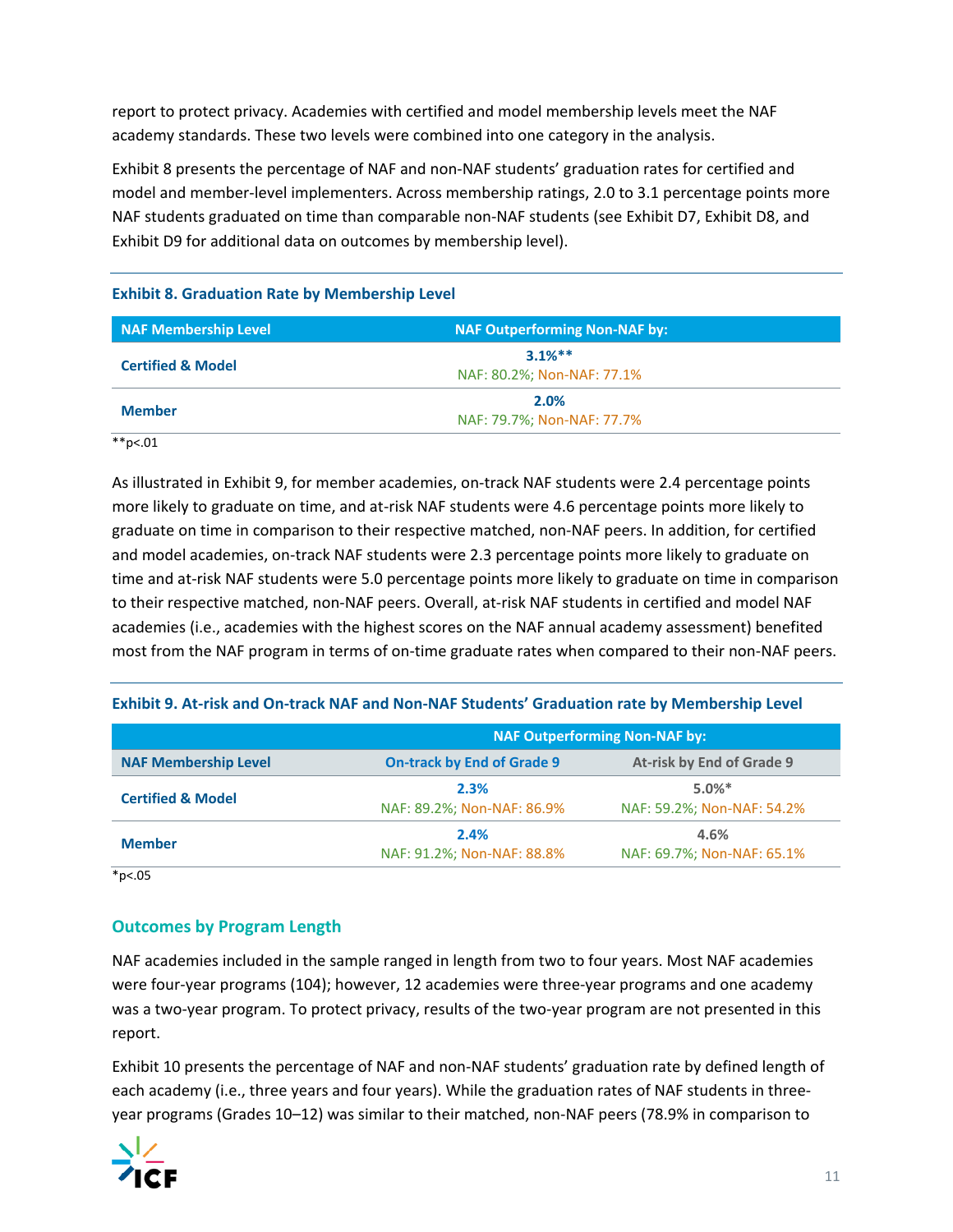78.7%, respectively), the graduation rate of NAF students in four‐year programs was much more notable in comparison to their matched, non-NAF peers (80.1% in comparison to 76.8%, respectively). This finding suggests that four‐year academies were associated with greater impact in terms of graduation rate in comparison to three-year academies. It is important to note that while four-year academies spanned from Grade 9 to Grade 12, analyses only examined three years of impact (Grades 10–12), the same as for the three-year academies. The different findings between program lengths actually indicate greater impacts might have happened in Grade 9 than later grades.

| <b>NAF Program Length</b> | <b>NAF Outperforming Non-NAF by:</b>   |  |
|---------------------------|----------------------------------------|--|
| 4-year (Grade 9-12)       | $3.3%**$<br>NAF: 80.1%; Non-NAF: 76.8% |  |
| 3-year (Grade 10-12)      | 0.2%<br>NAF: 78.9%; Non-NAF: 78.7%     |  |

#### **Exhibit 10. NAF and Non‐NAF Students' Graduation Rate by Program Length**

 $*$  $p$ <.01

Exhibit 11 presents the graduation rate of at-risk and on-track NAF students and their matched, non-NAF peers by defined length of each academy. At-risk NAF students enrolled in three-year programs graduated at a similar rate than their matched, non-NAF peers (60.2% compared to 59.6%, respectively). In contrast, at-risk NAF students enrolled in four-year programs graduated at a higher rate than their matched, non‐NAF peers (61.3% compared to 55.8%, respectively).

Program length did not appear to be as strongly associated with graduation rate differences between NAF and non-NAF students for on-track students as much as with at-risk students. That said, on-track NAF students in four-year programs had greater graduation rate differences than their matched, non-NAF peers (89.2% compared to 86.7%, respectively) in comparison to on‐track NAF students in three‐ year programs (93.2% compared to 93.8%, respectively) or two‐year programs (81.0% compared to 79.9%).

| <b>NAF Outperforming Non-NAF by:</b>                           |                                         |                                         |  |
|----------------------------------------------------------------|-----------------------------------------|-----------------------------------------|--|
| <b>On-track by End of Grade 9</b><br><b>NAF Program Length</b> |                                         | At-risk by End of Grade 9               |  |
| 4-year (Grade 9-12)                                            | $2.5%***$<br>NAF: 89.2%; Non-NAF: 86.7% | $5.5%$ **<br>NAF: 61.3%; Non-NAF: 55.8% |  |
| 3-year (Grade 10-12)                                           | $-0.6%$<br>NAF: 93.2%; Non-NAF: 93.8%   | 0.6%<br>NAF: 60.2%; Non-NAF: 59.6%      |  |

#### Exhibit 11. At-risk and On-track NAF and Non-NAF students' Graduation Rate by Program Length

 $*$ <sub>\*</sub> $*$ <sub>p</sub> $< 01$ 

This finding indicates that at-risk and on-track NAF students in four-year programs graduated at much higher rates than their matched, non-NAF peers, in comparison to NAF students from three-year programs, who graduated at approximately the same rate as their non‐NAF peers. Again, the impact of the longer NAF program length was greater with at‐risk students.

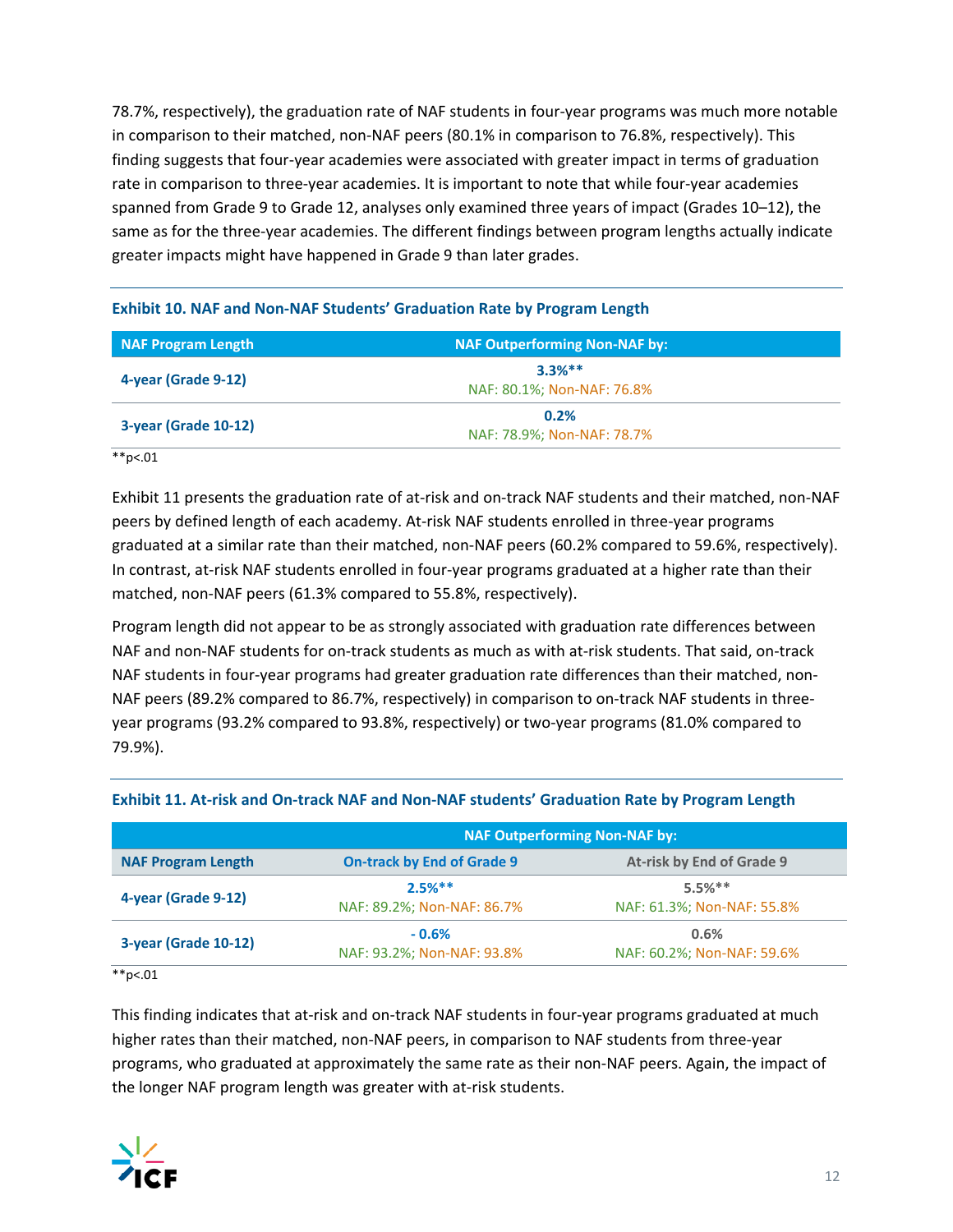# **Conclusion**

The analyses of the differences in graduation rates between NAF students and their matched non‐NAF counterparts revealed that, overall, the NAF program is effective in improving graduation. Students enrolled in a NAF academy in Grade 9 were 3 percentage points more likely to graduate than their matched non‐NAF counterparts (79.2% vs 76.3%). The program's impact on graduation rate is influenced by students' persistence. Students who fully participated until their senior year were 6 percentage points (87.2% vs 81.2%) more likely to graduate from high school on time than their matched non‐NAF counterparts. Applying this difference to the 28,253 grade 9 NAF students in 2016‐17, this would equate to 1,695 more students graduating high school in four years (2019-20) than would for non-NAF students. On the other hand, students who began in a NAF program but did not remain to complete the program, were 4 percentage points (66.2% vs 70.1%) less likely to graduate than their peers who did not begin in a NAF program. Comparing NAF students who fully participated in the program and those who exited early, the difference in the graduation rates was more than 21 percentage points (87.2% vs 66.2%).

The impact of the NAF program and the influence of program persistence on graduation rates are even stronger for at-risk students. Overall, at-risk NAF students demonstrated a 5-percentage-point difference (59.8% vs 55.1%) in the probability of graduating than their non‐NAF counterparts. At‐risk students who participated in the NAF academy program through their senior year (full participation) were 10 percentage points (72.7% vs 62.5%) more likely to graduate than their non‐NAF counterparts. At-risk NAF students who started, but did not complete the program graduated at a rate three percentage points (46.1% vs 49.1%) lower than peers who did not start in a NAF program.

Analyses of graduation rates by academic characteristics revealed that graduation rates for NAF students in comparison to their non‐NAF peers varied according to different program characteristics, including membership level, and program type. NAF students in certified or model academies were 3 percentage points more likely to graduate on time than non‐NAF students, while NAF students in member academies were 2 percentage points more likely to graduate than non-NAF students. Analysis of graduation rates by program length showed that NAF students in four-year NAF programs were 3 percentage points more likely to graduate on time than non‐NAF students, while students in shorter programs were 0.2 percentage points more likely to graduate than non‐NAF students.

As described elsewhere in this report, among the 10 participating school districts, Miami‐Dade County Public Schools and the New York City Department of Education contain a much larger student population than the other school districts and, as a result, made up the majority of the analysis sample. As such, the results were driven mostly by students from these two large urban districts.

Matching students at the end of Grade 9 means that the comparisons between the NAF and non‐NAF groups only describe the impact of NAF from the beginning of Grade 10. The study found that students with full participation have a higher graduation rate, and students who attended a four‐year academy have a higher graduation rate than those who attended an academy for a shorter period. These findings, along with the fact that this analysis is based on only the last three years of academy experience, suggests that this study significantly underestimates the full impact of a four‐year NAF academy experience.

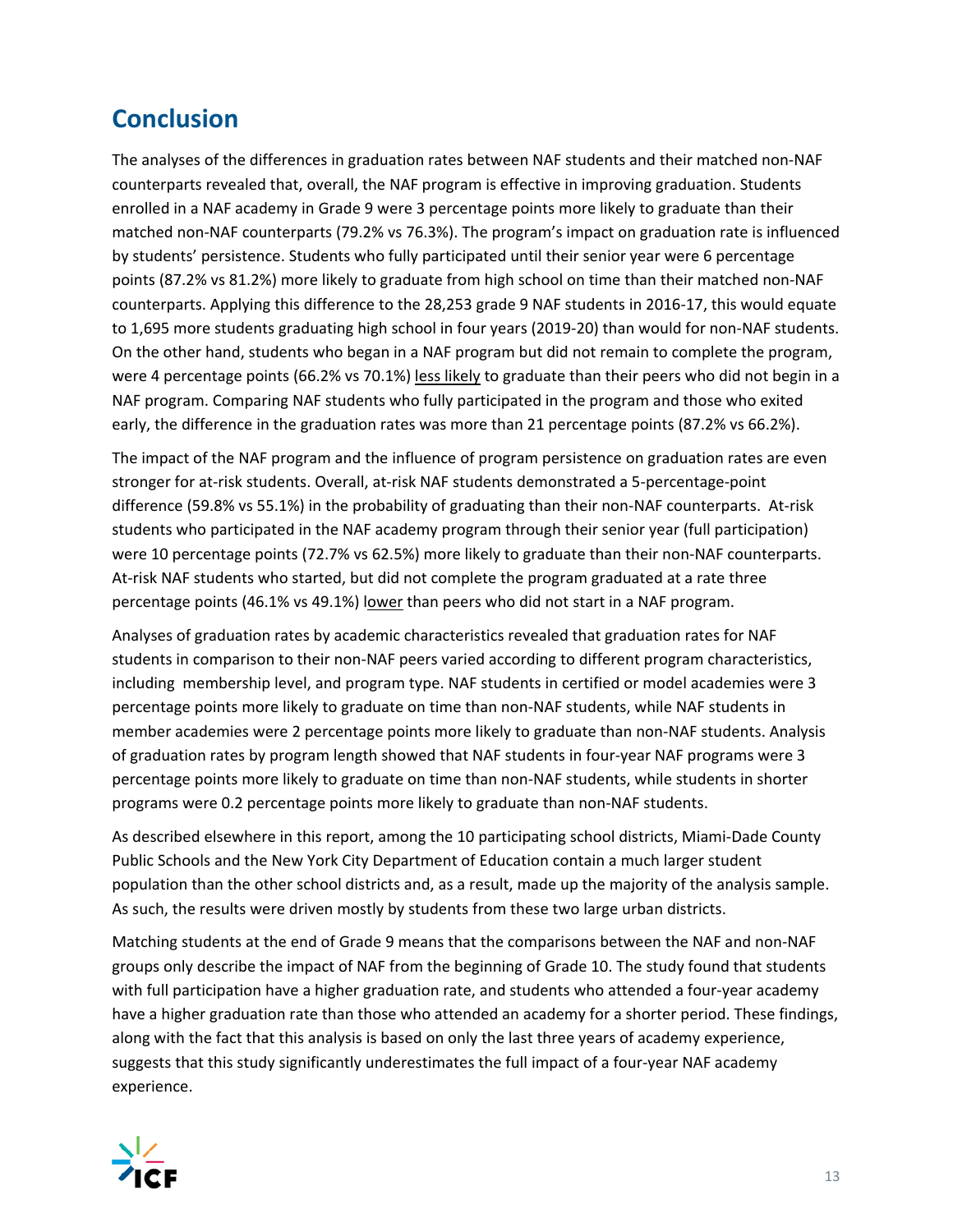The implications for NAF is that, overall, the design has a positive impact on students and an even greater impact on at-risk students. Further, the study demonstrates that student persistence until their senior year is vital for the success of the program. Supporting these results is the fact that certified or model academies have a greater impact than member academies (adherence to the model is important) and that four year academies have a greater impact than do three year academies (length of exposure to the model matters).

These results will provide guideposts for NAF's work with schools, districts and partners moving forward by increasing the quality of existing academies, expanding the reach of the NAF model, and emphasizing the importance of student persistence. NAF will be examining the data from this study to gain a deeper understanding of the dynamics of the greater impact on at-risk students and the factors affecting students leaving the program early. NAF will also seek to mine the data gathered by this study to determine the characteristics of students who enter but do not graduate from a NAF academy with the goal of developing approaches that will increase the graduation rate from NAF academies even further.

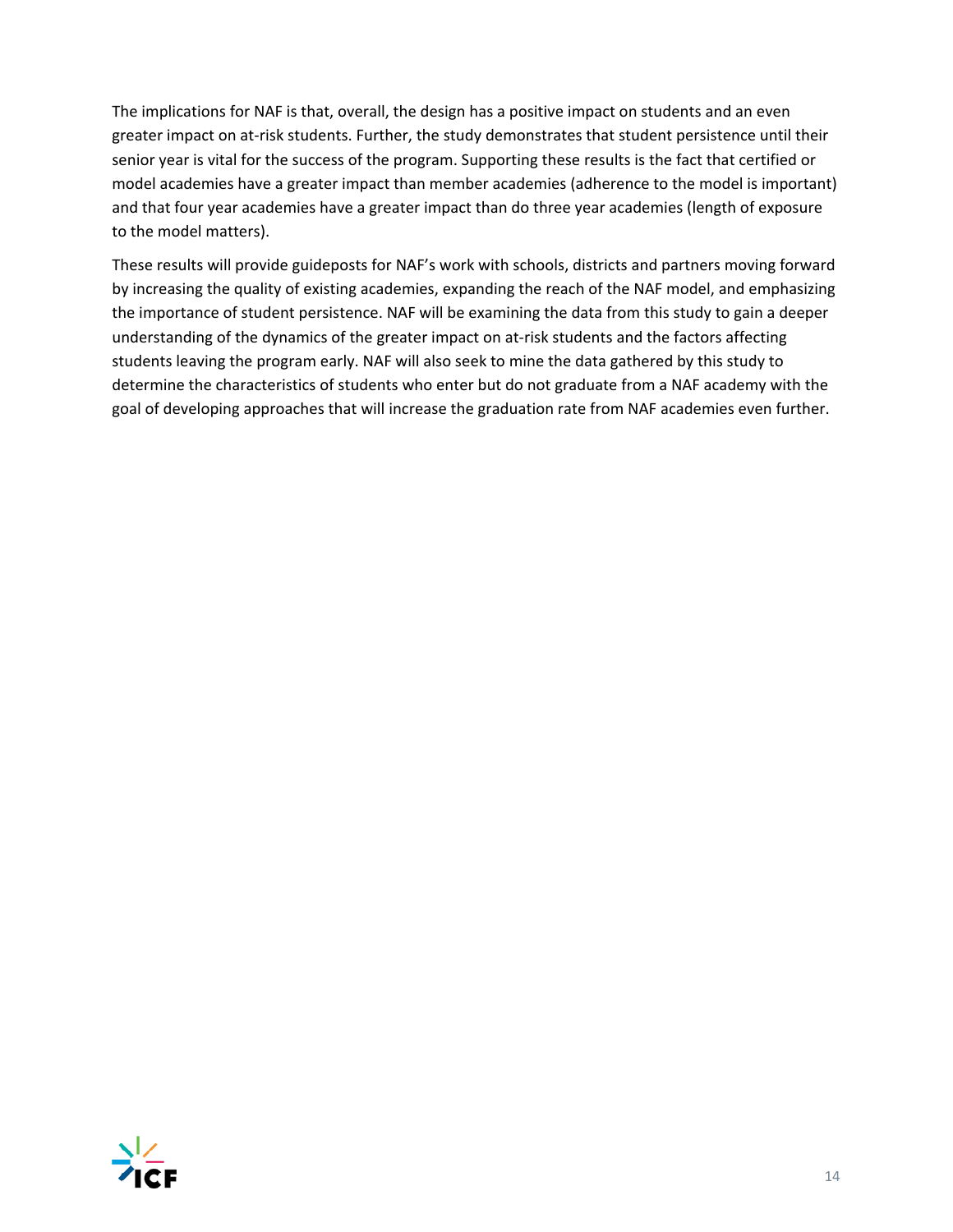# **References**

Breslow, J.M. (2012, September 21). By the numbers: Dropping out of high school. *Frontline*. Retrieved from http://www.pbs.org/wgbh/frontline/article/by‐the‐numbers‐dropping‐out‐of‐high‐school/

Castellano, M. E., Richardson, G. B., Sundell, K. & Stone, J. R. (2016). Preparing students for college and career in the United States: The effects of career‐themed programs of study on high school performance. *Vocations and Learning*, 1‐24. doi: 10.1007/s12186‐016‐9162‐7

Fernandez, F. and Sun, J. (2015). *Transforming the American high school experience: NAF's four‐year graduation rates from Broward County public schools, Florida; Miami‐Dade public schools, Florida; and Porterville Unified School District, California.* Fairfax: ICF International.

Hayward, B. J. & Tallmadge, G. K. (1985). *Strategies for keeping kids in school: Evaluation of dropout prevention and reentry projects in vocational education. Final report.* Retrieved from http://files.eric.ed.gov/fulltext/ED385767.pdf.

Kemple, J. J. & Snipes, J. C. (2000). *Career academies: Impacts on students' engagement and performance in high school.* Retrieved from Manpower Demonstration Research Corporation website: http://www.mdrc.org/sites/default/files/Career\_Academies\_Impacts\_on\_Students.pdf

Maxwell, N. L. & Rubin, V. (2000). *High school career academies: A pathway to educational reform in urban school districts?* Retrieved from Upjohn Institute for Employment Research website: http://research.upjohn.org/up\_press/45/

Rosenbaum, P. R., & Rubin, D. B. (1985). Constructing a control group using multivariate matched sampling methods that incorporate the propensity score. *The American Statistician, 39*, 33–38. Retrieved from http://www.tandfonline.com/doi/abs/10.1080/00031305.1985.10479383

Smith, H. L. (1997). Matching with multiple controls to estimate treatment effects in observational studies. *Sociological Methodology, 27*, 325–353. doi: 10.1111/1467‐9531.271030

Stuart, E. A. (2010). Matching methods for causal inference: A review and a look forward. *Statistical Science, 25*, 1–21. doi: 10.1214/09‐STS313

Warner, M., Caspary, K., Arshan, N., Stites, R., Padilla, C., Park, C., Patel, D.,Wolf, B., Astudillo, S., Harless, E., Ammah‐Tagoe, N., McCracken, M., & Adelman, N. (2015). *Taking stock of the California Linked Learning District Initiative. Sixth‐year evaluation report.* Retrieved from SRI International website: https://www.sri.com/work/publications/linked‐learning‐district‐initiative‐sixth‐year‐evaluation‐report

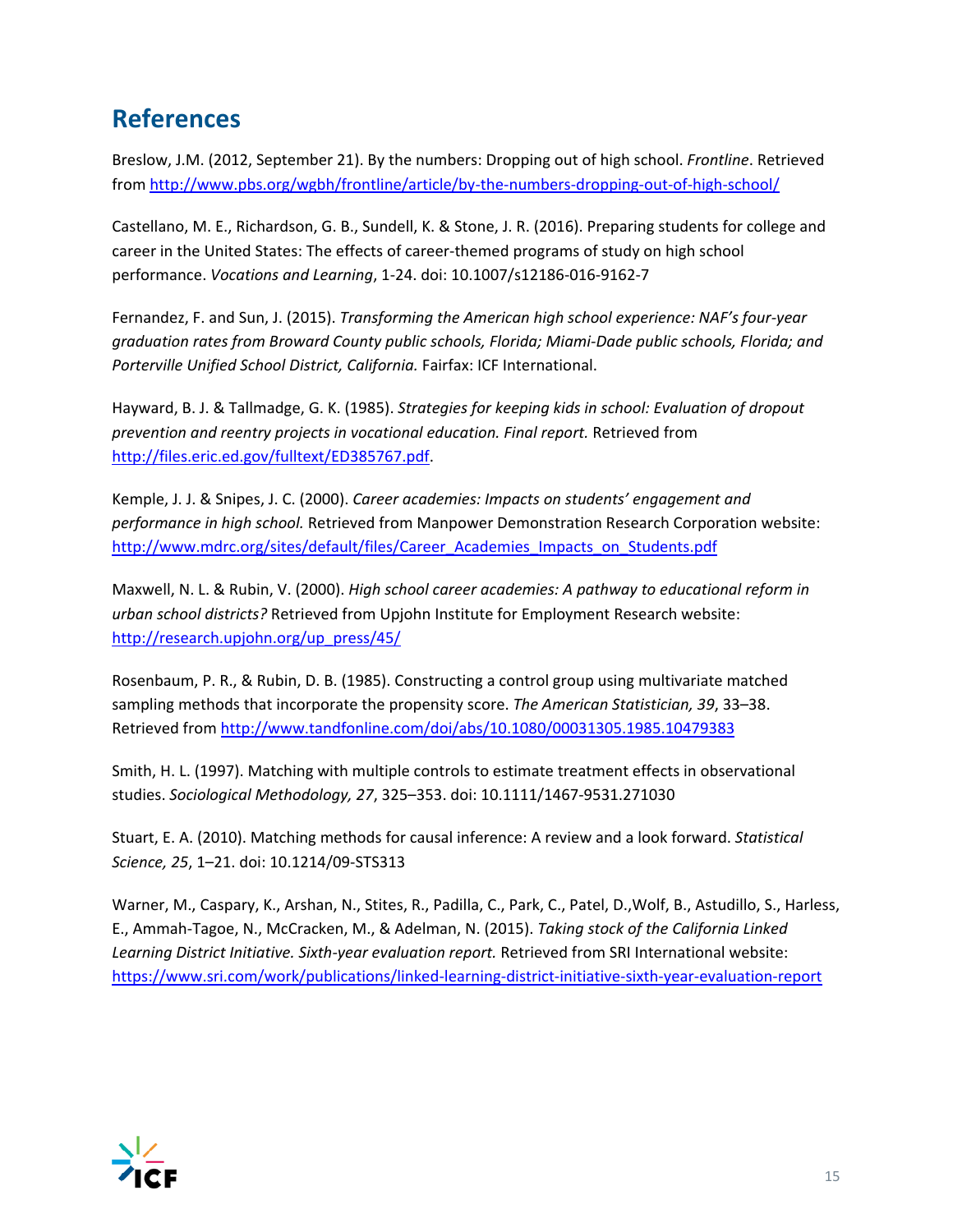# **Appendix A: Methodology**

# **A1. Overview of Data and Performance Indicators**

### **Data**

The data used in analyses reported herein were drawn from student‐level data and academy assessments collected annually by NAF through a secondary party. **Student‐level** data files were provided annually by participating districts for the 2011–2012, 2012–2013, 2013–2014, and 2014‐2015 academic years. Files included information on all students within the district, with a flag to identify NAF students. This device enabled the comparison of NAF and non‐NAF student characteristics and outcomes.4 Student‐level data were separated into two main submissions:

- **Student data:** Includes gender, race, ethnicity, learning disability, free-and-reduced lunch status,<sup>5</sup> ELL status, graduation cohort, attendance, GPA, credit completion, and graduation status.
- **Course data:** Final grade and credits earned in English and mathematics courses.

**Academy‐level** data described program characteristics and annual academy assessment scores. Since 2010, NAF academies have responded to an annual assessment that measures implementation to the NAF model. The academy assessment is structured around the four elements of the NAF model, each of which is composed of a series of standards and strategic actions that reflect everyday practice. Academy‐level data were separated into two main submissions:

- **Academy Data:** Listing of all NAF academies including identification codes, school names, contact information, region, academy theme, years of operation, and current operating status.
- **Academy Assessments:** Assessment scores provided for each of the four NAF key elements, along with identified standards within each component, and an overall score, as well as academy categorization into four academy membership levels based on their overall score: under review, member, certified, and model. Academy assessments are completed annually by a school‐based review team that meets to review responses and collect evidence to support responses.

### **Performance Indicators**

NAF categorizes student status regarding high school graduation as either on-track or at-risk on the basis of five performance indicators: 1) attendance, 2) GPA, 3) cumulative credit completion, 4) English course performance, and 5) math course performance. For each indicator, NAF has defined a specific benchmark that designates whether students are on-track or at-risk on that indicator (see Exhibit A1). A student who fails to meet any of the five performance indicator benchmarks is considered at‐risk for not graduating from high school. Conversely, a student who meets all five indicators is considered on‐track.

<sup>5</sup> Porterville Unified School District did not provide free-and-reduced lunch status as part of its data submissions.



<sup>&</sup>lt;sup>4</sup> Non-NAF students were defined as any student within the district not enrolled in one of NAF's five career academies.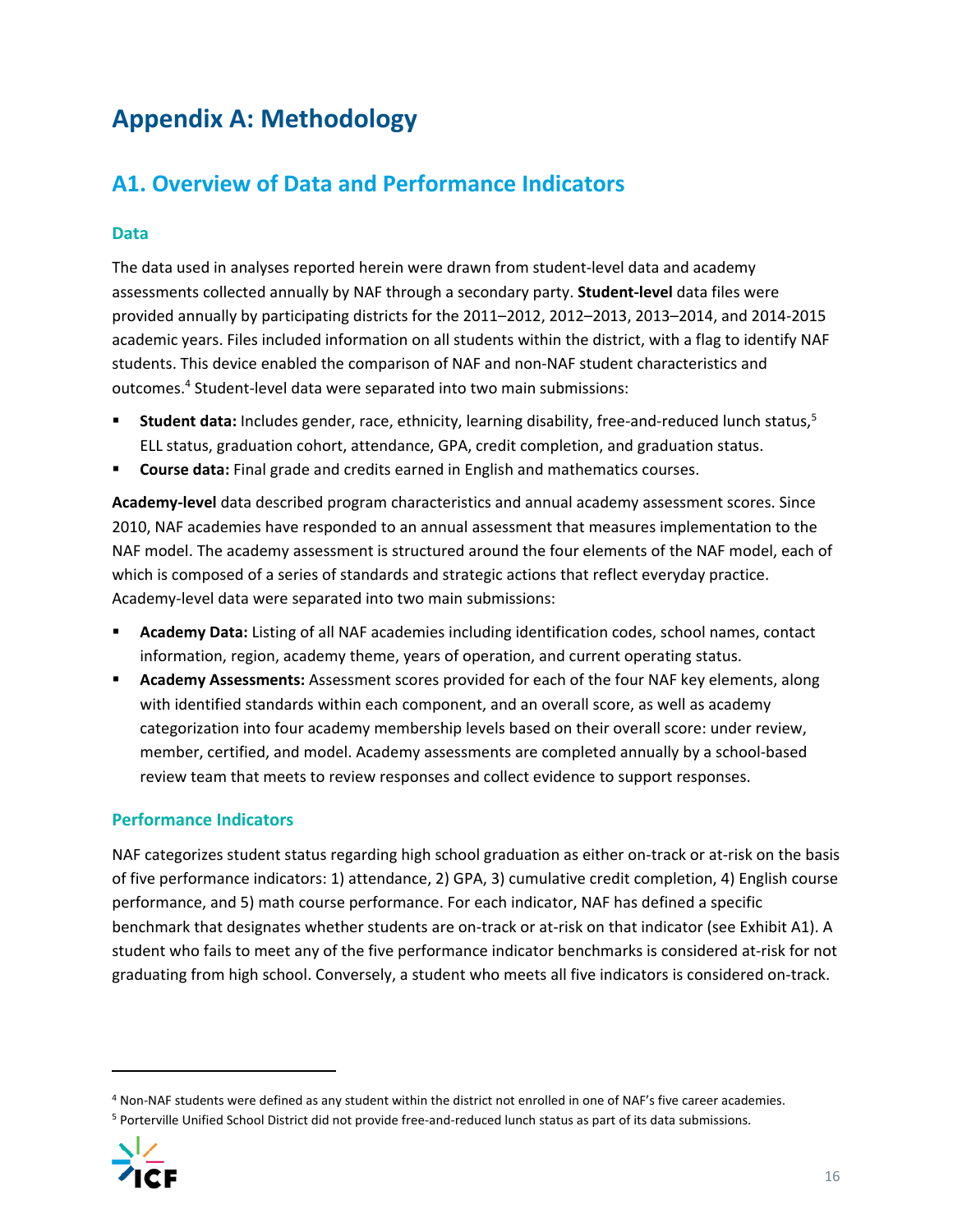| <b>Academic Performance Indicator</b> | <b>Benchmark</b>                                                          |
|---------------------------------------|---------------------------------------------------------------------------|
| <b>Attendance</b>                     | Minimum of 80%                                                            |
|                                       | (Due to inconsistency of attendance definitions across districts and lack |
|                                       | of variation in the attendance data, attendance was not included as a     |
|                                       | performance indicator in this report.)                                    |
| <b>GPA</b>                            | Minimum of 2.0                                                            |
| <b>Cumulative Credits</b>             | Minimum of:                                                               |
|                                       | 6 credits by the end of Grade 9                                           |
|                                       | 12 credits by the end of Grade 10                                         |
|                                       | 18 credits by the end of Grade 11                                         |
|                                       | 24 credits by the end of Grade 12                                         |
| <b>English Courses</b>                | Zero course failures                                                      |
| <b>Math Courses</b>                   | Zero course failures                                                      |
| <b>Overall</b>                        | Failure to meet any one of the five benchmarks above                      |

#### **Exhibit A1. NAF Student Performance Indicators and Benchmarks**

# **A2. Definition of Graduation Rate**

The definition of graduation rate used in this study is the number in study (NAF students and the matched non‐NAF students) graduating in their senior year in the same district, divided by the number in the cohort at the beginning of the study (end of Grade 9). Excluded from this ratio were students who had a transfer flag indicating that they transferred to another school outside the district. Because the comparative group (non‐NAF students) was developed by PSM based on Grade 9 performance information, this graduation rate is essentially a three‐year graduation rate (Grade 10 to Grade 12). The same definition is used consistently throughout the study, so the difference in graduation rates between the various groups presented in this study are directly interpretable. These rates, however, cannot be compared to the national graduation rate reported by the National Center for Educational Statistics (NCES) or the senior‐year graduation rate reported in various NAF reports.

The national graduation rate, reported by the NCES, is the adjusted cohort graduation rate (ACGR), which "uses detailed student-level data to determine the percentage of students who graduate within four years of starting Grade 9 for the first time." This is a three-year graduation rate including all students; is not district specific; and is statistically adjusted to overcome the problem of missing data (i.e., a student who starts in one district and graduates in another district is included).

The graduation rate reported in some NAF reports is the proportion of NAF seniors who graduate at the end of their senior year. This is a one-year graduation rate. This rate cannot be compared to the threeyear graduation rate

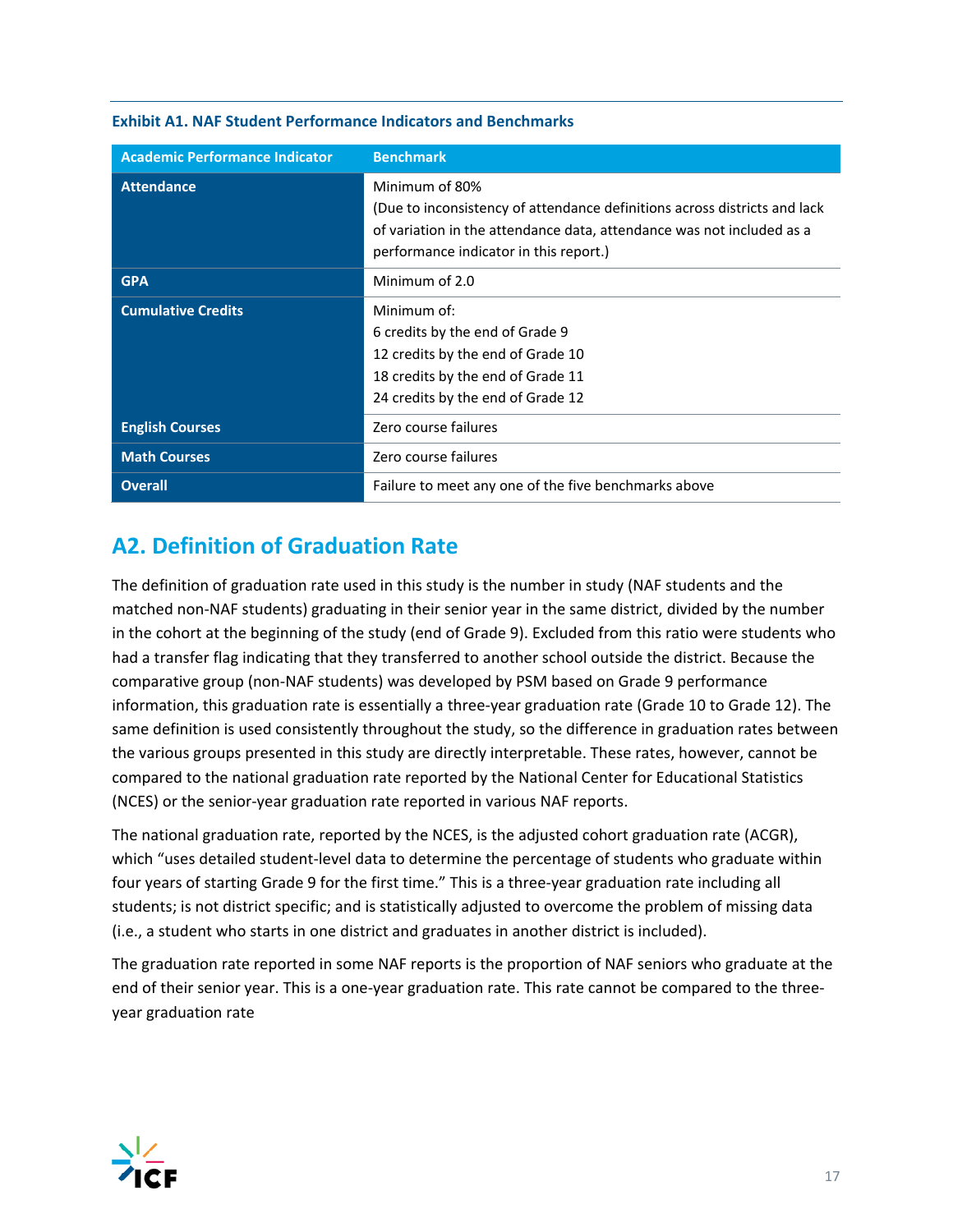# **A3. Overview of Methodology and Analysis**

To understand the effectiveness of NAF services, a quasi‐experimental design was utilized to **track performance of a cohort of students from Grade 9 to Grade 12** along with those from a matched comparison group. NAF freshman in 2011‐2012 were matched to non‐NAF students within their school district and then student performance outcomes were tracked until their anticipated graduation year (i.e., 2014–15). To establish an equivalent comparison group, student‐level propensity score matching (PSM) was utilized to match the NAF students with non‐NAF students based on their demographics (i.e., gender, ethnicity, English Language Leaner status (ELL), special education status, and free/reduced lunch status) and Grade 9 outcomes data (i.e., GPA, credit accumulation, and overall at‐risk status). (See Section A3 for detailed propensity score methodology.)

After the comparison group was established, research questions were firstly addressed by basic descriptive statistics and also examined by significance tests, like chi‐square tests. Specifically, percentages of on-track and at-risk student for each benchmark indicator (i.e., GPA, credit accumulation, English course, and Math course) were calculated and compared between NAF and non‐NAF students. In addition to the benchmark indicators, graduation rate is one of the most important measurement for program effeteness. Overall comparisons between NAF and non‐NAF, as well as subgroup comparisons based on students' initial (Grade 9) on‐track/at‐risk status were conducted to examine whether NAF services had greater impact on certain subgroups. Outcomes were also examined for full participation students who were retained in NAF at Grade 12 and those with partial participation (e.g., withdraw NAF before Grade 12).

To understand whether NAF academy features and characteristics have different impacts on student outcomes, subgroup analysis was conducted to compare outcomes between NAF students in an academy with certain characteristics and their matched non‐NAF peers. Specifically, outcome differences between NAF and non‐NAF were compared by NAF membership level (under review, member, certified, and model), program length (two‐year, three‐year, and four‐year), and academy themes (Finance; Hospitality & Tourism; Information Technology; Engineering; and Health Sciences).

# **A4. Propensity Score Matching**

This section presents a detailed description of the propensity score matching (PSM) methodology for selecting the sample used in this study.

The propensity score is the probability of treatment assignment conditional on observed characteristics. The propensity score allows one to design and analyze an observational (nonrandomized) study so that it mimics some of the particular characteristics of a randomized controlled trial. In particular, the propensity score is a balancing score: the distribution of covariates will be similar between treated and untreated subjects.

In this study, NAF students were matched with non‐NAF students in the same school district without replacement. To avoid attrition issues, instead of one‐to‐one matching, participants were matched one‐ to-two so that pairs of treated and untreated subjects with similar propensity scores were formed. The matching was conducted without replacement, meaning that once the non‐NAF student was matched to

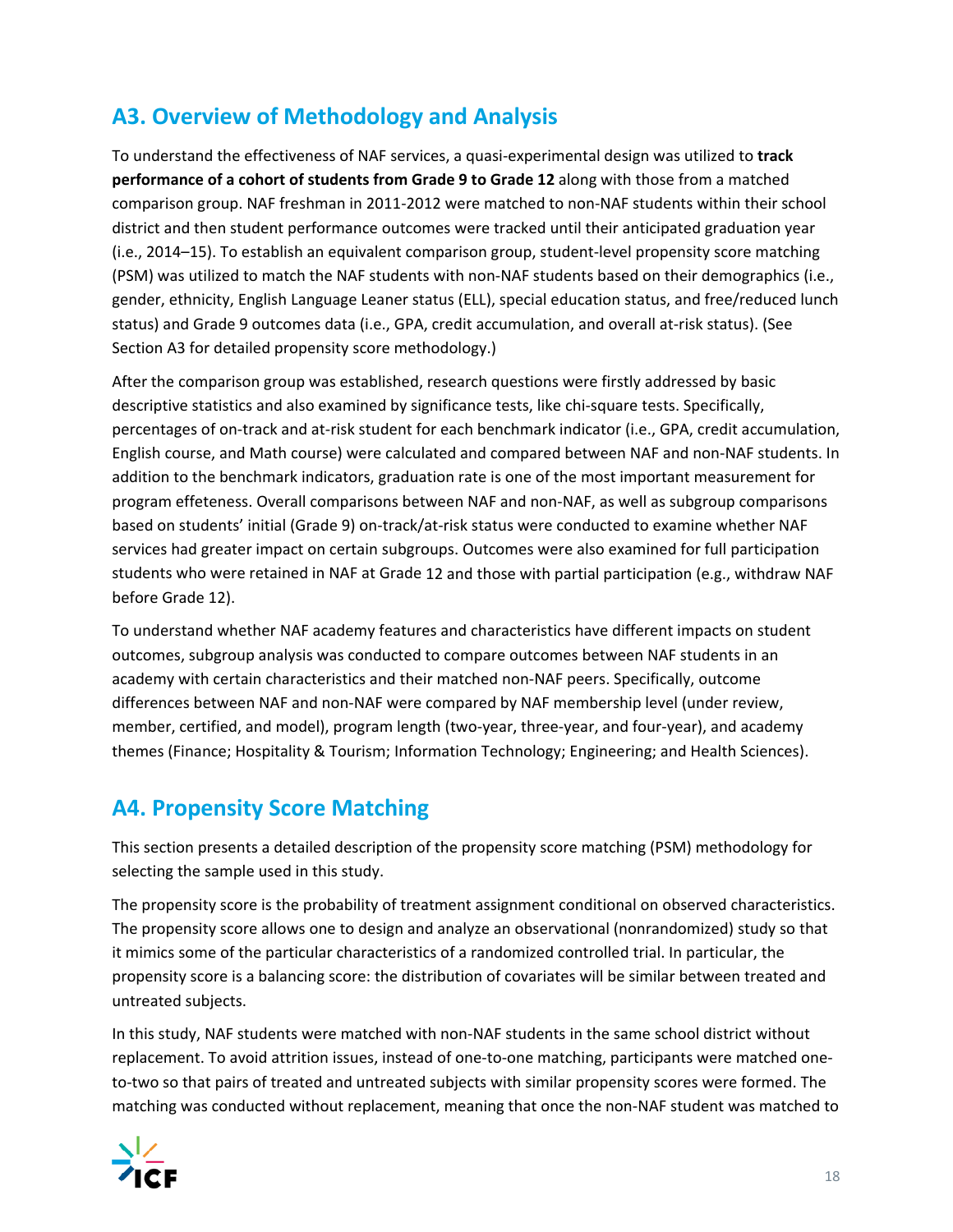a NAF student, he/she was no longer available in the pool and could not be matched to another NAF student. The matching process also used a combination of exact and nearest neighbor PSM at the student level within each school district to decrease the distance, or difference, between NAF and non‐ NAF students. There is broad support in the literature for these matching procedures (Rosenbaum & Rubin, 1985; Smith, 1997; Stuart, 2010). For example, Stuart (2010) described performing an exact match on key covariates such as race or gender followed by using propensity scores to further guide the match (Stuart, 2010, p. 6). Likewise, Rosenbaum and Rubin (1985) described their approach that provided for an exact match on gender and then propensity scores to determine the closest match or nearest neighbor.

Due to lack of baseline data before the intervention of NAF, student-level matching was based on the demographic variables and student performance at the end of Grade 9, when the treatment students had already received one year of services. One NAF student was matched to one non-NAF student with the same demographics (gender, race/ethnicity, free-and-reduced lunch status, ELL status), and overall at-risk status. Each pair of matched NAF and non-NAF students also had similar GPAs and credits earned at the end of Grade 9.

Exhibit A2 shows the detail of the matching methodology and variables. Students were matched within districts, and then pooled together to form the final analysis sample.

| <b>Matching Methodology</b> | <b>Variables Included</b>        |
|-----------------------------|----------------------------------|
| <b>Exact</b>                | <b>School District</b>           |
|                             | Gender                           |
|                             | Race/Ethnicity                   |
|                             | Free/Reduced Lunch <sup>a</sup>  |
|                             | English Learner                  |
|                             | Learning Disability <sup>b</sup> |
|                             | Overall At-risk Indicator        |
| <b>Nearest Neighbor</b>     | <b>GPA</b>                       |
|                             | <b>Credits Earned</b>            |

#### **Exhibit A2. Propensity Score Matching Variables and Methodology**

a. Free/Reduced Lunch data from Charlotte-Mecklenburg, Porterville (CA), and Rochester City School District (NY) was not included due to missing or invalid data.

b. Learning Disability data from Dallas ISD (TX), Waco ISD (TX), Miami‐Dade (FL), Pasadena Unified (CA), and Porterville (CA) was not included due to missing or invalid data.

The 10 school districts included in the study had a combined high school population of 613,002 students. A total of 171,489 of these were freshman, of which 7,406 were enrolled in a NAF academy. This represents approximately 45% of the Grade 9 students enrolled in a NAF academy for the 2011– 2012 school year. Exhibit A3 shows the sample sizes and the average standardized difference between NAF and non‐NAF students before and after matching. Before matching, the sample pool included 7,406 NAF students and 164,083 non‐NAF students who enrolled in Grade 9 during the 2011‐12 academic

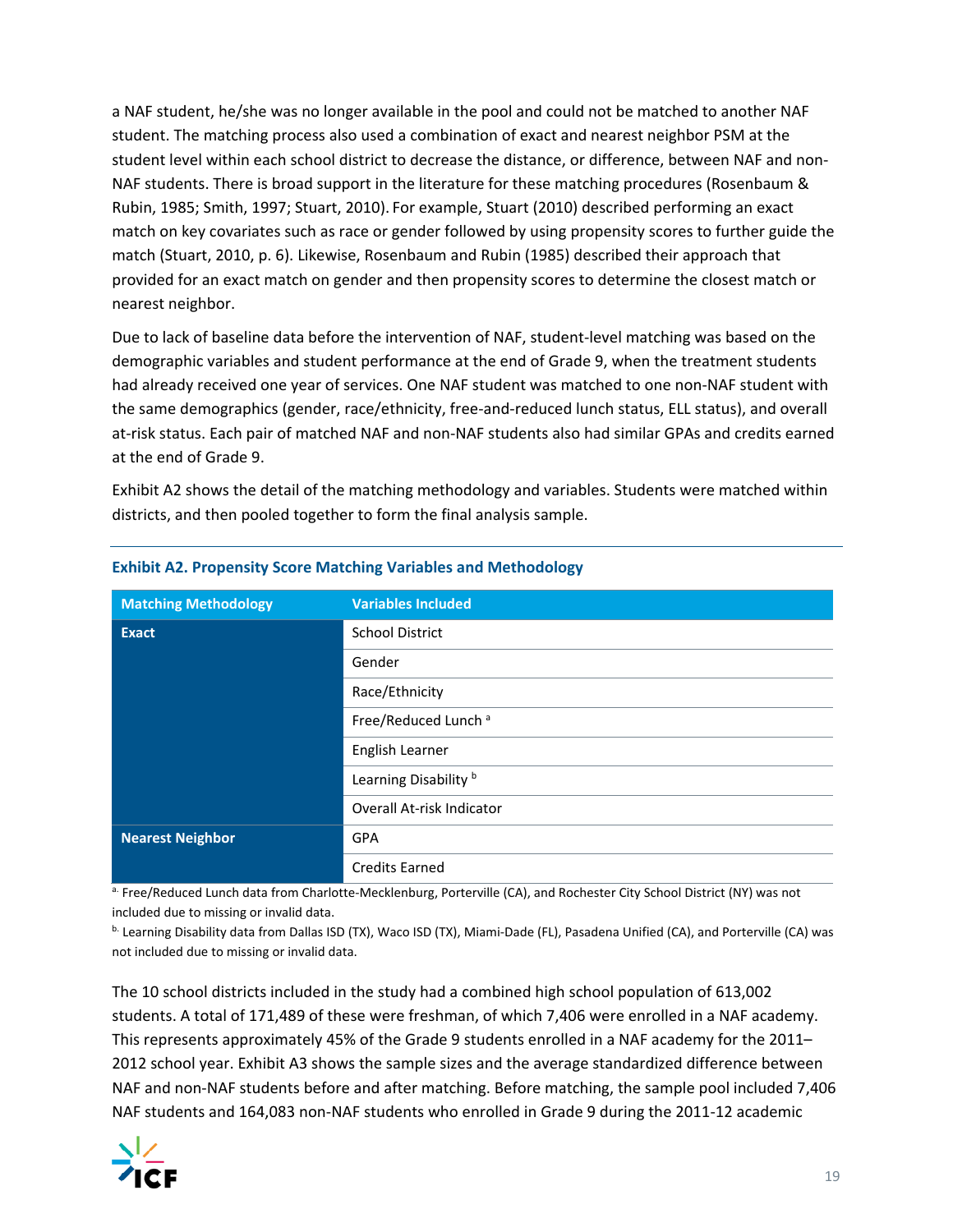year. The large sample size of the non‐NAF students provides a sufficient pool from which to identify an equivalent comparison group, which is critical in estimating the causal impacts of NAF. After matching, approximately 99.8 percent of NAF students were matched to non‐NAF students with similar demographics and performance at the end of the Grade 9, resulting in a total analysis sample of 22,046 students. The majority of NAF students were able to find two matches, but some of NAF students were only matched to one non‐NAF peer due to lack of similar students in the pool.

|                                                                | <b>Before Matching</b> |                |            | <b>After Matching</b> |
|----------------------------------------------------------------|------------------------|----------------|------------|-----------------------|
| <b>Sample Size</b>                                             | <b>NAF</b>             | <b>Non-NAF</b> | <b>NAF</b> | <b>Non-NAF</b>        |
| <b>Total</b>                                                   | 7,406                  | 164,089        | 7,367      | 14,679                |
| Porterville                                                    | 367                    | 1,232          | 355        | 697                   |
| Pasadena                                                       | 79                     | 1,198          | 76         | 146                   |
| Hartford                                                       | 248                    | 1,340          | 237        | 456                   |
| <b>Broward</b>                                                 | 672                    | 18,945         | 671        | 1,341                 |
| Miami-Dade                                                     | 2,812                  | 25,583         | 2,807      | 5,610                 |
| Charlotte-                                                     | 585                    | 10,576         | 585        | 1,170                 |
| Mecklenburg                                                    |                        |                |            |                       |
| Rochester                                                      | 198                    | 1,896          | 197        | 386                   |
| <b>Dallas</b>                                                  | 540                    | 9,384          | 536        | 1,071                 |
| Waco                                                           | 119                    | 785            | 118        | 234                   |
| <b>NYC</b>                                                     | 1,786                  | 93,150         | 1,785      | 3,568                 |
|                                                                |                        |                |            |                       |
| <b>Standardized mean</b><br>difference for<br>propensity score |                        | 0.173          |            | 0.000                 |

#### **Exhibit A3. Sample Balance Before and After Propensity Score Matching**

Before matching, the average standardized differences between the propensity scores for the two groups was 0.173. After matching, the average standardized differences decreased to 0, which implies no difference between the two groups based on the observed variables. These findings show that the PSM was successful in controlling for observed differences between NAF and non‐NAF students, thereby making the two groups more comparable.

# **A5. Limitations of the Study**

There are several limitations that present challenges to interpreting findings. While the non‐NAF comparison school groups provided the best possible comparison groups given the context of NAF, it is only possible to say that NAF service was associated with outcomes, not that NAF service caused any outcomes. One notable limitation is that due to lack of baseline data before the intervention of NAF

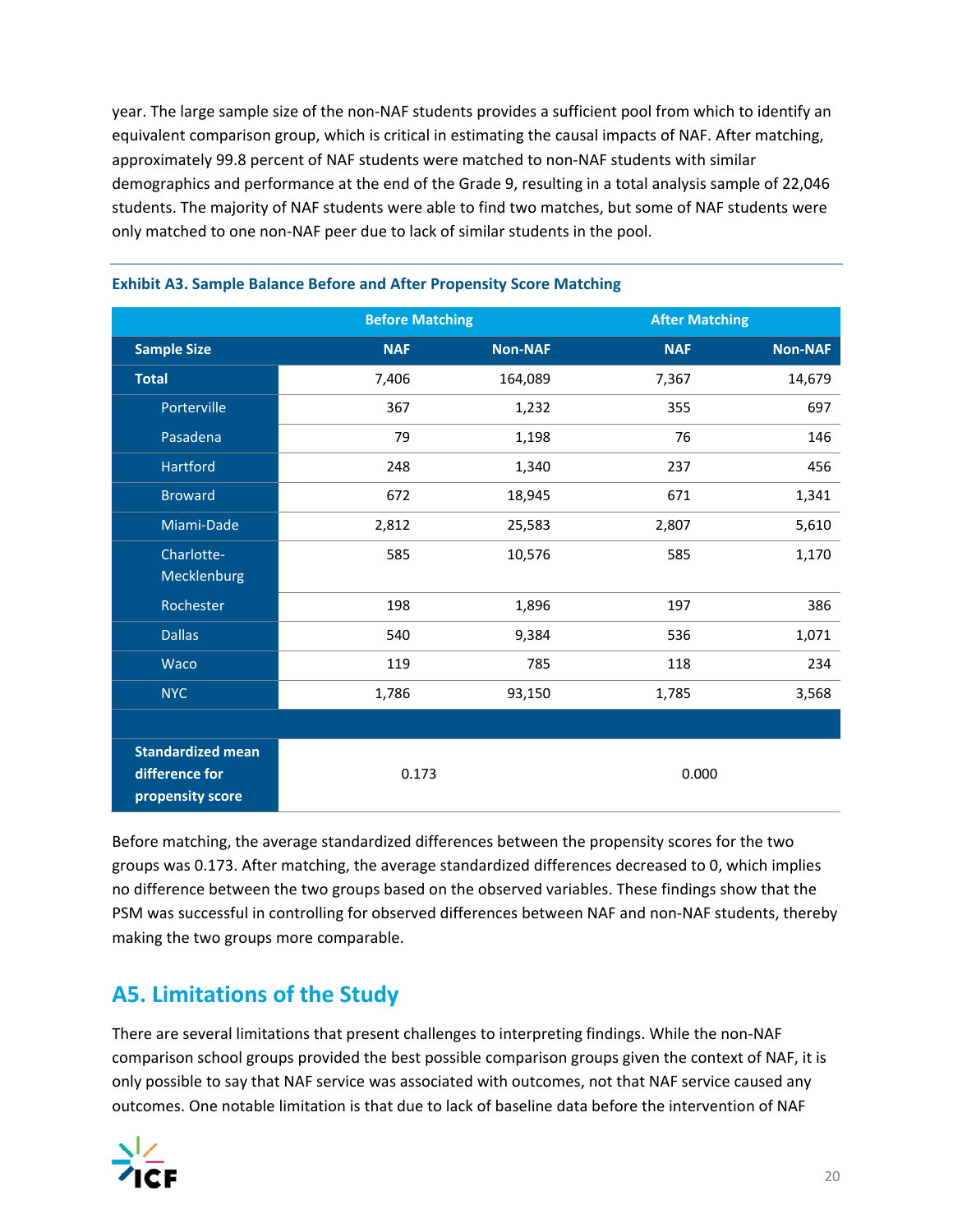(Grade 8), students had to be matched on performance at the end of Grade 9, when the treatment students had already received one year of NAF services. As such, the comparisons between the NAF and non‐NAF groups only describe the impact of NAF from the beginning of Grade 10 and do not reflect the overall impact of NAF from the beginning of a four‐year academy experience.

In addition, models presented in this report control for factors that are collected and measurable, but not for other confounding factors that are less easily measured and can also contribute to change (e.g., student motivation). Among the 10 participating school districts, Miami‐Dade County Public Schools and the New York City Department of Education contain a much larger student population than the other school districts and, as a result, made up the majority of the analysis sample. As such, the results were driven mostly by students from these large population urban districts.

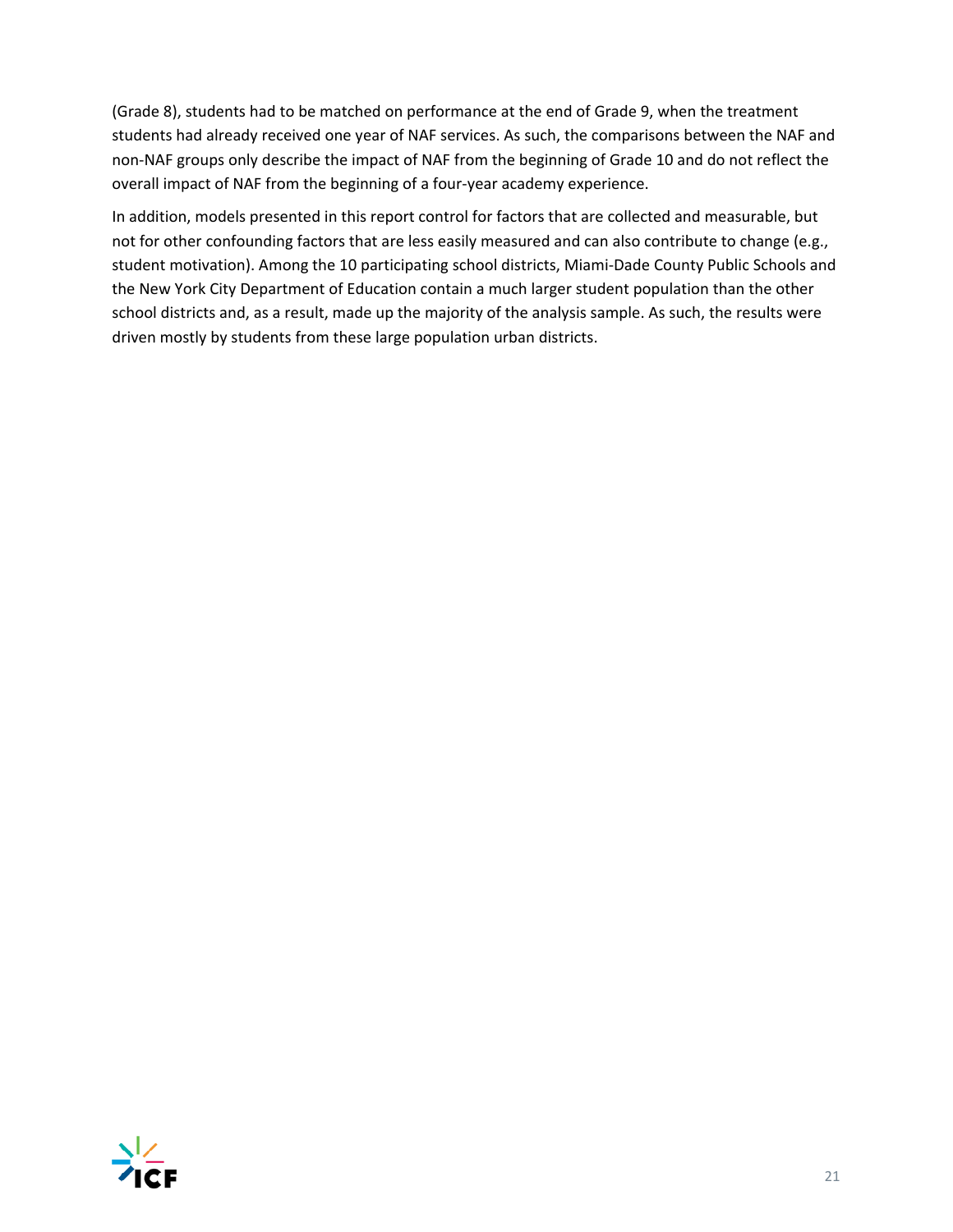# **Appendix B: Student Demographics and Outcomes**

Appendix B presents the demographics and academic outcomes for the NAF and non‐NAF students in the analysis sample.

# **Demographics**

**Exhibit B1. Comparison of the Demographics of NAF Students in the Study, NAF Students Overall, and All Students Nationwide**

|                                     | <b>Study</b> | <b>NAF Overall (2016)</b> | National (2016) |
|-------------------------------------|--------------|---------------------------|-----------------|
| Gender                              |              |                           |                 |
| Female                              | 41.8%        | 45%                       |                 |
| Male                                | 58.2%        | 53%                       |                 |
| Race/Ethnicity                      |              |                           |                 |
| Asian                               | 3.7%         | 7%                        | 6%              |
| <b>Black</b>                        | 32.9%        | 27%                       | 15%             |
| Hispanic                            | 51.3%        | 38%                       | 29%             |
| Native American                     | 0.2%         | 1%                        | 1%              |
| Hawaiian/Pacific Islander           | 0.1%         | 1%                        | 1%              |
| White                               | 11.2%        | 21%                       | 46%             |
| Two or more                         | 0.5%         | 3%                        | 4%              |
| Missing                             | 0.1%         | 0.1%                      | 0.1%            |
| <b>Special Population</b>           |              |                           |                 |
| English Language Learner            | 11.0%        | 18%                       | 9%              |
| Eligible for Free-and-Reduced Lunch | 71.9%        | 69%                       | 48%             |
| Learning Disability                 | 12.9%        | 12.8%                     | 12.9%           |

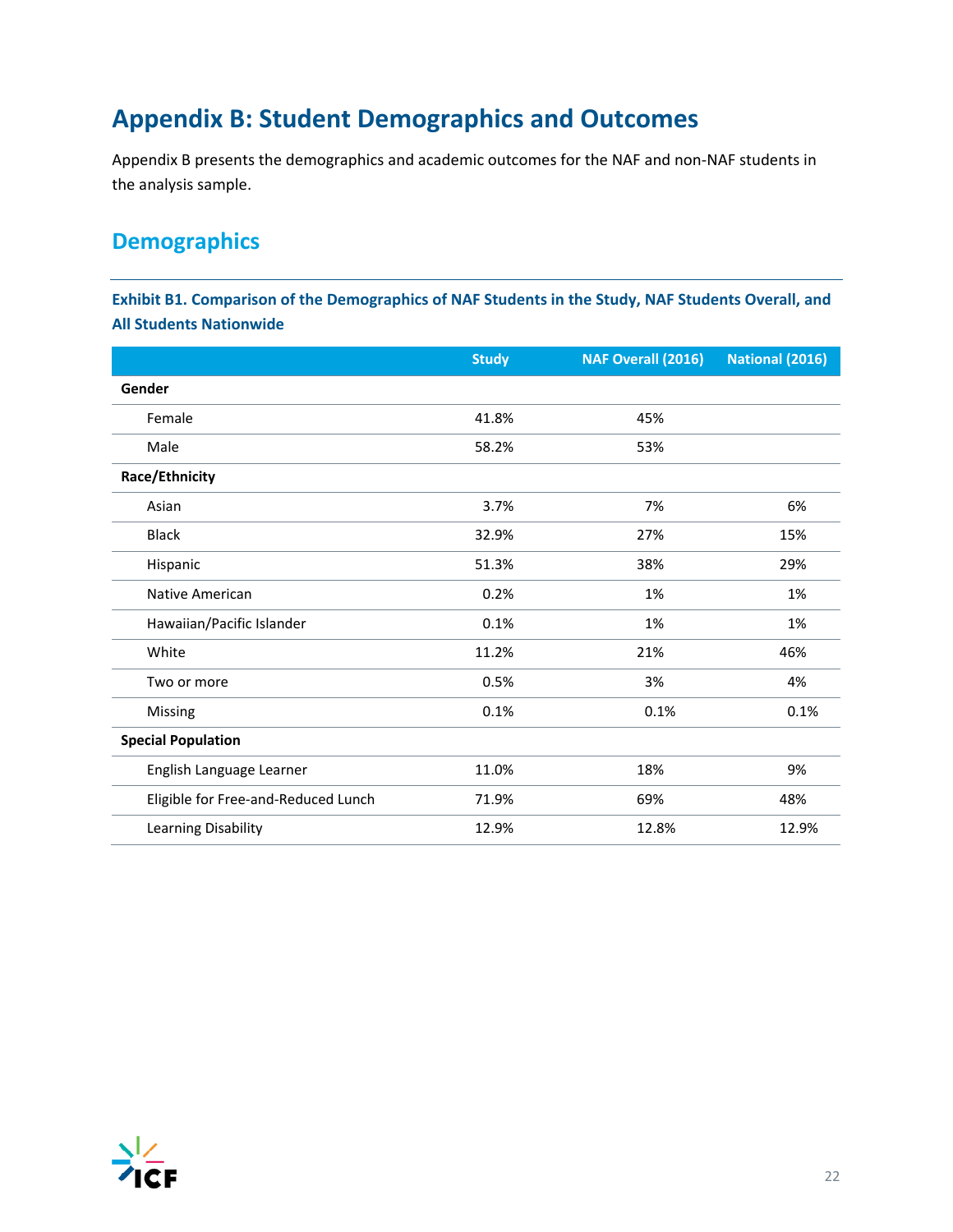# **Exhibit B2. Demographics of NAF and Non‐NAF Grade 9 Students (Results of Propensity Score Matching)**

|                                     | <b>NAF</b> | <b>Non-NAF</b> | P value <sup>a</sup> |
|-------------------------------------|------------|----------------|----------------------|
| n                                   | 7,367      | 14,679         |                      |
| Gender                              |            |                |                      |
| Female                              | 41.8%      | 41.9%          | 0.946                |
| Male                                | 58.2%      | 58.1%          |                      |
| Race/Ethnicity                      |            |                |                      |
| Asian                               | 3.7%       | 3.7%           | 1.000                |
| <b>Black</b>                        | 32.9%      | 33.0%          |                      |
| Hispanic                            | 51.3%      | 51.4%          |                      |
| Native American                     | 0.2%       | 0.2%           |                      |
| Hawaiian/Pacific Islander           | 0.1%       | 0.1%           |                      |
| White                               | 11.2%      | 11.2%          |                      |
| Two or more                         | 0.5%       | 0.5%           |                      |
| Missing                             | 0.1%       | 0.1%           |                      |
| <b>Special Population</b>           |            |                |                      |
| English Language Learner            | 11.0%      | 11.1%          | 0.898                |
| Eligible for Free-and-Reduced Lunch | 71.9%      | 71.9%          | 0.970                |
| Learning Disability                 | 12.9%      | 12.8%          | 0.825                |

<sup>a</sup> Differences were tested by Chi‐Square Tests. \* p<.05; \*\*p<0.01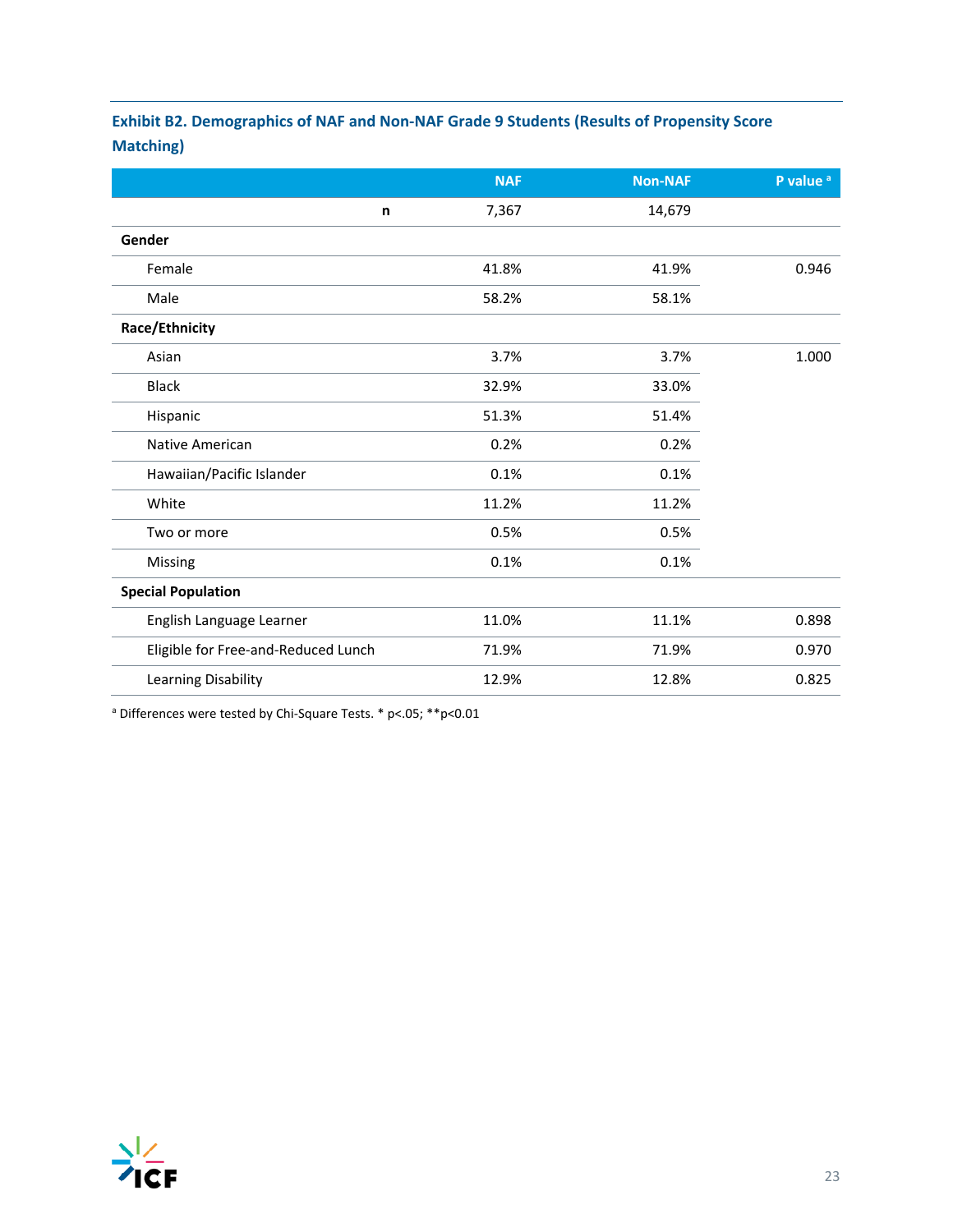# **Academic Outcomes**

| <b>Outcome Benchmark</b> |              |              |              | <b>NAF</b> |              | <b>Non-NAF</b> |         | P value   |
|--------------------------|--------------|--------------|--------------|------------|--------------|----------------|---------|-----------|
| <b>Indicator</b>         | <b>Grade</b> |              | <b>Count</b> | %          | <b>Count</b> | %              | Diff.   | a         |
| <b>GPA</b>               | Gr9          | At-risk      | 1,886        | 27.4%      | 3,759        | 27.4%          | 0.0%    | 0.968     |
|                          |              | On-track     | 4,987        | 72.6%      | 9,953        | 72.6%          | 0.0%    |           |
|                          | Gr10         | At-risk      | 2,097        | 30.2%      | 4,195        | 31.1%          | $-0.9%$ | 0.189     |
|                          |              | On-track     | 4,846        | 69.8%      | 9,294        | 68.9%          | 0.9%    |           |
|                          | Gr11         | At-risk      | 1,460        | 24.3%      | 2,997        | 25.2%          | $-0.9%$ | 0.173     |
|                          |              | On-track     | 4,559        | 75.7%      | 8,901        | 74.8%          | 0.9%    |           |
|                          | Gr12         | At-risk      | 1,036        | 17.4%      | 2,234        | 19.3%          | $-1.9%$ | $0.002**$ |
|                          |              | On-track     | 4,924        | 82.6%      | 9,335        | 80.7%          | 1.9%    |           |
| <b>Credits Earned</b>    | Gr9          | At-risk      | 868          | 12.0%      | 1,726        | 12.0%          | 0.0%    | 0.956     |
|                          |              | On-track     | 6,347        | 88.0%      | 12,652       | 88.0%          | 0.0%    |           |
|                          | Gr10         | At-risk      | 1,316        | 19.9%      | 2,861        | 22.4%          | $-2.5%$ | $0.000**$ |
|                          |              | On-track     | 5,286        | 80.1%      | 9,916        | 77.6%          | 2.5%    |           |
|                          | Gr11         | At-risk      | 943          | 15.0%      | 1,827        | 15.2%          | $-0.2%$ | 0.743     |
|                          |              | On-track     | 5,324        | 85.0%      | 10,169       | 84.8%          | 0.2%    |           |
|                          | Gr12         | At-risk      | 870          | 14.5%      | 2,172        | 18.7%          | $-4.2%$ | $0.000**$ |
|                          |              | On-track     | 5,119        | 85.5%      | 9,449        | 81.3%          | 4.2%    |           |
| <b>English Course</b>    | Gr9          | At-risk      | 1,122        | 16.2%      | 2,268        | 16.7%          | $-0.5%$ | 0.330     |
|                          |              | On-track     | 5,804        | 83.8%      | 11,285       | 83.3%          | 0.5%    |           |
|                          | Gr10         | At-risk      | 1,655        | 24.8%      | 3,263        | 25.6%          | $-0.8%$ | 0.197     |
|                          |              | On-track     | 5,021        | 75.2%      | 9,464        | 74.4%          | 0.8%    |           |
|                          | Gr11         | At-risk      | 821          | 13.6%      | 1,530        | 13.6%          | 0.0%    | 0.936     |
|                          |              | On-track     | 5,219        | 86.4%      | 9,690        | 86.4%          | 0.0%    |           |
|                          | Gr12         | At-risk      | 447          | 9.0%       | 868          | 9.1%           | $-0.2%$ | 0.759     |
|                          |              | On-track     | 4,535        | 91.0%      | 8,643        | 90.9%          | 0.2%    |           |
| <b>Math Course</b>       | Gr9          | At-risk      | 1,450        | 21.1%      | 3,015        | 22.6%          | $-1.4%$ | $0.022*$  |
|                          |              | On-track     | 5,406        | 78.9%      | 10,350       | 77.4%          | 1.4%    |           |
|                          | Gr10         | At-risk      | 1,769        | 26.5%      | 3,670        | 28.9%          | $-2.4%$ | $0.000**$ |
|                          |              | On-track     | 4,904        | 73.5%      | 9,009        | 71.1%          | 2.4%    |           |
|                          | Gr11         | At-risk      | 1,021        | 17.1%      | 1,982        | 17.7%          | $-0.6%$ | 0.322     |
|                          |              | On-track     | 4,936        | 82.9%      | 9,188        | 82.3%          | 0.6%    |           |
|                          | Gr12         | At-risk      | 621          | 13.0%      | 1,094        | 12.2%          | 0.8%    | 0.205     |
|                          |              | On-track     | 4,158        | 87.0%      | 7,842        | 87.8%          | $-0.8%$ |           |
| <b>Overall</b>           | Gr9          | At-risk      | 2,625        | 36.2%      | 5.315        | 36.8%          | 0.2%    | 0.375     |
|                          |              | On-track     | 4,630        | 63.8%      | 9,129        | 63.2%          | $-0.2%$ |           |
|                          | Gr10         | At-risk      | 3,195        | 45.9%      | 6,522        | 48.1%          | $-0.6%$ | $0.002**$ |
|                          |              | On-track     | 3,768        | 54.1%      | 7,025        | 51.9%          | 0.6%    |           |
|                          | Gr11         | At-risk      | 2,372        | 37.8%      | 4,518        | 37.6%          | $-2.3%$ | 0.785     |
|                          |              | On-track     | 3,909        | 62.2%      | 7,511        | 62.4%          | 2.3%    |           |
|                          | Gr12         | At-risk      | 1,615        | 26.9%      | 3,483        | 29.9%          | $-3.0%$ | $0.000**$ |
|                          |              | On-track     | 4,386        | 73.1%      | 8,159        | 70.1%          | 3.0%    |           |
| Graduation               |              | Not graduate | 1,338        | 20.8%      | 2,971        | 23.7%          | $-2.9%$ | $0.000**$ |
|                          |              | Graduate     | 5,100        | 79.2%      | 9,566        | 76.3%          | 2.9%    |           |

### **Exhibit B3. Descriptive Student Outcomes – All Students**

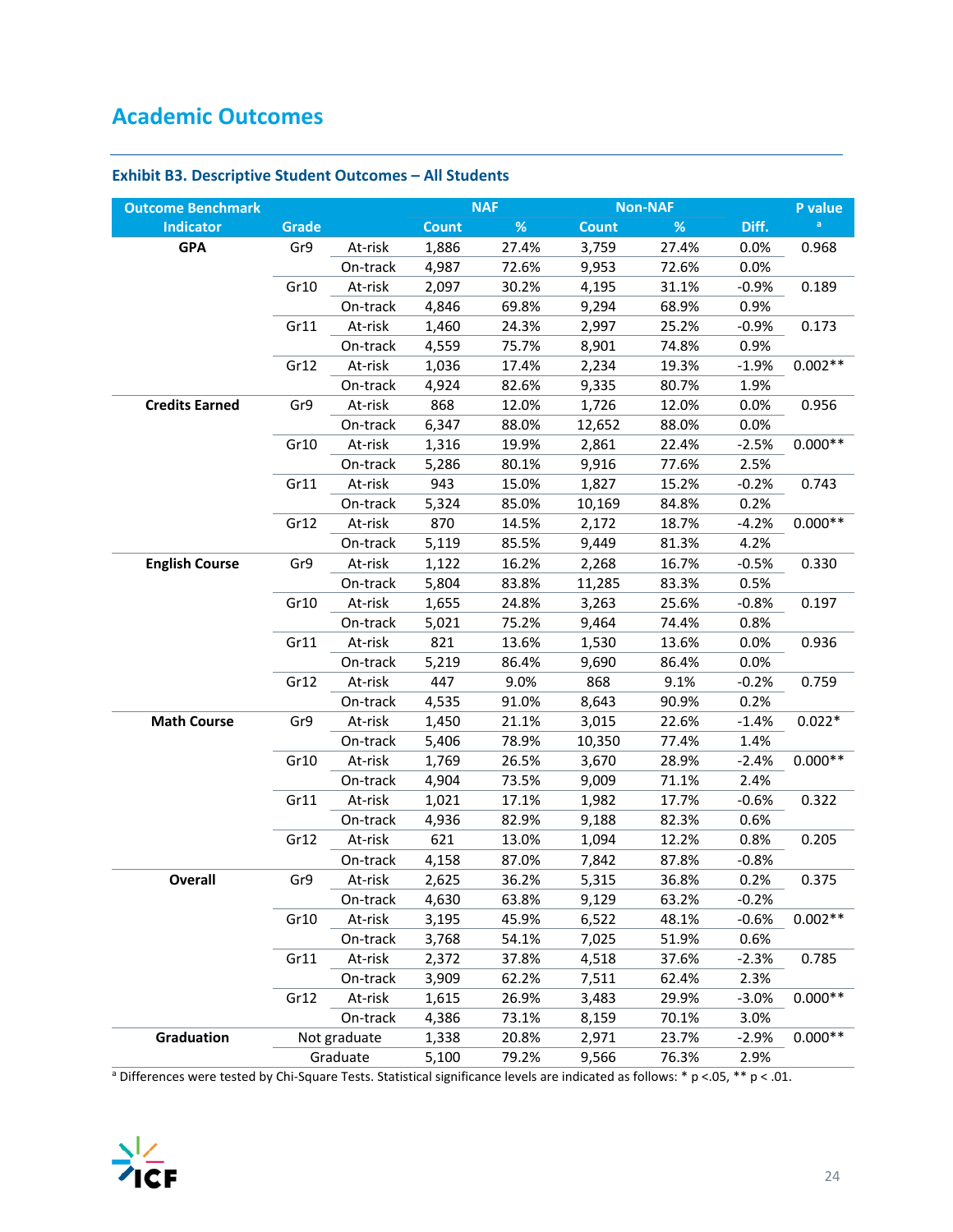| <b>Outcome Benchmark</b> |              |          |                          | <b>NAF</b> |              | <b>Non-NAF</b> |         |                      |
|--------------------------|--------------|----------|--------------------------|------------|--------------|----------------|---------|----------------------|
| <b>Indicator</b>         | <b>Grade</b> |          | <b>Count</b>             | $\%$       | <b>Count</b> | $\%$           | Diff.   | P value <sup>a</sup> |
| <b>GPA</b>               | Gr9          | At-risk  | 1,886                    | 79.1%      | 3,759        | 77.6%          | 1.5%    | 0.153                |
|                          |              | On-track | 498                      | 20.9%      | 1,083        | 22.4%          | $-1.5%$ |                      |
|                          | Gr10         | At-risk  | 1,748                    | 73.4%      | 3,495        | 74.5%          | $-1.1%$ | 0.336                |
|                          |              | On-track | 632                      | 26.6%      | 1,196        | 25.5%          | 1.1%    |                      |
|                          | Gr11         | At-risk  | 1,121                    | 58.8%      | 2,348        | 62.2%          | $-3.4%$ | $0.013*$             |
|                          |              | On-track | 784                      | 41.2%      | 1,424        | 37.8%          | 3.4%    |                      |
|                          | Gr12         | At-risk  | 820                      | 46.2%      | 1,793        | 51.3%          | $-5.1%$ | $0.001**$            |
|                          |              | On-track | 953                      | 53.8%      | 1,701        | 48.7%          | 5.1%    |                      |
| <b>Credits Earned</b>    | Gr9          | At-risk  | 868                      | 33.3%      | 1,726        | 32.6%          | 0.7%    | 0.549                |
|                          |              | On-track | 1,737                    | 66.7%      | 3,561        | 67.4%          | $-0.7%$ |                      |
|                          | Gr10         | At-risk  | 1,021                    | 45.5%      | 2,141        | 48.2%          | $-2.7%$ | $0.040*$             |
|                          |              | On-track | 1,221                    | 54.5%      | 2,301        | 51.8%          | 2.7%    |                      |
|                          | Gr11         | At-risk  | 550                      | 27.6%      | 1,084        | 28.5%          | $-0.8%$ | 0.499                |
|                          |              | On-track | 1,442                    | 72.4%      | 2,726        | 71.5%          | 0.8%    |                      |
|                          | Gr12         | At-risk  | 634                      | 35.4%      | 1,526        | 43.3%          | $-7.9%$ | $0.000**$            |
|                          |              | On-track | 1,155                    | 64.6%      | 1,998        | 56.7%          | 7.9%    |                      |
| <b>English Course</b>    | Gr9          | At-risk  | 1,122                    | 45.6%      | 2,268        | 45.9%          | $-0.3%$ | 0.795                |
|                          |              | On-track | 1,340                    | 54.4%      | 2,674        | 54.1%          | 0.3%    |                      |
|                          | Gr10         | At-risk  | 910                      | 41.8%      | 1,896        | 44.2%          | $-2.5%$ | 0.059                |
|                          |              | On-track | 1,269                    | 58.2%      | 2,391        | 55.8%          | 2.5%    |                      |
|                          | Gr11         | At-risk  | 539                      | 29.1%      | 1,058        | 30.8%          | $-1.7%$ | 0.189                |
|                          |              | On-track | 1,314                    | 70.9%      | 2,374        | 69.2%          | 1.7%    |                      |
|                          | Gr12         | At-risk  | 288                      | 20.1%      | 577          | 21.3%          | $-1.1%$ | 0.396                |
|                          |              | On-track | 1,143                    | 79.9%      | 2,138        | 78.7%          | 1.1%    |                      |
| <b>Math Course</b>       | Gr9          | At-risk  | 1,450                    | 59.5%      | 3,015        | 62.2%          | $-2.7%$ | $0.028*$             |
|                          |              | On-track | 986                      | 40.5%      | 1,834        | 37.8%          | 2.7%    |                      |
|                          | Gr10         | At-risk  | 957                      | 44.0%      | 2,108        | 49.5%          | $-5.5%$ | $0.000**$            |
|                          |              | On-track | 1,217                    | 56.0%      | 2,148        | 50.5%          | 5.5%    |                      |
|                          | Gr11         | At-risk  | 606                      | 33.4%      | 1,278        | 37.6%          | $-4.2%$ | $0.003**$            |
|                          |              | On-track | 1,207                    | 66.6%      | 2,123        | 62.4%          | 4.2%    |                      |
|                          | Gr12         | At-risk  | 353                      | 25.4%      | 641          | 24.7%          | 0.6%    | 0.652                |
|                          |              | On-track | 1,039                    | 74.6%      | 1,953        | 75.3%          | $-0.6%$ |                      |
| <b>Overall</b>           | Gr9          | At-risk  | 2,625                    | 100.0%     | 5,315        | 100.0%         | 0.0%    |                      |
|                          |              | On-track | $\overline{\phantom{a}}$ | 0.0%       | $\Box$       | 0.0%           | 0.0%    |                      |
|                          | Gr10         | At-risk  | 1,971                    | 82.6%      | 3,995        | 84.7%          | $-2.1%$ | $0.021*$             |
|                          |              | On-track | 416                      | 17.4%      | 722          | 15.3%          | 2.1%    |                      |
|                          | Gr11         | At-risk  | 1,388                    | 69.5%      | 2,746        | 71.8%          | $-2.3%$ | 0.061                |
|                          |              | On-track | 609                      | 30.5%      | 1,076        | 28.2%          | 2.3%    |                      |
|                          | Gr12         | At-risk  | 1,040                    | 57.9%      | 2,228        | 63.1%          | $-5.2%$ | $0.000**$            |
|                          |              | On-track | 756                      | 42.1%      | 1,303        | 36.9%          | 5.2%    |                      |
| Graduation               | Not graduate |          | 822                      | 40.2%      | 1,802        | 44.9%          | $-4.6%$ | $0.000**$            |
|                          | Graduate     |          | 1,222                    | 59.8%      | 2,215        | 55.1%          | 4.6%    |                      |
|                          |              |          |                          |            |              |                |         |                      |

### Exhibit B4. Comparisons between NAF and Non-NAF - Students At-risk by End of Grade 9

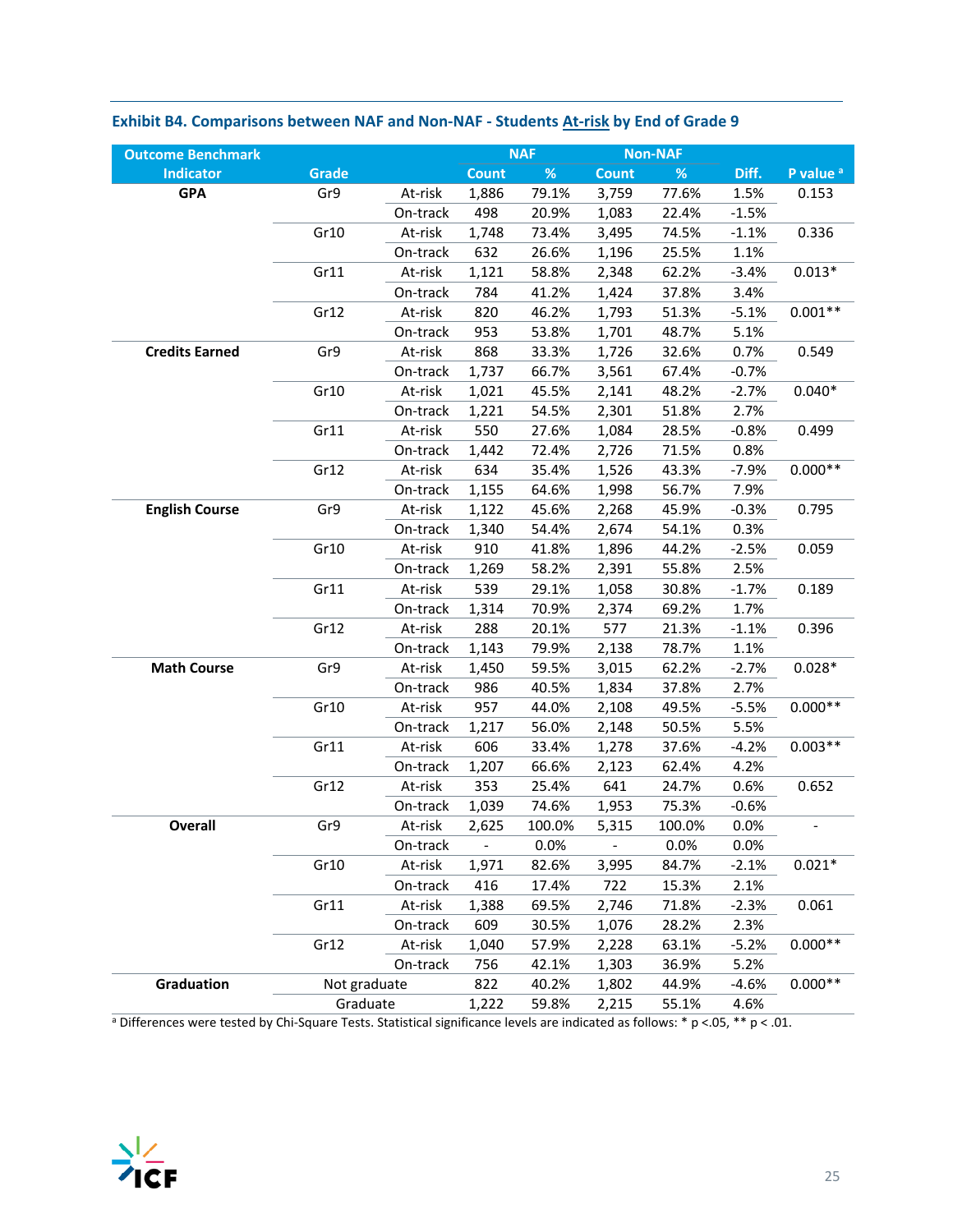|                                    |       |              |                              | <b>NAF</b> |                          | <b>Non-NAF</b> |         | P value   |
|------------------------------------|-------|--------------|------------------------------|------------|--------------------------|----------------|---------|-----------|
| <b>Outcome Benchmark Indicator</b> | Grade |              | <b>Count</b>                 | $\%$       | <b>Count</b>             | $\%$           | Diff.   | a         |
| <b>GPA</b>                         | Gr9   | At-risk      |                              | 0.0%       | $\frac{1}{2}$            | 0.0%           | 0.0%    |           |
|                                    |       | On-track     | 4,489                        | 100.0%     | 8,870                    | 100.0%         | 0.0%    |           |
|                                    | Gr10  | At-risk      | 274                          | 6.1%       | 597                      | 6.9%           | $-0.8%$ | 0.087     |
|                                    |       | On-track     | 4,195                        | 93.9%      | 8,034                    | 93.1%          | 0.8%    |           |
|                                    | Gr11  | At-risk      | 285                          | 7.0%       | 559                      | 7.0%           | 0.0%    | 0.934     |
|                                    |       | On-track     | 3,758                        | 93.0%      | 7,417                    | 93.0%          | 0.0%    |           |
|                                    | Gr12  | At-risk      | 178                          | 4.3%       | 373                      | 4.7%           | $-0.4%$ | 0.340     |
|                                    |       | On-track     | 3,953                        | 95.7%      | 7,579                    | 95.3%          | 0.4%    |           |
| <b>Credits Earned</b>              | Gr9   | At-risk      |                              | 0.0%       | $\overline{\phantom{0}}$ | 0.0%           | 0.0%    |           |
|                                    |       | On-track     | 4,610                        | 100.0%     | 9,091                    | 100.0%         | 0.0%    |           |
|                                    | Gr10  | At-risk      | 245                          | 5.7%       | 656                      | 8.0%           | $-2.3%$ | $0.000**$ |
|                                    |       | On-track     | 4,026                        | 94.3%      | 7,519                    | 92.0%          | 2.3%    |           |
|                                    | Gr11  | At-risk      | 352                          | 8.4%       | 662                      | 8.2%           | 0.1%    | 0.801     |
|                                    |       | On-track     | 3,852                        | 91.6%      | 7,371                    | 91.8%          | $-0.1%$ |           |
|                                    | Gr12  | At-risk      | 207                          | 5.0%       | 586                      | 7.4%           | $-2.4%$ | $0.000**$ |
|                                    |       | On-track     | 3,935                        | 95.0%      | 7,383                    | 92.6%          | 2.4%    |           |
| <b>English Course</b>              | Gr9   | At-risk      |                              | 0.0%       |                          | 0.0%           | 0.0%    |           |
|                                    |       | On-track     | 4,464                        | 100.0%     | 8,611                    | 100.0%         | 0.0%    |           |
|                                    | Gr10  | At-risk      | 694                          | 15.7%      | 1,289                    | 15.6%          | 0.2%    | 0.798     |
|                                    |       | On-track     | 3,716                        | 84.3%      | 6,993                    | 84.4%          | $-0.2%$ |           |
|                                    | Gr11  | At-risk      | 249                          | 6.0%       | 412                      | 5.4%           | 0.7%    | 0.140     |
|                                    |       | On-track     | 3,871                        | 94.0%      | 7,236                    | 94.6%          | $-0.7%$ |           |
|                                    | Gr12  | At-risk      | 132                          | 3.8%       | 262                      | 3.9%           | $-0.1%$ | 0.737     |
|                                    |       | On-track     | 3,365                        | 96.2%      | 6,439                    | 96.1%          | 0.1%    |           |
| <b>Math Course</b>                 | Gr9   | At-risk      | $\overline{\phantom{a}}$     | 0.0%       | $\qquad \qquad -$        | 0.0%           | 0.0%    |           |
|                                    |       | On-track     | 4,420                        | 100.0%     | 8,516                    | 100.0%         | 0.0%    |           |
|                                    | Gr10  | At-risk      | 745                          | 16.9%      | 1,469                    | 17.8%          | $-0.9%$ | 0.209     |
|                                    |       | On-track     | 3,668                        | 83.1%      | 6,797                    | 82.2%          | 0.9%    |           |
|                                    | Gr11  | At-risk      | 370                          | 9.1%       | 627                      | 8.2%           | 0.9%    | 0.112     |
|                                    |       | On-track     | 3,707                        | 90.9%      | 7,005                    | 91.8%          | $-0.9%$ |           |
|                                    | Gr12  | At-risk      | 233                          | 7.0%       | 423                      | 6.7%           | 0.2%    | 0.665     |
|                                    |       | On-track     | 3,104                        | 93.0%      | 5,845                    | 93.3%          | $-0.2%$ |           |
| <b>Overall</b>                     | Gr9   | At-risk      | $\qquad \qquad \blacksquare$ | 0.0%       |                          | 0.0%           | 0.0%    |           |
|                                    |       | On-track     | 4,630                        | 100.0%     | 9,129                    | 100.0%         | 0.0%    |           |
|                                    | Gr10  | At-risk      | 1,144                        | 25.5%      | 2,399                    | 27.7%          | $-2.2%$ | $0.007**$ |
|                                    |       | On-track     | 3,338                        | 74.5%      | 6,256                    | 72.3%          | 2.2%    |           |
|                                    | Gr11  | At-risk      | 921                          | 21.9%      | 1,654                    | 20.5%          | 1.3%    | 0.089     |
|                                    |       | On-track     | 3,291                        | 78.1%      | 6,395                    | 79.5%          | $-1.3%$ |           |
|                                    | Gr12  | At-risk      | 527                          | 12.7%      | 1,166                    | 14.6%          | $-1.9%$ | $0.004**$ |
|                                    |       | On-track     | 3,619                        | 87.3%      | 6,817                    | 85.4%          | 1.9%    |           |
| Graduation                         |       | Not graduate | 465                          | 10.8%      | 1,088                    | 13.0%          | $-2.3%$ | $0.000**$ |
|                                    |       | Graduate     | 3,860                        | 89.2%      | 7,269                    | 87.0%          | 2.3%    |           |
|                                    |       |              |                              |            |                          |                |         |           |

### Exhibit B5. Comparisons Between NAF and Non-NAF - Students On-track by End of Grade 9

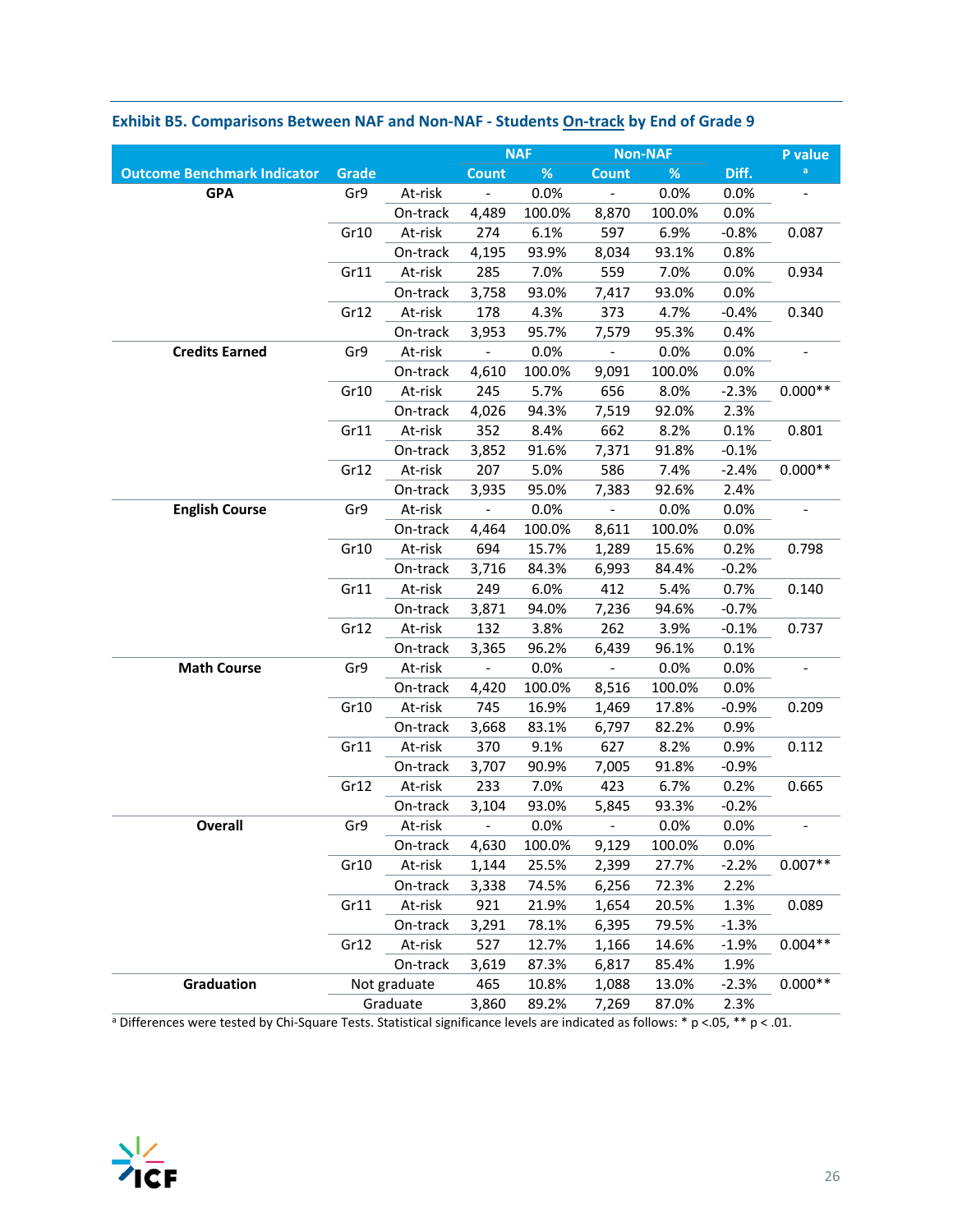







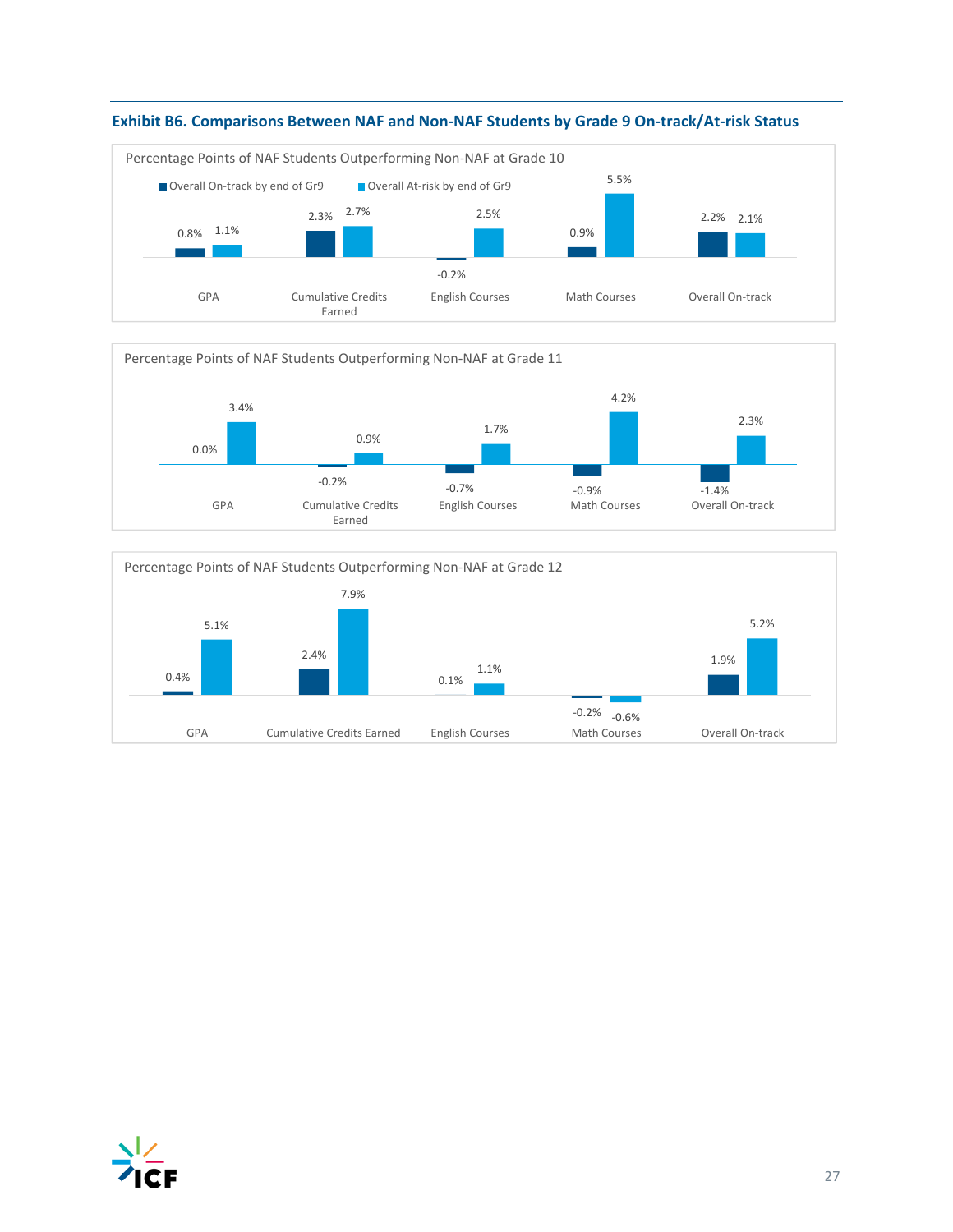|                                      |                | <b>NAF</b>          |                | <b>Non-NAF</b>      | <b>Difference</b> | Sig.      |
|--------------------------------------|----------------|---------------------|----------------|---------------------|-------------------|-----------|
|                                      | $\overline{n}$ | <b>Graduation %</b> | $\overline{n}$ | <b>Graduation %</b> | % pt.             | P         |
| Gender                               |                |                     |                |                     |                   |           |
| Female                               | 2702           | 80.3%               | 5291           | 78.0%               | 2.3%              | $0.015**$ |
| Male                                 | 3736           | 78.4%               | 7246           | 75.1%               | 3.3%              | $0.000**$ |
| Race/Ethnicity                       |                |                     |                |                     |                   |           |
| <b>Black</b>                         | 2105           | 75.2%               | 4036           | 73.5%               | 1.7%              | 0.151     |
| Hispanic                             | 3284           | 78.9%               | 6476           | 74.7%               | 4.2%              | $0.000**$ |
| White                                | 744            | 90.7%               | 1421           | 88.3%               | 2.4%              | 0.087     |
| Other                                | 305            | 82.6%               | 604            | 83.8%               | $-1.2%$           | 0.660     |
| <b>Special Population</b>            |                |                     |                |                     |                   |           |
| <b>English Language Learner</b>      |                |                     |                |                     |                   |           |
| Yes                                  | 657            | 67.9%               | 1276           | 60.0%               | 7.9%              | $0.001**$ |
| No.                                  | 5713           | 80.6%               | 11130          | 78.2%               | 2.4%              | $0.000**$ |
| <b>Eligible for Free-and-Reduced</b> |                |                     |                |                     |                   |           |
| Lunch <sup>a</sup>                   |                |                     |                |                     |                   |           |
| Yes                                  | 3881           | 75.0%               | 7572           | 70.4%               | 4.6%              | $0.000**$ |
| No                                   | 1551           | 85.4%               | 2995           | 83.2%               | 2.2%              | 0.053     |
| Learning Disability <sup>b</sup>     |                |                     |                |                     |                   |           |
| Yes                                  | 437            | 64.5%               | 861            | 62.5%               | 2.0%              | 0.470     |
| No                                   | 3285           | 81.1%               | 6401           | 78.7%               | 2.4%              | $0.006**$ |

### **Exhibit B7. Graduation Rate by Student Demographics**

a. Free-and-reduced lunch data from Charlotte-Mecklenburg, Porterville (CA), and Rochester City School District (NY) were not included due to missing or invalid data.

b. Learning disability data from Dallas ISD (TX), Waco (TX), Miami-Dade (FL), Pasadena Unified (CA), and Porterville (CA) were not included due to missing or invalid data.

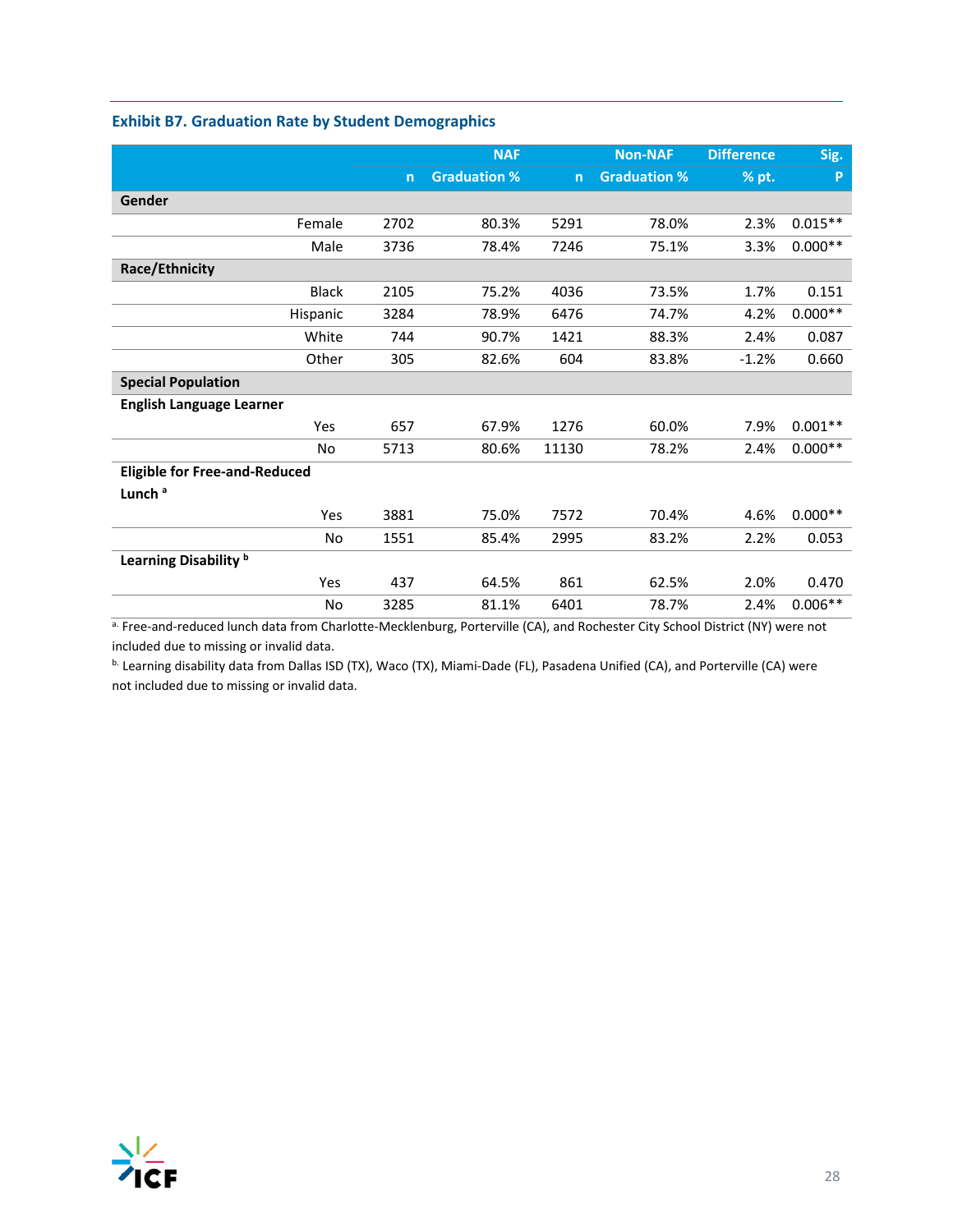# **Appendix C: Student Participation and Outcomes**

| <b>Outcome</b>                |       |              | <b>NAF</b>   |       |              | <b>Non-NAF</b> |         |                      |
|-------------------------------|-------|--------------|--------------|-------|--------------|----------------|---------|----------------------|
| <b>Benchmark</b><br>Indicator | Grade |              | <b>Count</b> | %     | <b>Count</b> | $\%$           | Diff.   | P value <sup>a</sup> |
|                               |       | At-risk      | 710          | 18.9% | 1,411        | 18.9%          | 0.1%    | 0.939                |
|                               | Gr9   | On-track     | 3,042        | 81.1% | 6,069        | 81.1%          | $-0.1%$ |                      |
|                               |       | At-risk      | 826          | 21.3% | 1,796        | 24.3%          | $-3.0%$ | $0.000**$            |
|                               | Gr10  | On-track     | 3,043        | 78.7% | 5,595        | 75.7%          | 3.0%    |                      |
| GPA                           |       | At-risk      | 702          | 19.0% | 1,403        | 20.8%          | $-1.9%$ | $0.024*$             |
|                               | Gr11  | On-track     | 3,002        | 81.0% | 5,340        | 79.2%          | 1.9%    |                      |
|                               |       | At-risk      | 646          | 16.4% | 1,052        | 16.0%          | 0.4%    | 0.572                |
|                               | Gr12  | On-track     | 3,295        | 83.6% | 5,534        | 84.0%          | $-0.4%$ |                      |
|                               |       | At-risk      | 269          | 6.8%  | 535          | 6.8%           | 0.0%    | 0.986                |
|                               | Gr9   | On-track     | 3,665        | 93.2% | 7,299        | 93.2%          | 0.0%    |                      |
|                               |       | At-risk      | 344          | 9.4%  | 1,084        | 15.7%          | $-6.3%$ | $0.000**$            |
|                               | Gr10  | On-track     | 3,300        | 90.6% | 5,801        | 84.3%          | 6.3%    |                      |
| <b>Credits Earned</b>         |       | At-risk      | 413          | 10.5% | 879          | 12.9%          | $-2.4%$ | $0.000**$            |
|                               | Gr11  | On-track     | 3,514        | 89.5% | 5,925        | 87.1%          | 2.4%    |                      |
|                               |       | At-risk      | 417          | 10.5% | 938          | 14.2%          | $-3.6%$ | $0.000**$            |
|                               | Gr12  | On-track     | 3,541        | 89.5% | 5,675        | 85.8%          | 3.6%    |                      |
|                               |       | At-risk      | 350          | 9.2%  | 832          | 11.2%          | $-2.0%$ | $0.001**$            |
|                               | Gr9   | On-track     | 3,473        | 90.8% | 6,616        | 88.8%          | 2.0%    |                      |
|                               |       | At-risk      | 746          | 19.5% | 1,596        | 22.6%          | $-3.2%$ | $0.000**$            |
|                               | Gr10  | On-track     | 3,089        | 80.5% | 5,458        | 77.4%          | 3.2%    |                      |
| <b>English Course</b>         |       | At-risk      | 412          | 10.6% | 739          | 11.5%          | $-0.9%$ | 0.183                |
|                               | Gr11  | On-track     | 3,461        | 89.4% | 5,692        | 88.5%          | 0.9%    |                      |
|                               |       | At-risk      | 274          | 8.3%  | 430          | 7.9%           | 0.4%    | 0.541                |
|                               | Gr12  | On-track     | 3,022        | 91.7% | 4,982        | 92.1%          | $-0.4%$ |                      |
|                               |       | At-risk      | 499          | 13.2% | 1,214        | 16.6%          | $-3.4%$ | $0.000**$            |
|                               | Gr9   | On-track     | 3,281        | 86.8% | 6,117        | 83.4%          | 3.4%    |                      |
|                               |       | At-risk      | 835          | 21.7% | 1,793        | 25.5%          | $-3.7%$ | $0.000**$            |
|                               | Gr10  | On-track     | 3,007        | 78.3% | 5,249        | 74.5%          | 3.7%    |                      |
| Math Course                   |       | At-risk      | 581          | 15.1% | 1,009        | 15.8%          | $-0.7%$ | 0.379                |
|                               | Gr11  | On-track     | 3,259        | 84.9% | 5,385        | 84.2%          | 0.7%    |                      |
|                               |       | At-risk      | 434          | 13.6% | 569          | 11.1%          | 2.5%    | $0.001**$            |
|                               | Gr12  | On-track     | 2,756        | 86.4% | 4,558        | 88.9%          | $-2.5%$ |                      |
|                               |       | At-risk      | 1,055        | 26.7% | 2,257        | 28.7%          | $-2.0%$ | $0.023*$             |
|                               | Gr9   | On-track     | 2,897        | 73.3% | 5,610        | 71.3%          | 2.0%    |                      |
|                               |       | At-risk      | 1,428        | 36.9% | 3,129        | 42.2%          | $-5.3%$ | $0.000**$            |
| Overall                       | Gr10  | On-track     | 2,445        | 63.1% | 4,293        | 57.8%          | 5.3%    |                      |
|                               | Gr11  | At-risk      | 1,248        | 31.8% | 2,278        | 33.4%          | $-1.6%$ | 0.086                |
|                               |       | On-track     | 2,682        | 68.2% | 4,549        | 66.6%          | 1.6%    |                      |
|                               |       | At-risk      | 989          | 24.9% | 1,693        | 25.6%          | $-0.6%$ | 0.482                |
|                               | Gr12  | On-track     | 2,977        | 75.1% | 4,933        | 74.4%          | 0.6%    |                      |
| Graduation                    |       | Not graduate | 509          | 12.8% | 1,325        | 18.8%          | $-6.1%$ | $0.000**$            |
|                               |       | Graduate     | 3,477        | 87.2% | 5,705        | 81.2%          | 6.1%    |                      |

### **Exhibit C1. Comparisons Between NAF Students with Full Participation and Their Non‐NAF Peers**

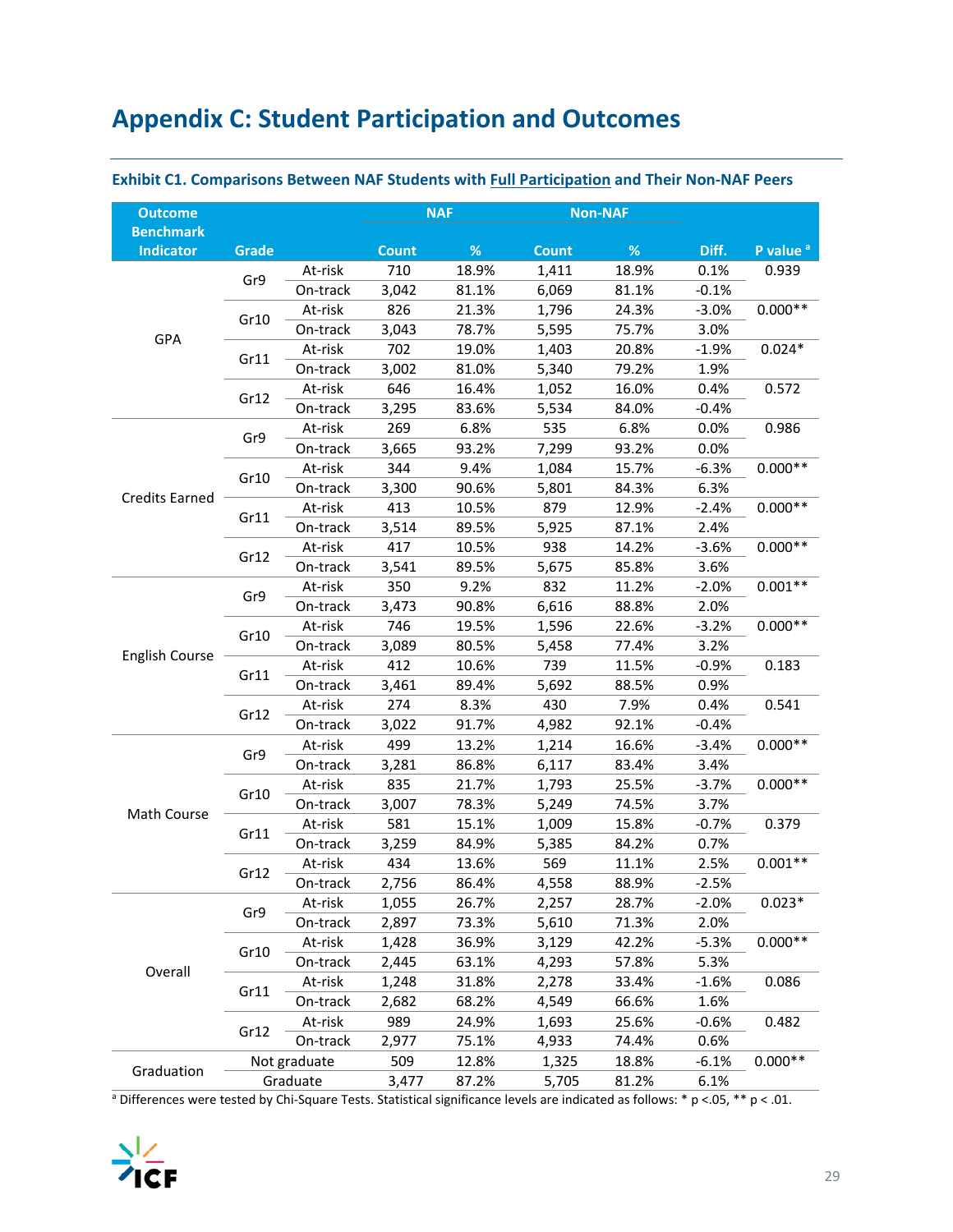| %<br>%<br>Diff.<br><b>Indicator</b><br><b>Grade</b><br><b>Count</b><br>Count<br>P value <sup>a</sup><br>At-risk<br>1,176<br>37.7%<br>0.0%<br>37.7%<br>2,348<br>Gr9<br>0.997<br>0.0%<br>1,945<br>62.3%<br>3,884<br>62.3%<br>On-track<br>At-risk<br>1,271<br>41.3%<br>2,399<br>39.3%<br>2.0%<br>Gr10<br>0.064<br>1,803<br>58.7%<br>3,699<br>60.7%<br>$-2.0%$<br>On-track<br>GPA<br>758<br>32.7%<br>1,594<br>30.9%<br>1.8%<br>At-risk<br>Gr11<br>0.117<br>69.1%<br>$-1.8%$<br>On-track<br>1,557<br>67.3%<br>3,561<br>390<br>At-risk<br>19.3%<br>1,182<br>23.7%<br>$-4.4%$<br>$0.000**$<br>Gr12<br>1,629<br>4.4%<br>80.7%<br>3,801<br>76.3%<br>On-track<br>599<br>18.3%<br>1,191<br>18.2%<br>0.1%<br>At-risk<br>Gr9<br>0.945<br>2,682<br>81.7%<br>5,353<br>81.8%<br>$-0.1%$<br>On-track<br>972<br>At-risk<br>32.9%<br>1,777<br>30.2%<br>2.7%<br>$0.010**$<br>Gr10<br>69.8%<br>1,986<br>67.1%<br>$-2.7%$<br>On-track<br>4,115<br><b>Credits Earned</b><br>530<br>At-risk<br>22.6%<br>948<br>18.3%<br>4.4%<br>$0.000**$<br>Gr11<br>On-track<br>1,810<br>77.4%<br>4,244<br>81.7%<br>$-4.4%$<br>453<br>22.3%<br>$-2.3%$<br>At-risk<br>1,234<br>24.6%<br>$0.037**$<br>Gr12<br>2.3%<br>1,578<br>On-track<br>77.7%<br>3,774<br>75.4%<br>772<br>24.9%<br>1,436<br>23.5%<br>1.4%<br>At-risk<br>Gr9<br>0.149<br>4,669<br>2,331<br>75.1%<br>76.5%<br>$-1.4%$<br>On-track<br>909<br>32.0%<br>1,667<br>2.6%<br>At-risk<br>29.4%<br>Gr10<br>$0.13*$<br>1,932<br>68.0%<br>4,006<br>70.6%<br>$-2.6%$<br>On-track<br>English Course<br>409<br>18.9%<br>791<br>16.5%<br>2.4%<br>At-risk<br>$0.016*$<br>Gr11<br>On-track<br>1,758<br>81.1%<br>3,998<br>83.5%<br>$-2.4%$<br>173<br>At-risk<br>10.3%<br>438<br>10.7%<br>$-0.4%$<br>Gr12<br>0.633<br>1,513<br>89.3%<br>0.4%<br>On-track<br>89.7%<br>3,661<br>951<br>30.9%<br>29.8%<br>1.1%<br>1,801<br>At-risk<br>Gr9<br>0.293<br>$-1.1%$<br>On-track<br>2,125<br>69.1%<br>4,233<br>70.2%<br>934<br>At-risk<br>33.0%<br>1,877<br>33.3%<br>$-0.3%$<br>Gr10<br>0.778<br>0.3%<br>1,897<br>67.0%<br>3,760<br>66.7%<br>On-track<br>Math Course<br>At-risk<br>440<br>20.8%<br>973<br>20.4%<br>0.4%<br>Gr11<br>0.696<br>1,677<br>79.2%<br>3,803<br>79.6%<br>$-0.4%$<br>On-track<br>187<br>11.8%<br>525<br>13.8%<br>$-2.0%$<br>At-risk<br>Gr12<br>$0.046*$<br>1,402<br>88.2%<br>2.0%<br>On-track<br>3,284<br>86.2%<br>1,570<br>47.5%<br>3,058<br>46.5%<br>1.0%<br>At-risk<br>Gr9<br>0.330<br>On-track<br>1,733<br>52.5%<br>3,519<br>53.5%<br>$-1.0%$<br>3,393<br>At-risk<br>1,767<br>57.2%<br>55.4%<br>1.8%<br>Gr10<br>0.102<br>1,323<br>42.8%<br>2,732<br>44.6%<br>$-1.8%$<br>On-track<br>Overall<br>At-risk<br>47.8%<br>2,240<br>43.1%<br>1,124<br>4.7%<br>$0.000**$<br>Gr11<br>1,227<br>2,962<br>56.9%<br>On-track<br>52.2%<br>$-4.7%$<br>626<br>At-risk<br>30.8%<br>1,790<br>35.7%<br>$-4.9%$<br>$0.000**$<br>Gr12<br>On-track<br>1,409<br>69.2%<br>4.9%<br>3,226<br>64.3%<br>829<br>$0.000**$<br>Not graduate<br>33.8%<br>1,646<br>29.9%<br>3.9%<br>Graduation<br>1,623<br>66.2%<br>70.1%<br>$-3.9%$<br>Graduate<br>3,861 | <b>Outcome Benchmark</b> |  | <b>NAF</b> | <b>Non-NAF</b> |  |
|----------------------------------------------------------------------------------------------------------------------------------------------------------------------------------------------------------------------------------------------------------------------------------------------------------------------------------------------------------------------------------------------------------------------------------------------------------------------------------------------------------------------------------------------------------------------------------------------------------------------------------------------------------------------------------------------------------------------------------------------------------------------------------------------------------------------------------------------------------------------------------------------------------------------------------------------------------------------------------------------------------------------------------------------------------------------------------------------------------------------------------------------------------------------------------------------------------------------------------------------------------------------------------------------------------------------------------------------------------------------------------------------------------------------------------------------------------------------------------------------------------------------------------------------------------------------------------------------------------------------------------------------------------------------------------------------------------------------------------------------------------------------------------------------------------------------------------------------------------------------------------------------------------------------------------------------------------------------------------------------------------------------------------------------------------------------------------------------------------------------------------------------------------------------------------------------------------------------------------------------------------------------------------------------------------------------------------------------------------------------------------------------------------------------------------------------------------------------------------------------------------------------------------------------------------------------------------------------------------------------------------------------------------------------------------------------------------------------------------------------------------------------------------------------------------------------------------------------------------------------------------------------------------------------------------------------------------------------------------------------------------------------------------------------|--------------------------|--|------------|----------------|--|
|                                                                                                                                                                                                                                                                                                                                                                                                                                                                                                                                                                                                                                                                                                                                                                                                                                                                                                                                                                                                                                                                                                                                                                                                                                                                                                                                                                                                                                                                                                                                                                                                                                                                                                                                                                                                                                                                                                                                                                                                                                                                                                                                                                                                                                                                                                                                                                                                                                                                                                                                                                                                                                                                                                                                                                                                                                                                                                                                                                                                                                              |                          |  |            |                |  |
|                                                                                                                                                                                                                                                                                                                                                                                                                                                                                                                                                                                                                                                                                                                                                                                                                                                                                                                                                                                                                                                                                                                                                                                                                                                                                                                                                                                                                                                                                                                                                                                                                                                                                                                                                                                                                                                                                                                                                                                                                                                                                                                                                                                                                                                                                                                                                                                                                                                                                                                                                                                                                                                                                                                                                                                                                                                                                                                                                                                                                                              |                          |  |            |                |  |
|                                                                                                                                                                                                                                                                                                                                                                                                                                                                                                                                                                                                                                                                                                                                                                                                                                                                                                                                                                                                                                                                                                                                                                                                                                                                                                                                                                                                                                                                                                                                                                                                                                                                                                                                                                                                                                                                                                                                                                                                                                                                                                                                                                                                                                                                                                                                                                                                                                                                                                                                                                                                                                                                                                                                                                                                                                                                                                                                                                                                                                              |                          |  |            |                |  |
|                                                                                                                                                                                                                                                                                                                                                                                                                                                                                                                                                                                                                                                                                                                                                                                                                                                                                                                                                                                                                                                                                                                                                                                                                                                                                                                                                                                                                                                                                                                                                                                                                                                                                                                                                                                                                                                                                                                                                                                                                                                                                                                                                                                                                                                                                                                                                                                                                                                                                                                                                                                                                                                                                                                                                                                                                                                                                                                                                                                                                                              |                          |  |            |                |  |
|                                                                                                                                                                                                                                                                                                                                                                                                                                                                                                                                                                                                                                                                                                                                                                                                                                                                                                                                                                                                                                                                                                                                                                                                                                                                                                                                                                                                                                                                                                                                                                                                                                                                                                                                                                                                                                                                                                                                                                                                                                                                                                                                                                                                                                                                                                                                                                                                                                                                                                                                                                                                                                                                                                                                                                                                                                                                                                                                                                                                                                              |                          |  |            |                |  |
|                                                                                                                                                                                                                                                                                                                                                                                                                                                                                                                                                                                                                                                                                                                                                                                                                                                                                                                                                                                                                                                                                                                                                                                                                                                                                                                                                                                                                                                                                                                                                                                                                                                                                                                                                                                                                                                                                                                                                                                                                                                                                                                                                                                                                                                                                                                                                                                                                                                                                                                                                                                                                                                                                                                                                                                                                                                                                                                                                                                                                                              |                          |  |            |                |  |
|                                                                                                                                                                                                                                                                                                                                                                                                                                                                                                                                                                                                                                                                                                                                                                                                                                                                                                                                                                                                                                                                                                                                                                                                                                                                                                                                                                                                                                                                                                                                                                                                                                                                                                                                                                                                                                                                                                                                                                                                                                                                                                                                                                                                                                                                                                                                                                                                                                                                                                                                                                                                                                                                                                                                                                                                                                                                                                                                                                                                                                              |                          |  |            |                |  |
|                                                                                                                                                                                                                                                                                                                                                                                                                                                                                                                                                                                                                                                                                                                                                                                                                                                                                                                                                                                                                                                                                                                                                                                                                                                                                                                                                                                                                                                                                                                                                                                                                                                                                                                                                                                                                                                                                                                                                                                                                                                                                                                                                                                                                                                                                                                                                                                                                                                                                                                                                                                                                                                                                                                                                                                                                                                                                                                                                                                                                                              |                          |  |            |                |  |
|                                                                                                                                                                                                                                                                                                                                                                                                                                                                                                                                                                                                                                                                                                                                                                                                                                                                                                                                                                                                                                                                                                                                                                                                                                                                                                                                                                                                                                                                                                                                                                                                                                                                                                                                                                                                                                                                                                                                                                                                                                                                                                                                                                                                                                                                                                                                                                                                                                                                                                                                                                                                                                                                                                                                                                                                                                                                                                                                                                                                                                              |                          |  |            |                |  |
|                                                                                                                                                                                                                                                                                                                                                                                                                                                                                                                                                                                                                                                                                                                                                                                                                                                                                                                                                                                                                                                                                                                                                                                                                                                                                                                                                                                                                                                                                                                                                                                                                                                                                                                                                                                                                                                                                                                                                                                                                                                                                                                                                                                                                                                                                                                                                                                                                                                                                                                                                                                                                                                                                                                                                                                                                                                                                                                                                                                                                                              |                          |  |            |                |  |
|                                                                                                                                                                                                                                                                                                                                                                                                                                                                                                                                                                                                                                                                                                                                                                                                                                                                                                                                                                                                                                                                                                                                                                                                                                                                                                                                                                                                                                                                                                                                                                                                                                                                                                                                                                                                                                                                                                                                                                                                                                                                                                                                                                                                                                                                                                                                                                                                                                                                                                                                                                                                                                                                                                                                                                                                                                                                                                                                                                                                                                              |                          |  |            |                |  |
|                                                                                                                                                                                                                                                                                                                                                                                                                                                                                                                                                                                                                                                                                                                                                                                                                                                                                                                                                                                                                                                                                                                                                                                                                                                                                                                                                                                                                                                                                                                                                                                                                                                                                                                                                                                                                                                                                                                                                                                                                                                                                                                                                                                                                                                                                                                                                                                                                                                                                                                                                                                                                                                                                                                                                                                                                                                                                                                                                                                                                                              |                          |  |            |                |  |
|                                                                                                                                                                                                                                                                                                                                                                                                                                                                                                                                                                                                                                                                                                                                                                                                                                                                                                                                                                                                                                                                                                                                                                                                                                                                                                                                                                                                                                                                                                                                                                                                                                                                                                                                                                                                                                                                                                                                                                                                                                                                                                                                                                                                                                                                                                                                                                                                                                                                                                                                                                                                                                                                                                                                                                                                                                                                                                                                                                                                                                              |                          |  |            |                |  |
|                                                                                                                                                                                                                                                                                                                                                                                                                                                                                                                                                                                                                                                                                                                                                                                                                                                                                                                                                                                                                                                                                                                                                                                                                                                                                                                                                                                                                                                                                                                                                                                                                                                                                                                                                                                                                                                                                                                                                                                                                                                                                                                                                                                                                                                                                                                                                                                                                                                                                                                                                                                                                                                                                                                                                                                                                                                                                                                                                                                                                                              |                          |  |            |                |  |
|                                                                                                                                                                                                                                                                                                                                                                                                                                                                                                                                                                                                                                                                                                                                                                                                                                                                                                                                                                                                                                                                                                                                                                                                                                                                                                                                                                                                                                                                                                                                                                                                                                                                                                                                                                                                                                                                                                                                                                                                                                                                                                                                                                                                                                                                                                                                                                                                                                                                                                                                                                                                                                                                                                                                                                                                                                                                                                                                                                                                                                              |                          |  |            |                |  |
|                                                                                                                                                                                                                                                                                                                                                                                                                                                                                                                                                                                                                                                                                                                                                                                                                                                                                                                                                                                                                                                                                                                                                                                                                                                                                                                                                                                                                                                                                                                                                                                                                                                                                                                                                                                                                                                                                                                                                                                                                                                                                                                                                                                                                                                                                                                                                                                                                                                                                                                                                                                                                                                                                                                                                                                                                                                                                                                                                                                                                                              |                          |  |            |                |  |
|                                                                                                                                                                                                                                                                                                                                                                                                                                                                                                                                                                                                                                                                                                                                                                                                                                                                                                                                                                                                                                                                                                                                                                                                                                                                                                                                                                                                                                                                                                                                                                                                                                                                                                                                                                                                                                                                                                                                                                                                                                                                                                                                                                                                                                                                                                                                                                                                                                                                                                                                                                                                                                                                                                                                                                                                                                                                                                                                                                                                                                              |                          |  |            |                |  |
|                                                                                                                                                                                                                                                                                                                                                                                                                                                                                                                                                                                                                                                                                                                                                                                                                                                                                                                                                                                                                                                                                                                                                                                                                                                                                                                                                                                                                                                                                                                                                                                                                                                                                                                                                                                                                                                                                                                                                                                                                                                                                                                                                                                                                                                                                                                                                                                                                                                                                                                                                                                                                                                                                                                                                                                                                                                                                                                                                                                                                                              |                          |  |            |                |  |
|                                                                                                                                                                                                                                                                                                                                                                                                                                                                                                                                                                                                                                                                                                                                                                                                                                                                                                                                                                                                                                                                                                                                                                                                                                                                                                                                                                                                                                                                                                                                                                                                                                                                                                                                                                                                                                                                                                                                                                                                                                                                                                                                                                                                                                                                                                                                                                                                                                                                                                                                                                                                                                                                                                                                                                                                                                                                                                                                                                                                                                              |                          |  |            |                |  |
|                                                                                                                                                                                                                                                                                                                                                                                                                                                                                                                                                                                                                                                                                                                                                                                                                                                                                                                                                                                                                                                                                                                                                                                                                                                                                                                                                                                                                                                                                                                                                                                                                                                                                                                                                                                                                                                                                                                                                                                                                                                                                                                                                                                                                                                                                                                                                                                                                                                                                                                                                                                                                                                                                                                                                                                                                                                                                                                                                                                                                                              |                          |  |            |                |  |
|                                                                                                                                                                                                                                                                                                                                                                                                                                                                                                                                                                                                                                                                                                                                                                                                                                                                                                                                                                                                                                                                                                                                                                                                                                                                                                                                                                                                                                                                                                                                                                                                                                                                                                                                                                                                                                                                                                                                                                                                                                                                                                                                                                                                                                                                                                                                                                                                                                                                                                                                                                                                                                                                                                                                                                                                                                                                                                                                                                                                                                              |                          |  |            |                |  |
|                                                                                                                                                                                                                                                                                                                                                                                                                                                                                                                                                                                                                                                                                                                                                                                                                                                                                                                                                                                                                                                                                                                                                                                                                                                                                                                                                                                                                                                                                                                                                                                                                                                                                                                                                                                                                                                                                                                                                                                                                                                                                                                                                                                                                                                                                                                                                                                                                                                                                                                                                                                                                                                                                                                                                                                                                                                                                                                                                                                                                                              |                          |  |            |                |  |
|                                                                                                                                                                                                                                                                                                                                                                                                                                                                                                                                                                                                                                                                                                                                                                                                                                                                                                                                                                                                                                                                                                                                                                                                                                                                                                                                                                                                                                                                                                                                                                                                                                                                                                                                                                                                                                                                                                                                                                                                                                                                                                                                                                                                                                                                                                                                                                                                                                                                                                                                                                                                                                                                                                                                                                                                                                                                                                                                                                                                                                              |                          |  |            |                |  |
|                                                                                                                                                                                                                                                                                                                                                                                                                                                                                                                                                                                                                                                                                                                                                                                                                                                                                                                                                                                                                                                                                                                                                                                                                                                                                                                                                                                                                                                                                                                                                                                                                                                                                                                                                                                                                                                                                                                                                                                                                                                                                                                                                                                                                                                                                                                                                                                                                                                                                                                                                                                                                                                                                                                                                                                                                                                                                                                                                                                                                                              |                          |  |            |                |  |
|                                                                                                                                                                                                                                                                                                                                                                                                                                                                                                                                                                                                                                                                                                                                                                                                                                                                                                                                                                                                                                                                                                                                                                                                                                                                                                                                                                                                                                                                                                                                                                                                                                                                                                                                                                                                                                                                                                                                                                                                                                                                                                                                                                                                                                                                                                                                                                                                                                                                                                                                                                                                                                                                                                                                                                                                                                                                                                                                                                                                                                              |                          |  |            |                |  |
|                                                                                                                                                                                                                                                                                                                                                                                                                                                                                                                                                                                                                                                                                                                                                                                                                                                                                                                                                                                                                                                                                                                                                                                                                                                                                                                                                                                                                                                                                                                                                                                                                                                                                                                                                                                                                                                                                                                                                                                                                                                                                                                                                                                                                                                                                                                                                                                                                                                                                                                                                                                                                                                                                                                                                                                                                                                                                                                                                                                                                                              |                          |  |            |                |  |
|                                                                                                                                                                                                                                                                                                                                                                                                                                                                                                                                                                                                                                                                                                                                                                                                                                                                                                                                                                                                                                                                                                                                                                                                                                                                                                                                                                                                                                                                                                                                                                                                                                                                                                                                                                                                                                                                                                                                                                                                                                                                                                                                                                                                                                                                                                                                                                                                                                                                                                                                                                                                                                                                                                                                                                                                                                                                                                                                                                                                                                              |                          |  |            |                |  |
|                                                                                                                                                                                                                                                                                                                                                                                                                                                                                                                                                                                                                                                                                                                                                                                                                                                                                                                                                                                                                                                                                                                                                                                                                                                                                                                                                                                                                                                                                                                                                                                                                                                                                                                                                                                                                                                                                                                                                                                                                                                                                                                                                                                                                                                                                                                                                                                                                                                                                                                                                                                                                                                                                                                                                                                                                                                                                                                                                                                                                                              |                          |  |            |                |  |
|                                                                                                                                                                                                                                                                                                                                                                                                                                                                                                                                                                                                                                                                                                                                                                                                                                                                                                                                                                                                                                                                                                                                                                                                                                                                                                                                                                                                                                                                                                                                                                                                                                                                                                                                                                                                                                                                                                                                                                                                                                                                                                                                                                                                                                                                                                                                                                                                                                                                                                                                                                                                                                                                                                                                                                                                                                                                                                                                                                                                                                              |                          |  |            |                |  |
|                                                                                                                                                                                                                                                                                                                                                                                                                                                                                                                                                                                                                                                                                                                                                                                                                                                                                                                                                                                                                                                                                                                                                                                                                                                                                                                                                                                                                                                                                                                                                                                                                                                                                                                                                                                                                                                                                                                                                                                                                                                                                                                                                                                                                                                                                                                                                                                                                                                                                                                                                                                                                                                                                                                                                                                                                                                                                                                                                                                                                                              |                          |  |            |                |  |
|                                                                                                                                                                                                                                                                                                                                                                                                                                                                                                                                                                                                                                                                                                                                                                                                                                                                                                                                                                                                                                                                                                                                                                                                                                                                                                                                                                                                                                                                                                                                                                                                                                                                                                                                                                                                                                                                                                                                                                                                                                                                                                                                                                                                                                                                                                                                                                                                                                                                                                                                                                                                                                                                                                                                                                                                                                                                                                                                                                                                                                              |                          |  |            |                |  |
|                                                                                                                                                                                                                                                                                                                                                                                                                                                                                                                                                                                                                                                                                                                                                                                                                                                                                                                                                                                                                                                                                                                                                                                                                                                                                                                                                                                                                                                                                                                                                                                                                                                                                                                                                                                                                                                                                                                                                                                                                                                                                                                                                                                                                                                                                                                                                                                                                                                                                                                                                                                                                                                                                                                                                                                                                                                                                                                                                                                                                                              |                          |  |            |                |  |
|                                                                                                                                                                                                                                                                                                                                                                                                                                                                                                                                                                                                                                                                                                                                                                                                                                                                                                                                                                                                                                                                                                                                                                                                                                                                                                                                                                                                                                                                                                                                                                                                                                                                                                                                                                                                                                                                                                                                                                                                                                                                                                                                                                                                                                                                                                                                                                                                                                                                                                                                                                                                                                                                                                                                                                                                                                                                                                                                                                                                                                              |                          |  |            |                |  |
|                                                                                                                                                                                                                                                                                                                                                                                                                                                                                                                                                                                                                                                                                                                                                                                                                                                                                                                                                                                                                                                                                                                                                                                                                                                                                                                                                                                                                                                                                                                                                                                                                                                                                                                                                                                                                                                                                                                                                                                                                                                                                                                                                                                                                                                                                                                                                                                                                                                                                                                                                                                                                                                                                                                                                                                                                                                                                                                                                                                                                                              |                          |  |            |                |  |
|                                                                                                                                                                                                                                                                                                                                                                                                                                                                                                                                                                                                                                                                                                                                                                                                                                                                                                                                                                                                                                                                                                                                                                                                                                                                                                                                                                                                                                                                                                                                                                                                                                                                                                                                                                                                                                                                                                                                                                                                                                                                                                                                                                                                                                                                                                                                                                                                                                                                                                                                                                                                                                                                                                                                                                                                                                                                                                                                                                                                                                              |                          |  |            |                |  |
|                                                                                                                                                                                                                                                                                                                                                                                                                                                                                                                                                                                                                                                                                                                                                                                                                                                                                                                                                                                                                                                                                                                                                                                                                                                                                                                                                                                                                                                                                                                                                                                                                                                                                                                                                                                                                                                                                                                                                                                                                                                                                                                                                                                                                                                                                                                                                                                                                                                                                                                                                                                                                                                                                                                                                                                                                                                                                                                                                                                                                                              |                          |  |            |                |  |
|                                                                                                                                                                                                                                                                                                                                                                                                                                                                                                                                                                                                                                                                                                                                                                                                                                                                                                                                                                                                                                                                                                                                                                                                                                                                                                                                                                                                                                                                                                                                                                                                                                                                                                                                                                                                                                                                                                                                                                                                                                                                                                                                                                                                                                                                                                                                                                                                                                                                                                                                                                                                                                                                                                                                                                                                                                                                                                                                                                                                                                              |                          |  |            |                |  |
|                                                                                                                                                                                                                                                                                                                                                                                                                                                                                                                                                                                                                                                                                                                                                                                                                                                                                                                                                                                                                                                                                                                                                                                                                                                                                                                                                                                                                                                                                                                                                                                                                                                                                                                                                                                                                                                                                                                                                                                                                                                                                                                                                                                                                                                                                                                                                                                                                                                                                                                                                                                                                                                                                                                                                                                                                                                                                                                                                                                                                                              |                          |  |            |                |  |
|                                                                                                                                                                                                                                                                                                                                                                                                                                                                                                                                                                                                                                                                                                                                                                                                                                                                                                                                                                                                                                                                                                                                                                                                                                                                                                                                                                                                                                                                                                                                                                                                                                                                                                                                                                                                                                                                                                                                                                                                                                                                                                                                                                                                                                                                                                                                                                                                                                                                                                                                                                                                                                                                                                                                                                                                                                                                                                                                                                                                                                              |                          |  |            |                |  |
|                                                                                                                                                                                                                                                                                                                                                                                                                                                                                                                                                                                                                                                                                                                                                                                                                                                                                                                                                                                                                                                                                                                                                                                                                                                                                                                                                                                                                                                                                                                                                                                                                                                                                                                                                                                                                                                                                                                                                                                                                                                                                                                                                                                                                                                                                                                                                                                                                                                                                                                                                                                                                                                                                                                                                                                                                                                                                                                                                                                                                                              |                          |  |            |                |  |
|                                                                                                                                                                                                                                                                                                                                                                                                                                                                                                                                                                                                                                                                                                                                                                                                                                                                                                                                                                                                                                                                                                                                                                                                                                                                                                                                                                                                                                                                                                                                                                                                                                                                                                                                                                                                                                                                                                                                                                                                                                                                                                                                                                                                                                                                                                                                                                                                                                                                                                                                                                                                                                                                                                                                                                                                                                                                                                                                                                                                                                              |                          |  |            |                |  |
|                                                                                                                                                                                                                                                                                                                                                                                                                                                                                                                                                                                                                                                                                                                                                                                                                                                                                                                                                                                                                                                                                                                                                                                                                                                                                                                                                                                                                                                                                                                                                                                                                                                                                                                                                                                                                                                                                                                                                                                                                                                                                                                                                                                                                                                                                                                                                                                                                                                                                                                                                                                                                                                                                                                                                                                                                                                                                                                                                                                                                                              |                          |  |            |                |  |
|                                                                                                                                                                                                                                                                                                                                                                                                                                                                                                                                                                                                                                                                                                                                                                                                                                                                                                                                                                                                                                                                                                                                                                                                                                                                                                                                                                                                                                                                                                                                                                                                                                                                                                                                                                                                                                                                                                                                                                                                                                                                                                                                                                                                                                                                                                                                                                                                                                                                                                                                                                                                                                                                                                                                                                                                                                                                                                                                                                                                                                              |                          |  |            |                |  |

### **Exhibit C2. Comparisons Between NAF Students with Partial Participation and Their Non‐NAF Peers**

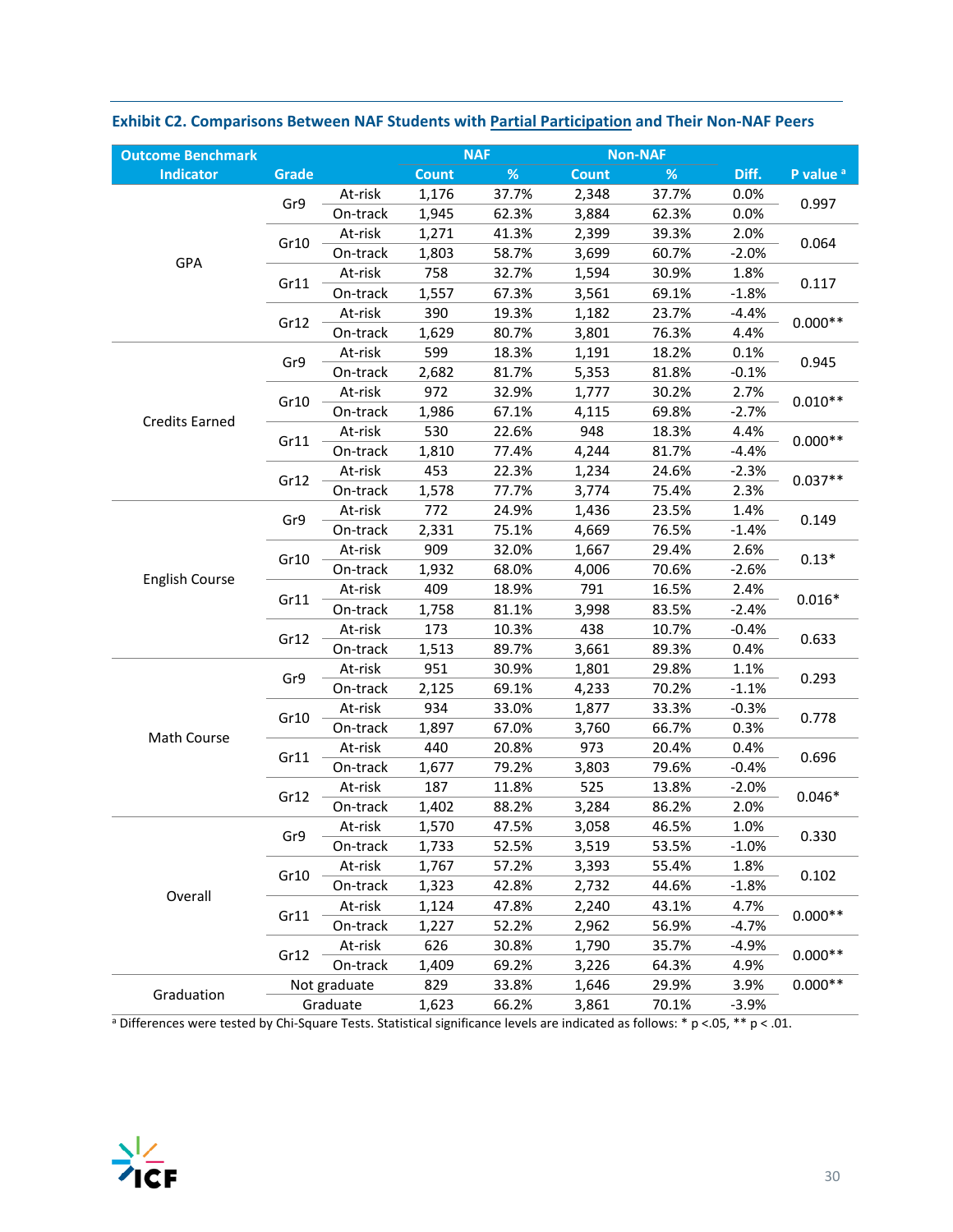# **Exhibit C3. Comparisons Between NAF Students with Full Participation and Their Non‐NAF Peers (At‐ risk by End of Grade 9)**

| <b>Outcome</b>                       |              |              |              | <b>NAF</b> |              | <b>Non-NAF</b> |           |                      |
|--------------------------------------|--------------|--------------|--------------|------------|--------------|----------------|-----------|----------------------|
| <b>Benchmark</b><br><b>Indicator</b> | <b>Grade</b> |              | <b>Count</b> | $\%$       | <b>Count</b> | $\%$           | Diff.     | P value <sup>a</sup> |
|                                      |              | At-risk      | 710          | 74.1%      | 1,411        | 69.2%          | 4.9%      | $0.006**$            |
|                                      | Gr9          | On-track     | 248          | 25.9%      | 628          | 30.8%          | $-4.9%$   |                      |
|                                      |              | At-risk      | 652          | 65.3%      | 1,401        | 69.3%          | $-4.0%$   | $0.026*$             |
|                                      | Gr10         | On-track     | 347          | 34.7%      | 621          | 30.7%          | 4.0%      |                      |
| GPA                                  |              | At-risk      | 504          | 53.3%      | 1,022        | 59.4%          | $-6.1%$   | $0.002**$            |
|                                      | Gr11         | On-track     | 442          | 46.7%      | 699          | 40.6%          | 6.1%      |                      |
|                                      | Gr12         | At-risk      | 485          | 47.0%      | 784          | 48.9%          | $-1.9%$   | 0.342                |
|                                      |              | On-track     | 546          | 53.0%      | 818          | 51.1%          | 1.9%      |                      |
|                                      | Gr9          | At-risk      | 269          | 25.7%      | 535          | 23.8%          | 1.8%      | 0.250                |
|                                      |              | On-track     | 779          | 74.3%      | 1,711        | 76.2%          | $-1.8%$   |                      |
|                                      |              | At-risk      | 251          | 27.4%      | 716          | 38.7%          | $-11.3%$  | $0.000**$            |
|                                      | Gr10         | On-track     | 665          | 72.6%      | 1,134        | 61.3%          | 11.3%     |                      |
| <b>Credits Earned</b>                |              | At-risk      | 202          | 19.8%      | 450          | 25.8%          | $-6.0%$   | $0.000**$            |
|                                      | Gr11         | On-track     | 820          | 80.2%      | 1,296        | 74.2%          | 6.0%      |                      |
|                                      |              | At-risk      | 287          | 27.6%      | 599          | 37.0%          | $-9.4%$   | $0.000**$            |
|                                      | Gr12         | On-track     | 753          | 72.4%      | 1,020        | 63.0%          | 9.4%      |                      |
|                                      | Gr9          | At-risk      | 350          | 35.2%      | 832          | 39.6%          | $-4.4%$   | $0.019*$             |
|                                      |              | On-track     | 645          | 64.8%      | 1,271        | 60.4%          | 4.4%      |                      |
|                                      |              | At-risk      | 318          | 32.4%      | 770          | 41.0%          | $-8.5%$   | $0.000**$            |
|                                      | Gr10         | On-track     | 662          | 67.6%      | 1,109        | 59.0%          | 8.5%      |                      |
| <b>English Course</b>                |              | At-risk      | 243          | 24.3%      | 445          | 27.7%          | $-3.5%$   | 0.050                |
|                                      | Gr11         | On-track     | 759          | 75.7%      | 1,160        | 72.3%          | 3.5%      |                      |
|                                      |              | At-risk      | 162          | 18.8%      | 264          | 20.3%          | $-1.5%$   | 0.384                |
|                                      | Gr12         | On-track     | 699          | 81.2%      | 1,034        | 79.7%          | 1.5%      |                      |
|                                      |              | At-risk      | 499          | 50.7%      | 1,214        | 59.1%          | $-8.4%$   | $0.000**$            |
|                                      | Gr9          | On-track     | 485          | 49.3%      | 840          | 40.9%          | 8.4%      |                      |
|                                      |              | At-risk      | 356          | 36.3%      | 865          | 46.2%          | $-9.9%$   | $0.000**$            |
| Math Course                          | Gr10         | On-track     | 626          | 63.7%      | 1,008        | 53.8%          | 9.9%      |                      |
|                                      |              | At-risk      | 309          | 31.2%      | 563          | 35.7%          | $-4.5%$   | $0.019**$            |
|                                      | Gr11         | On-track     | 682          | 68.8%      | 1,014        | 64.3%          | 4.5%      |                      |
|                                      |              | At-risk      | 222          | 26.0%      | 284          | 22.7%          | 3.3%      | 0.083                |
|                                      | Gr12         | On-track     | 632          | 74.0%      | 967          | 77.3%          | $-3.3%$   |                      |
|                                      | Gr9          | At-risk      | 1,055        | 100.0%     | 2,257        | 100.0%         | 0.0%      |                      |
|                                      |              | On-track     |              | 0.0%       |              | 0.0%           | 0.0%      |                      |
|                                      |              | At-risk      | 764          | 76.5%      | 1,656        | 81.4%          | $-4.9%$   | $0.001**$            |
|                                      | Gr10         | On-track     | 235          | 23.5%      | 378          | 18.6%          | 4.9%      |                      |
| Overall                              | At-risk      | 649          | 63.4%        | 1,202      | 68.6%        | $-5.2%$        | $0.005**$ |                      |
| Gr11                                 | On-track     | 375          | 36.6%        | 551        | 31.4%        | 5.2%           |           |                      |
|                                      |              | At-risk      | 593          | 56.8%      | 967          | 59.6%          | $-2.8%$   | 0.155                |
| Gr12                                 | On-track     | 451          | 43.2%        | 656        | 40.4%        | 2.8%           |           |                      |
| Graduation                           |              | Not graduate | 287          | 27.3%      | 675          | 37.5%          | $-10.2%$  | $0.000**$            |
|                                      |              | Graduate     | 764          | 72.7%      | 1,126        | 62.5%          | 10.2%     |                      |

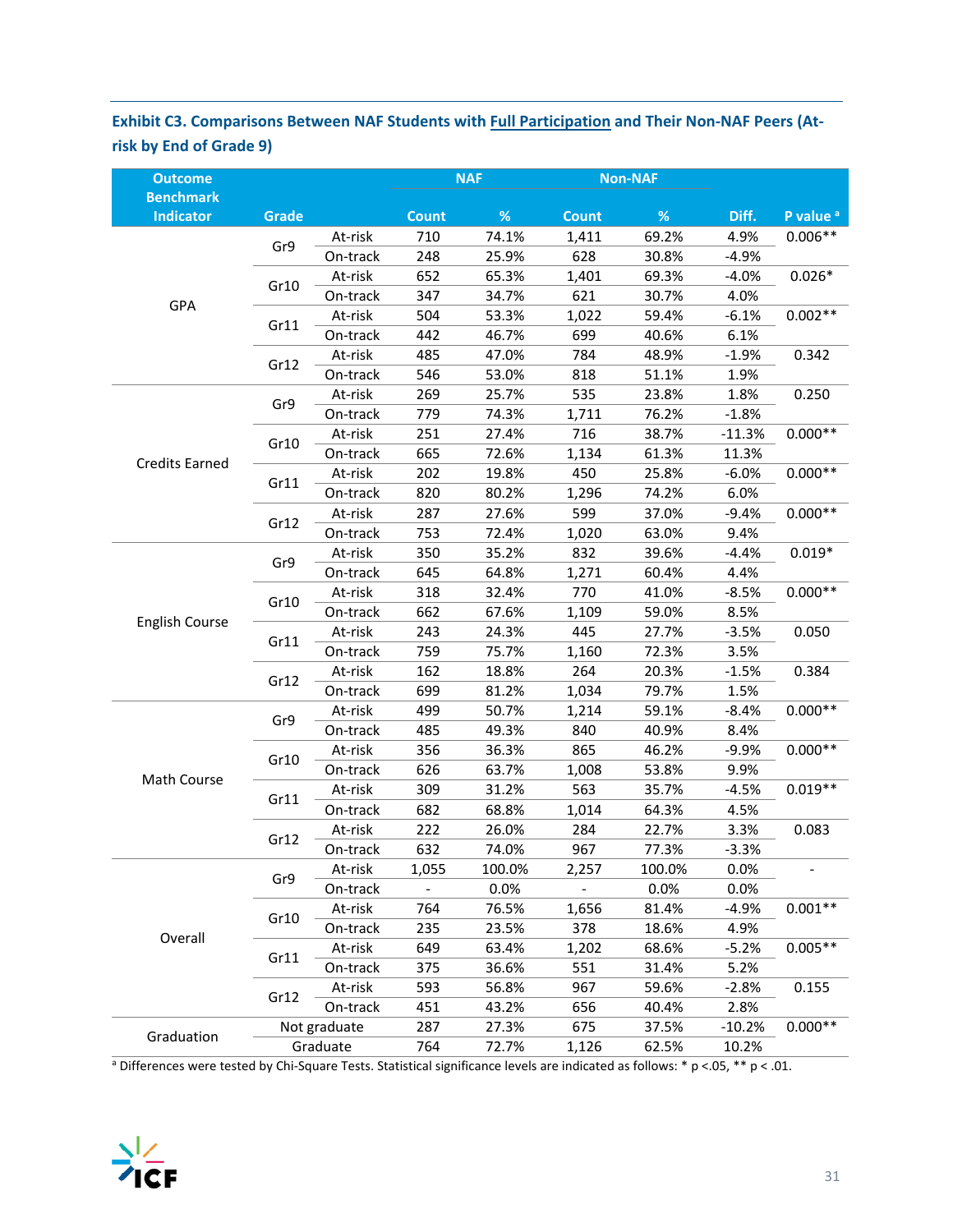# **Exhibit C4. Comparisons Between NAF Students with Full Participation and Their Non‐NAF Peers (On‐ track by End of Grade 9)**

| <b>Outcome</b>                       |              |              | <b>NAF</b>               |        |                          | <b>Non-NAF</b> |         |                      |
|--------------------------------------|--------------|--------------|--------------------------|--------|--------------------------|----------------|---------|----------------------|
| <b>Benchmark</b><br><b>Indicator</b> | <b>Grade</b> |              | <b>Count</b>             | %      | <b>Count</b>             | %              | Diff.   | P value <sup>a</sup> |
|                                      | Gr9          | At-risk      | $\overline{a}$           | 0.0%   | $\blacksquare$           | 0.0%           | 0.0%    |                      |
|                                      |              | On-track     | 2,794                    | 100.0% | 5,441                    | 100.0%         | 0.0%    |                      |
|                                      |              | At-risk      | 143                      | 5.1%   | 342                      | 6.5%           | $-1.4%$ | $0.011*$             |
| GPA                                  | Gr10         | On-track     | 2,684                    | 94.9%  | 4,950                    | 93.5%          | 1.4%    |                      |
|                                      |              | At-risk      | 167                      | 6.2%   | 335                      | 6.8%           | $-0.6%$ | 0.299                |
|                                      | Gr11         | On-track     | 2,548                    | 93.8%  | 4,617                    | 93.2%          | 0.6%    |                      |
|                                      | Gr12         | At-risk      | 130                      | 4.5%   | 230                      | 4.7%           | $-0.1%$ | 0.779                |
|                                      |              | On-track     | 2,737                    | 95.5%  | 4,692                    | 95.3%          | 0.1%    |                      |
|                                      |              | At-risk      | $\blacksquare$           | 0.0%   | $\overline{\phantom{a}}$ | 0.0%           | 0.0%    |                      |
|                                      | Gr9          | On-track     | 2,886                    | 100.0% | 5,588                    | 100.0%         | 0.0%    |                      |
|                                      |              | At-risk      | 83                       | 3.1%   | 339                      | 6.8%           | $-3.7%$ | $0.000**$            |
|                                      | Gr10         | On-track     | 2,603                    | 96.9%  | 4,620                    | 93.2%          | 3.7%    |                      |
| <b>Credits Earned</b>                |              | At-risk      | 193                      | 6.7%   | 393                      | 7.9%           | $-1.1%$ | 0.065                |
|                                      | Gr11         | On-track     | 2,669                    | 93.3%  | 4,593                    | 92.1%          | 1.1%    |                      |
|                                      |              | At-risk      | 112                      | 3.9%   | 312                      | 6.3%           | $-2.4%$ | $0.000**$            |
|                                      | Gr12         | On-track     | 2,763                    | 96.1%  | 4,620                    | 93.7%          | 2.4%    |                      |
|                                      |              | At-risk      |                          | 0.0%   |                          | 0.0%           | 0.0%    |                      |
|                                      | Gr9          | On-track     | 2,828                    | 100.0% | 5,345                    | 100.0%         | 0.0%    |                      |
|                                      |              | At-risk      | 413                      | 14.7%  | 785                      | 15.4%          | $-0.7%$ | 0.396                |
|                                      | Gr10         | On-track     | 2,399                    | 85.3%  | 4,312                    | 84.6%          | 0.7%    |                      |
| <b>English Course</b>                |              | At-risk      | 152                      | 5.4%   | 261                      | 5.5%           | $-0.1%$ | 0.831                |
|                                      | Gr11         | On-track     | 2,677                    | 94.6%  | 4,495                    | 94.5%          | 0.1%    |                      |
|                                      |              | At-risk      | 91                       | 3.8%   | 151                      | 3.7%           | 0.1%    | 0.861                |
|                                      | Gr12         | On-track     | 2,303                    | 96.2%  | 3,913                    | 96.3%          | $-0.1%$ |                      |
|                                      | Gr9          | At-risk      | $\blacksquare$           | 0.0%   | $\overline{\phantom{a}}$ | 0.0%           | 0.0%    |                      |
|                                      |              | On-track     | 2,796                    | 100.0% | 5,277                    | 100.0%         | 0.0%    |                      |
|                                      | Gr10         | At-risk      | 450                      | 16.0%  | 878                      | 17.2%          | $-1.3%$ | 0.146                |
| Math Course                          |              | On-track     | 2,368                    | 84.0%  | 4,213                    | 82.8%          | 1.3%    |                      |
|                                      | Gr11         | At-risk      | 245                      | 8.7%   | 406                      | 8.5%           | 0.2%    | 0.789                |
|                                      |              | On-track     | 2,562                    | 91.3%  | 4,343                    | 91.5%          | $-0.2%$ |                      |
|                                      | Gr12         | At-risk      | 184                      | 8.0%   | 267                      | 7.0%           | 1.1%    | 0.125                |
|                                      |              | On-track     | 2,113                    | 92.0%  | 3,572                    | 93.0%          | $-1.1%$ |                      |
|                                      | Gr9          | At-risk      | $\overline{\phantom{0}}$ | 0.0%   | $\overline{\phantom{a}}$ | 0.0%           | 0.0%    |                      |
|                                      |              | On-track     | 2,897                    | 100.0% | 5,610                    | 100.0%         | 0.0%    |                      |
|                                      | Gr10         | At-risk      | 630                      | 22.3%  | 1,407                    | 26.5%          | $-4.3%$ | $0.000**$            |
| Overall                              |              | On-track     | 2,201                    | 77.7%  | 3,899                    | 73.5%          | 4.3%    |                      |
|                                      |              | At-risk      | 562                      | 19.6%  | 1,019                    | 20.4%          | $-0.8%$ | 0.422                |
|                                      | Gr11         | On-track     | 2,301                    | 80.4%  | 3,980                    | 79.6%          | 0.8%    |                      |
|                                      |              | At-risk      | 360                      | 12.5%  | 680                      | 13.8%          | $-1.3%$ | 0.114                |
|                                      | Gr12         | On-track     | 2,519                    | 87.5%  | 4,261                    | 86.2%          | 1.3%    |                      |
| Graduation                           |              | Not graduate | 191                      | 6.6%   | 616                      | 12.0%          | $-5.3%$ | $0.000**$            |
|                                      |              | Graduate     | 2,701                    | 93.4%  | 4,537                    | 88.0%          | 5.3%    |                      |

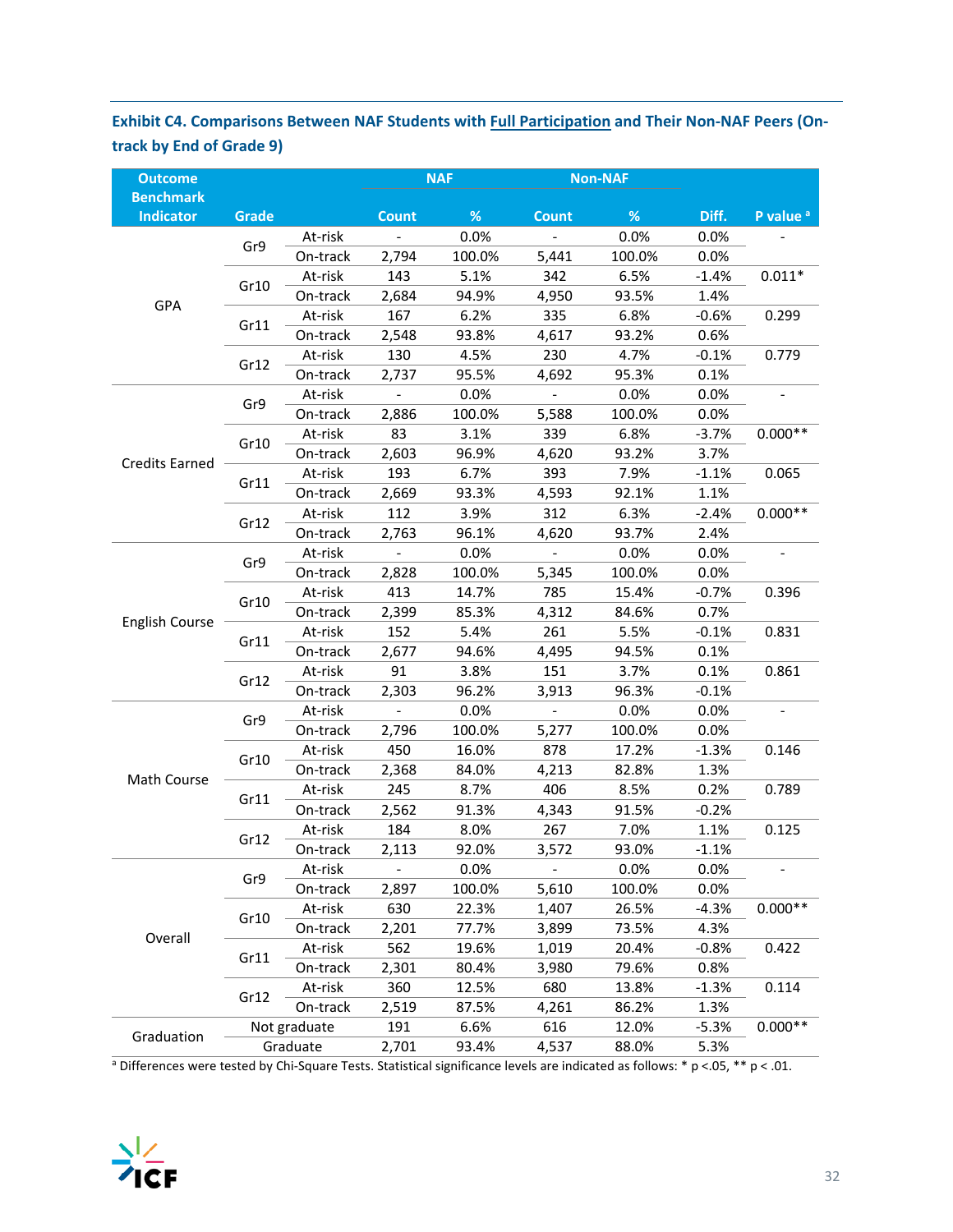# **Exhibit C5. Comparisons Between NAF Students with Partial Participation and Their Non‐NAF Peers (At‐risk by End of Grade 9)**

| <b>Outcome</b>                       |              |              | <b>NAF</b>   |        |              | <b>Non-NAF</b> |         |                      |
|--------------------------------------|--------------|--------------|--------------|--------|--------------|----------------|---------|----------------------|
| <b>Benchmark</b><br><b>Indicator</b> | <b>Grade</b> |              | <b>Count</b> | $\%$   | <b>Count</b> | %              | Diff.   | P value <sup>a</sup> |
|                                      |              | At-risk      | 1,176        | 82.5%  | 2,348        | 83.8%          | $-1.3%$ | 0.284                |
|                                      | Gr9          | On-track     | 250          | 17.5%  | 455          | 16.2%          | 1.3%    |                      |
|                                      |              | At-risk      | 1,096        | 79.4%  | 2,094        | 78.5%          | 0.9%    | 0.504                |
|                                      | Gr10         | On-track     | 285          | 20.6%  | 575          | 21.5%          | $-0.9%$ |                      |
| GPA                                  |              | At-risk      | 617          | 64.3%  | 1,326        | 64.7%          | $-0.3%$ | 0.867                |
|                                      | Gr11         | On-track     | 342          | 35.7%  | 725          | 35.3%          | 0.3%    |                      |
|                                      |              | At-risk      | 335          | 45.1%  | 1,009        | 53.3%          | $-8.2%$ | $0.000**$            |
|                                      | Gr12         | On-track     | 407          | 54.9%  | 883          | 46.7%          | 8.2%    |                      |
|                                      |              | At-risk      | 599          | 38.5%  | 1,191        | 39.2%          | $-0.7%$ | 0.648                |
|                                      | Gr9          | On-track     | 958          | 61.5%  | 1,850        | 60.8%          | 0.7%    |                      |
|                                      |              | At-risk      | 770          | 58.1%  | 1,425        | 55.0%          | 3.1%    | 0.065                |
|                                      | Gr10         | On-track     | 556          | 41.9%  | 1,167        | 45.0%          | $-3.1%$ |                      |
| <b>Credits Earned</b>                |              | At-risk      | 348          | 35.9%  | 634          | 30.7%          | 5.2%    | $0.005**$            |
|                                      | Gr11         | On-track     | 622          | 64.1%  | 1,430        | 69.3%          | $-5.2%$ |                      |
|                                      |              | At-risk      | 347          | 46.3%  | 927          | 48.7%          | $-2.3%$ | 0.279                |
|                                      | Gr12         | On-track     | 402          | 53.7%  | 978          | 51.3%          | 2.3%    |                      |
|                                      |              | At-risk      | 772          | 52.6%  | 1,436        | 50.6%          | 2.0%    | 0.204                |
|                                      | Gr9          | On-track     | 695          | 47.4%  | 1,403        | 49.4%          | $-2.0%$ |                      |
|                                      |              | At-risk      | 592          | 49.4%  | 1,126        | 46.8%          | 2.6%    | 0.139                |
|                                      | Gr10         | On-track     | 607          | 50.6%  | 1,282        | 53.2%          | $-2.6%$ |                      |
| <b>English Course</b>                | Gr11         | At-risk      | 296          | 34.8%  | 613          | 33.6%          | 1.2%    | 0.531                |
|                                      |              | On-track     | 555          | 65.2%  | 1,214        | 66.4%          | $-1.2%$ |                      |
|                                      | Gr12         | At-risk      | 126          | 22.1%  | 313          | 22.1%          | 0.0%    | 0.994                |
|                                      |              | On-track     | 444          | 77.9%  | 1,104        | 77.9%          | 0.0%    |                      |
|                                      | Gr9          | At-risk      | 951          | 65.5%  | 1,801        | 64.4%          | 1.1%    | 0.493                |
|                                      |              | On-track     | 501          | 34.5%  | 994          | 35.6%          | $-1.1%$ |                      |
|                                      | Gr10         | At-risk      | 601          | 50.4%  | 1,243        | 52.2%          | $-1.7%$ | 0.326                |
| Math Course                          |              | On-track     | 591          | 49.6%  | 1,140        | 47.8%          | 1.7%    |                      |
|                                      | Gr11         | At-risk      | 297          | 36.1%  | 715          | 39.2%          | $-3.1%$ | 0.133                |
|                                      |              | On-track     | 525          | 63.9%  | 1,109        | 60.8%          | 3.1%    |                      |
|                                      | Gr12         | At-risk      | 131          | 24.3%  | 357          | 26.6%          | $-2.2%$ | 0.318                |
|                                      |              | On-track     | 407          | 75.7%  | 986          | 73.4%          | 2.2%    |                      |
|                                      | Gr9          | At-risk      | 1,570        | 100.0% | 3,058        | 100.0%         | 0.0%    |                      |
|                                      |              | On-track     |              | 0.0%   |              | 0.0%           | 0.0%    |                      |
|                                      | Gr10         | At-risk      | 1,207        | 87.0%  | 2,339        | 87.2%          | $-0.2%$ | 0.843                |
| Overall                              |              | On-track     | 181          | 13.0%  | 344          | 12.8%          | 0.2%    |                      |
|                                      | Gr11         | At-risk      | 739          | 76.0%  | 1,544        | 74.6%          | 1.3%    | 0.431                |
|                                      |              | On-track     | 234          | 24.0%  | 525          | 25.4%          | $-1.3%$ |                      |
|                                      | Gr12         | At-risk      | 447          | 59.4%  | 1,261        | 66.1%          | $-6.6%$ | $0.001**$            |
|                                      |              | On-track     | 305          | 40.6%  | 647          | 33.9%          | 6.6%    |                      |
| Graduation                           |              | Not graduate | 535          | 53.9%  | 1,127        | 50.9%          | 3.0%    | 0.114                |
|                                      |              | Graduate     | 458          | 46.1%  | 1,089        | 49.1%          | $-3.0%$ |                      |

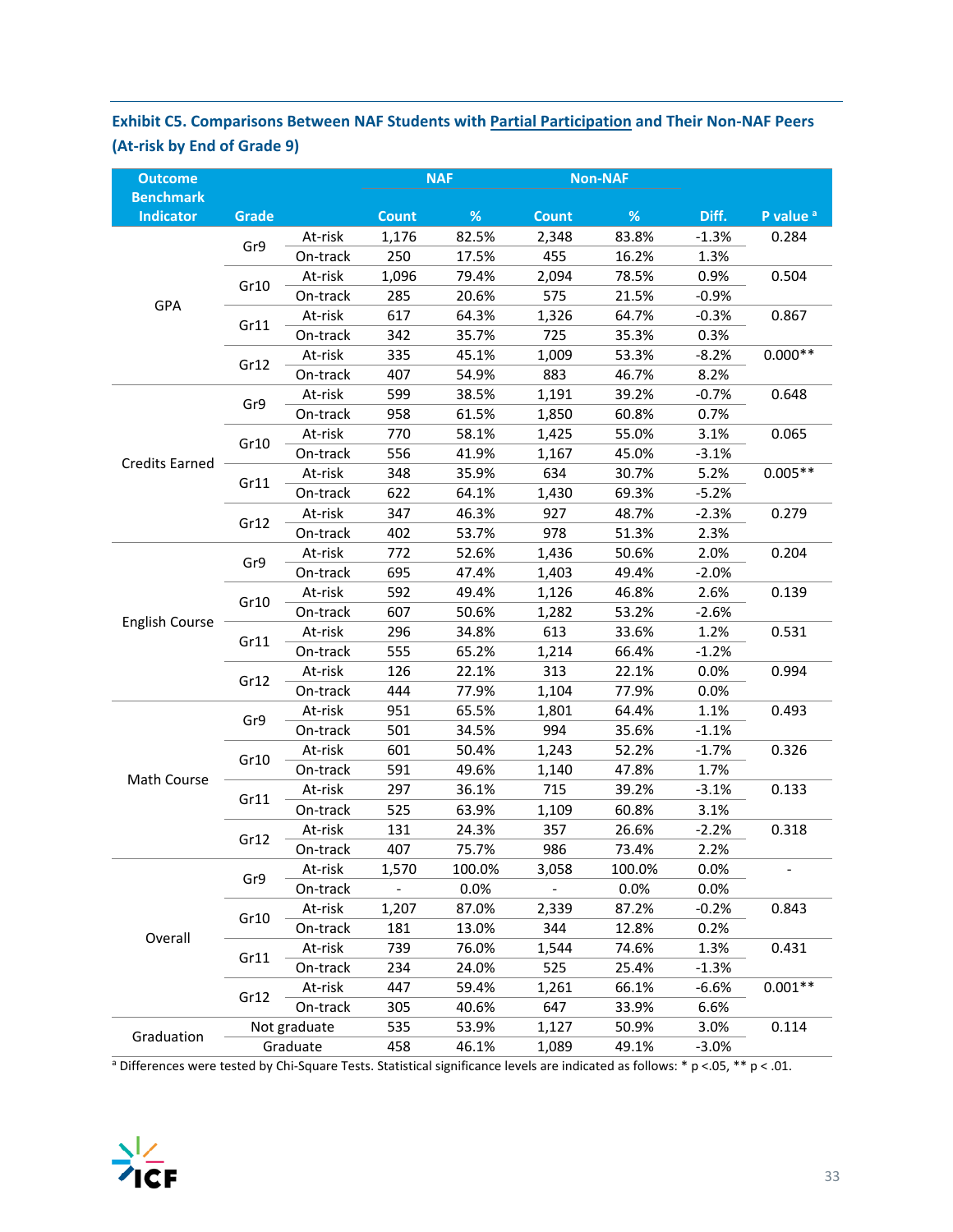# **Exhibit C6. Comparisons Between NAF Students with Partial Participation and Their Non‐NAF Peers (On‐track by End of Grade 9)**

| <b>Outcome</b>                       |              |              |                | <b>NAF</b> |                          | <b>Non-NAF</b> |         |                          |
|--------------------------------------|--------------|--------------|----------------|------------|--------------------------|----------------|---------|--------------------------|
| <b>Benchmark</b><br><b>Indicator</b> | <b>Grade</b> |              | <b>Count</b>   | %          | <b>Count</b>             | %              | Diff.   | P value <sup>a</sup>     |
|                                      | Gr9          | At-risk      | $\equiv$       | 0.0%       | $\equiv$                 | 0.0%           | 0.0%    |                          |
|                                      |              | On-track     | 1,695          | 100.0%     | 3,429                    | 100.0%         | 0.0%    |                          |
|                                      |              | At-risk      | 131            | 8.0%       | 255                      | 7.6%           | 0.3%    | 0.672                    |
| GPA                                  | Gr10         | On-track     | 1,511          | 92.0%      | 3,084                    | 92.4%          | $-0.3%$ |                          |
|                                      |              | At-risk      | 118            | 8.9%       | 224                      | 7.4%           | 1.5%    | 0.095                    |
|                                      | Gr11         | On-track     | 1,210          | 91.1%      | 2,800                    | 92.6%          | $-1.5%$ |                          |
|                                      |              | At-risk      | 48             | 3.8%       | 143                      | 4.7%           | $-0.9%$ | 0.182                    |
|                                      | Gr12         | On-track     | 1,216          | 96.2%      | 2,887                    | 95.3%          | 0.9%    |                          |
|                                      |              | At-risk      | $\blacksquare$ | 0.0%       | $\overline{\phantom{a}}$ | 0.0%           | 0.0%    |                          |
|                                      | Gr9          | On-track     | 1,724          | 100.0%     | 3,503                    | 100.0%         | 0.0%    |                          |
|                                      |              | At-risk      | 162            | 10.2%      | 317                      | 9.9%           | 0.4%    | 0.692                    |
|                                      | Gr10         | On-track     | 1,423          | 89.8%      | 2,899                    | 90.1%          | $-0.4%$ |                          |
| <b>Credits Earned</b>                |              | At-risk      | 159            | 11.8%      | 269                      | 8.8%           | 3.0%    | $0.002**$                |
|                                      | Gr11         | On-track     | 1,183          | 88.2%      | 2,778                    | 91.2%          | $-3.0%$ |                          |
|                                      |              | At-risk      | 95             | 7.5%       | 274                      | 9.0%           | $-1.5%$ | 0.104                    |
|                                      | Gr12         | On-track     | 1,172          | 92.5%      | 2,763                    | 91.0%          | 1.5%    |                          |
|                                      |              | At-risk      |                | 0.0%       |                          | 0.0%           | 0.0%    |                          |
|                                      | Gr9          | On-track     | 1,636          | 100.0%     | 3,266                    | 100.0%         | 0.0%    |                          |
|                                      |              | At-risk      | 281            | 17.6%      | 504                      | 15.8%          | 1.8%    | 0.121                    |
|                                      | Gr10         | On-track     | 1,317          | 82.4%      | 2,681                    | 84.2%          | $-1.8%$ |                          |
| <b>English Course</b>                |              | At-risk      | 97             | 7.5%       | 151                      | 5.2%           | 2.3%    | $0.004**$                |
|                                      | Gr11         | On-track     | 1,194          | 92.5%      | 2,741                    | 94.8%          | $-2.3%$ |                          |
|                                      |              | At-risk      | 41             | 3.7%       | 111                      | 4.2%           | $-0.5%$ | 0.487                    |
|                                      | Gr12         | On-track     | 1,062          | 96.3%      | 2,526                    | 95.8%          | 0.5%    |                          |
|                                      |              | At-risk      | $\frac{1}{2}$  | 0.0%       | $\overline{\phantom{a}}$ | 0.0%           | 0.0%    | $\overline{\phantom{a}}$ |
|                                      | Gr9          | On-track     | 1,624          | 100.0%     | 3,239                    | 100.0%         | 0.0%    |                          |
|                                      |              | At-risk      | 295            | 18.5%      | 591                      | 18.6%          | $-0.1%$ | 0.921                    |
|                                      | Gr10         | On-track     | 1,300          | 81.5%      | 2,584                    | 81.4%          | 0.1%    |                          |
| Math Course                          |              | At-risk      | 125            | 9.8%       | 221                      | 7.7%           | 2.2%    | $0.019*$                 |
|                                      | Gr11         | On-track     | 1,145          | 90.2%      | 2,662                    | 92.3%          | $-2.2%$ |                          |
|                                      |              | At-risk      | 49             | 4.7%       | 156                      | 6.4%           | $-1.7%$ | 0.050                    |
|                                      | Gr12         | On-track     | 991            | 95.3%      | 2,273                    | 93.6%          | 1.7%    |                          |
|                                      |              | At-risk      |                | 0.0%       | $\overline{\phantom{a}}$ | 0.0%           | 0.0%    |                          |
|                                      | Gr9          | On-track     | 1,733          | 100.0%     | 3,519                    | 100.0%         | 0.0%    |                          |
|                                      |              | At-risk      | 514            | 31.1%      | 992                      | 29.6%          | 1.5%    | 0.273                    |
|                                      | Gr10         | On-track     | 1,137          | 68.9%      | 2,357                    | 70.4%          | $-1.5%$ |                          |
| Overall                              |              | At-risk      | 359            | 26.6%      | 635                      | 20.8%          | 5.8%    | $0.000**$                |
|                                      | Gr11         | On-track     | 990            | 73.4%      | 2,415                    | 79.2%          | $-5.8%$ |                          |
|                                      |              | At-risk      | 167            | 13.2%      | 486                      | 16.0%          | $-2.8%$ | $0.020*$                 |
|                                      | Gr12         | On-track     | 1,100          | 86.8%      | 2,556                    | 84.0%          | 2.8%    |                          |
|                                      |              | Not graduate | 274            | 19.1%      | 472                      | 14.7%          | 4.4%    | $0.000**$                |
| Graduation                           |              | Graduate     | 1,159          | 80.9%      | 2,732                    | 85.3%          | $-4.4%$ |                          |

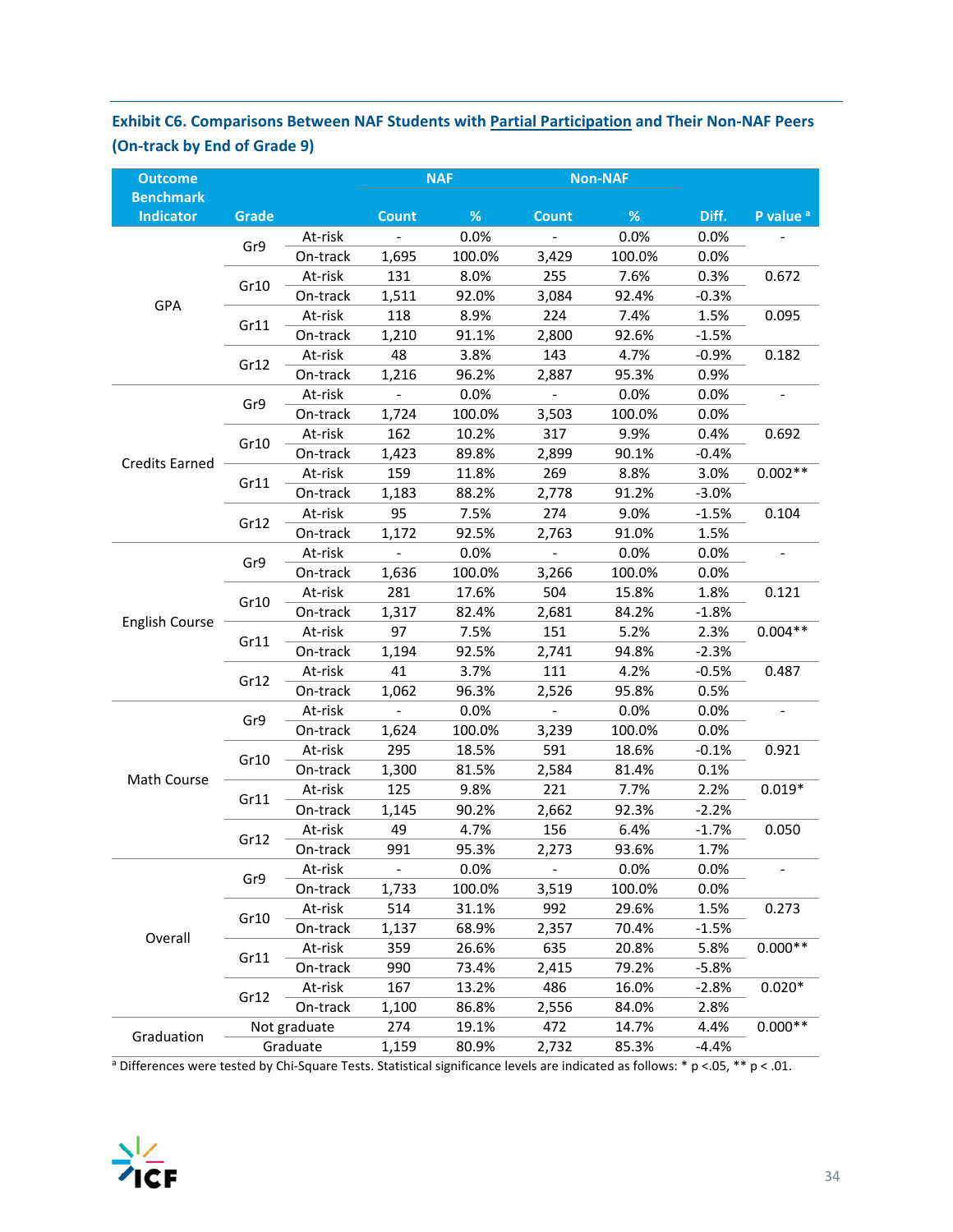# **Appendix D: Academy Characteristics and Student Outcomes**

|                               | # of Academies |                   | % of At-risk Student |
|-------------------------------|----------------|-------------------|----------------------|
|                               | $(n=117a)$     | # of NAF Students | by End of Gr9        |
| <b>NAF Academy Theme</b>      |                |                   |                      |
| Finance                       | 36             | 1992              | 28.1%                |
| Hospitality & Tourism         | 27             | 1465              | 39.9%                |
| <b>Information Technology</b> | 27             | 1996              | 40.9%                |
| Engineering                   | 22             | 1437              | 33.9%                |
| <b>Health Sciences</b>        | 5              | 271               | 38.6%                |
| <b>NAF Membership Level</b>   |                |                   |                      |
| <b>Under Review</b>           | $_b$           | $_b$              | $_b$                 |
| Member                        | 19             | 1183              | 42.0%                |
| Certified                     | 34             | 1541              | 37.3%                |
| Model                         | 61             | 4089              | 32.5%                |
| <b>Program Type</b>           |                |                   |                      |
| 2 years (Grades 11-12)        | $\mathsf{b}$   | $\mathsf{b}$      | $_b$                 |
| 3 years (Grades 10-12)        | 12             | 574               | 49.0%                |
| 4 years (Grades 9-12)         | 104            | 6437              | 34.3%                |

### **Exhibit D1. NAF Academies by Theme, Program Length, and Membership Level**

a Nine academies have no information

 $b$  This information is masked due to small n  $(5)$  to protect privacy of the academies.

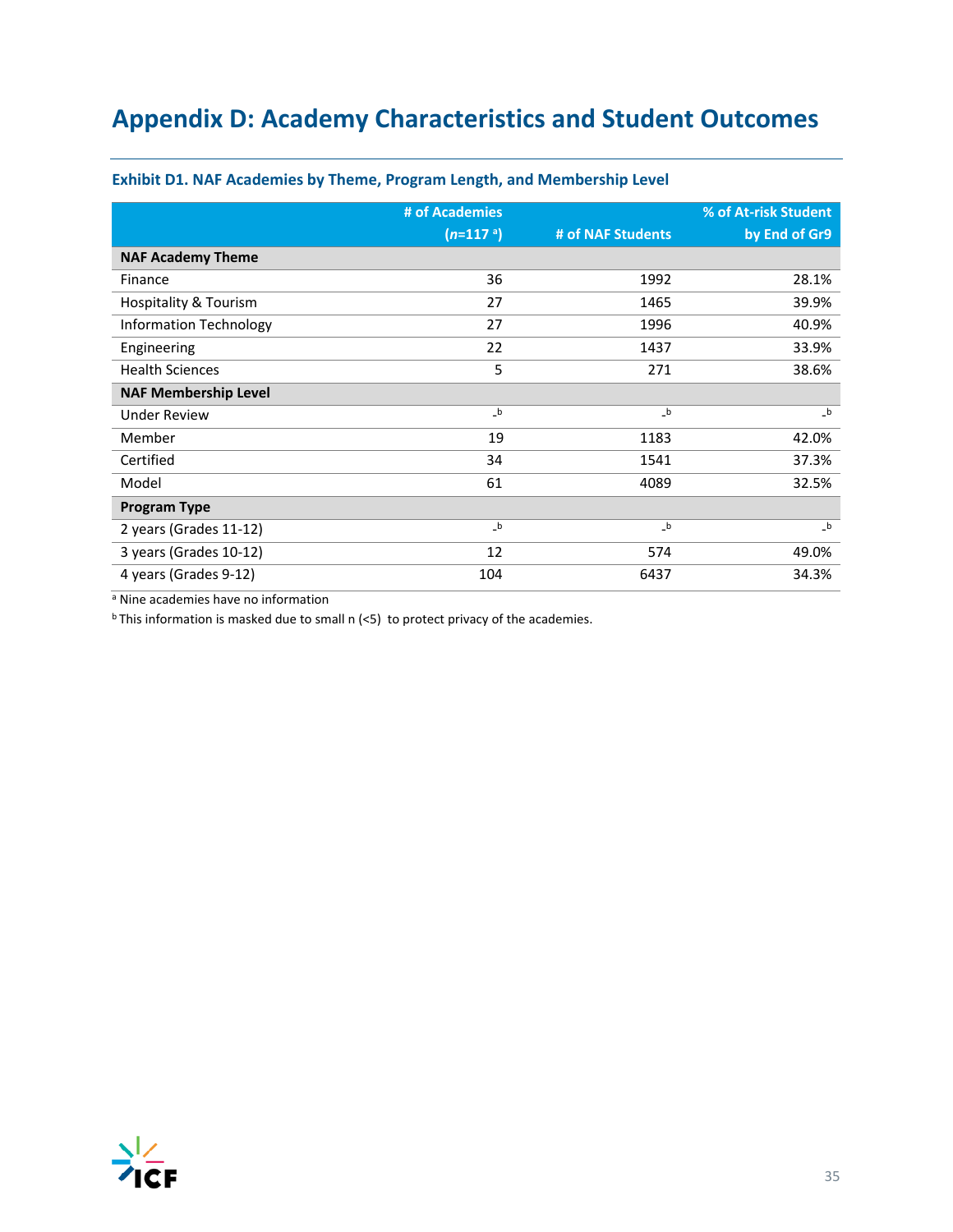| <b>Outcome</b>                       |              |              |              | <b>NAF</b> |              | <b>Non-NAF</b> |         |                      |
|--------------------------------------|--------------|--------------|--------------|------------|--------------|----------------|---------|----------------------|
| <b>Benchmark</b><br><b>Indicator</b> | <b>Grade</b> |              | <b>Count</b> | $\%$       | <b>Count</b> | $\%$           | Diff.   | P value <sup>a</sup> |
|                                      |              | At-risk      | 327          | 24.6%      | 646          | 24.4%          | 0.2%    | 0.910                |
|                                      | Gr9          | On-track     | 1,003        | 75.4%      | 1,999        | 75.6%          | $-0.2%$ |                      |
|                                      |              | At-risk      | 424          | 31.3%      | 817          | 30.8%          | 0.5%    | 0.731                |
|                                      | Gr10         | On-track     | 929          | 68.7%      | 1,835        | 69.2%          | $-0.5%$ |                      |
| GPA                                  |              | At-risk      | 290          | 26.9%      | 608          | 26.0%          | 0.9%    | 0.566                |
|                                      | Gr11         | On-track     | 788          | 73.1%      | 1,733        | 74.0%          | $-0.9%$ |                      |
|                                      | Gr12         | At-risk      | 252          | 22.0%      | 484          | 22.0%          | 0.0%    | 0.938                |
|                                      |              | On-track     | 893          | 78.0%      | 1,712        | 78.0%          | 0.0%    |                      |
|                                      | Gr9          | At-risk      | 125          | 8.9%       | 249          | 8.9%           | 0.0%    | 0.976                |
|                                      |              | On-track     | 1,281        | 91.1%      | 2,543        | 91.1%          | 0.0%    |                      |
|                                      | Gr10         | At-risk      | 180          | 15.3%      | 376          | 16.8%          | $-1.5%$ | 0.246                |
| <b>Credits Earned</b>                |              | On-track     | 999          | 84.7%      | 1,861        | 83.2%          | 1.5%    |                      |
|                                      | Gr11         | At-risk      | 133          | 11.0%      | 280          | 11.7%          | $-0.8%$ | 0.485                |
|                                      |              | On-track     | 1,081        | 89.0%      | 2,105        | 88.3%          | 0.8%    |                      |
|                                      | Gr12         | At-risk      | 119          | 10.3%      | 318          | 14.4%          | $-4.1%$ | $0.001*$             |
|                                      |              | On-track     | 1,037        | 89.7%      | 1,896        | 85.6%          | 4.1%    |                      |
|                                      | Gr9          | At-risk      | 208          | 15.6%      | 385          | 14.9%          | 0.7%    | 0.550                |
|                                      |              | On-track     | 1,127        | 84.4%      | 2,206        | 85.1%          | $-0.7%$ |                      |
|                                      | Gr10         | At-risk      | 201          | 15.2%      | 431          | 16.8%          | $-1.6%$ | 0.211                |
| <b>English Course</b>                |              | On-track     | 1,118        | 84.8%      | 2,134        | 83.2%          | 1.6%    |                      |
|                                      |              | At-risk      | 212          | 17.8%      | 322          | 14.2%          | 3.6%    | $0.005**$            |
|                                      | Gr11         | On-track     | 979          | 82.2%      | 1,947        | 85.8%          | $-3.6%$ |                      |
|                                      | Gr12         | At-risk      | 81           | 8.8%       | 174          | 9.7%           | $-0.9%$ | 0.448                |
|                                      |              | On-track     | 843          | 91.2%      | 1,627        | 90.3%          | 0.9%    |                      |
|                                      | Gr9          | At-risk      | 236          | 17.7%      | 466          | 18.0%          | $-0.4%$ | 0.771                |
|                                      |              | On-track     | 1,100        | 82.3%      | 2,117        | 82.0%          | 0.4%    |                      |
|                                      | Gr10         | At-risk      | 223          | 17.0%      | 484          | 19.0%          | $-1.9%$ | 0.140                |
| Math Course                          |              | On-track     | 1,088        | 83.0%      | 2,070        | 81.0%          | 1.9%    |                      |
|                                      | Gr11         | At-risk      | 220          | 18.8%      | 376          | 16.6%          | 2.2%    | 0.111                |
|                                      |              | On-track     | 952          | 81.2%      | 1,889        | 83.4%          | $-2.2%$ |                      |
|                                      | Gr12         | At-risk      | 120          | 13.5%      | 214          | 12.5%          | 1.0%    | 0.476                |
|                                      |              | On-track     | 772          | 86.5%      | 1,502        | 87.5%          | $-1.0%$ |                      |
|                                      | Gr9          | At-risk      | 478          | 33.9%      | 950          | 34.0%          | 0.0%    | 0.986                |
|                                      |              | On-track     | 931          | 66.1%      | 1,848        | 66.0%          | 0.0%    |                      |
|                                      | Gr10         | At-risk      | 500          | 36.8%      | 986          | 36.8%          | $-0.1%$ | 0.960                |
| Overall                              |              | On-track     | 860          | 63.2%      | 1,690        | 63.2%          | 0.1%    |                      |
|                                      | Gr11         | At-risk      | 435          | 35.6%      | 809          | 33.6%          | 2.0%    | 0.240                |
|                                      |              | On-track     | 787          | 64.4%      | 1,596        | 66.4%          | $-2.0%$ |                      |
|                                      | Gr12         | At-risk      | 327          | 28.1%      | 672          | 30.2%          | $-2.1%$ | 0.198                |
|                                      |              | On-track     | 836          | 71.9%      | 1,550        | 69.8%          | 2.1%    |                      |
| Graduation                           |              | Not graduate | 254          | 20.0%      | 541          | 22.0%          | $-1.9%$ | 0.174                |
|                                      |              | Graduate     | 1,014        | 80.0%      | 1,923        | 78.0%          | 1.9%    |                      |

**Exhibit D2. Comparisons Between NAF Students in Academy of Engineering and Their Non‐NAF Peers** 

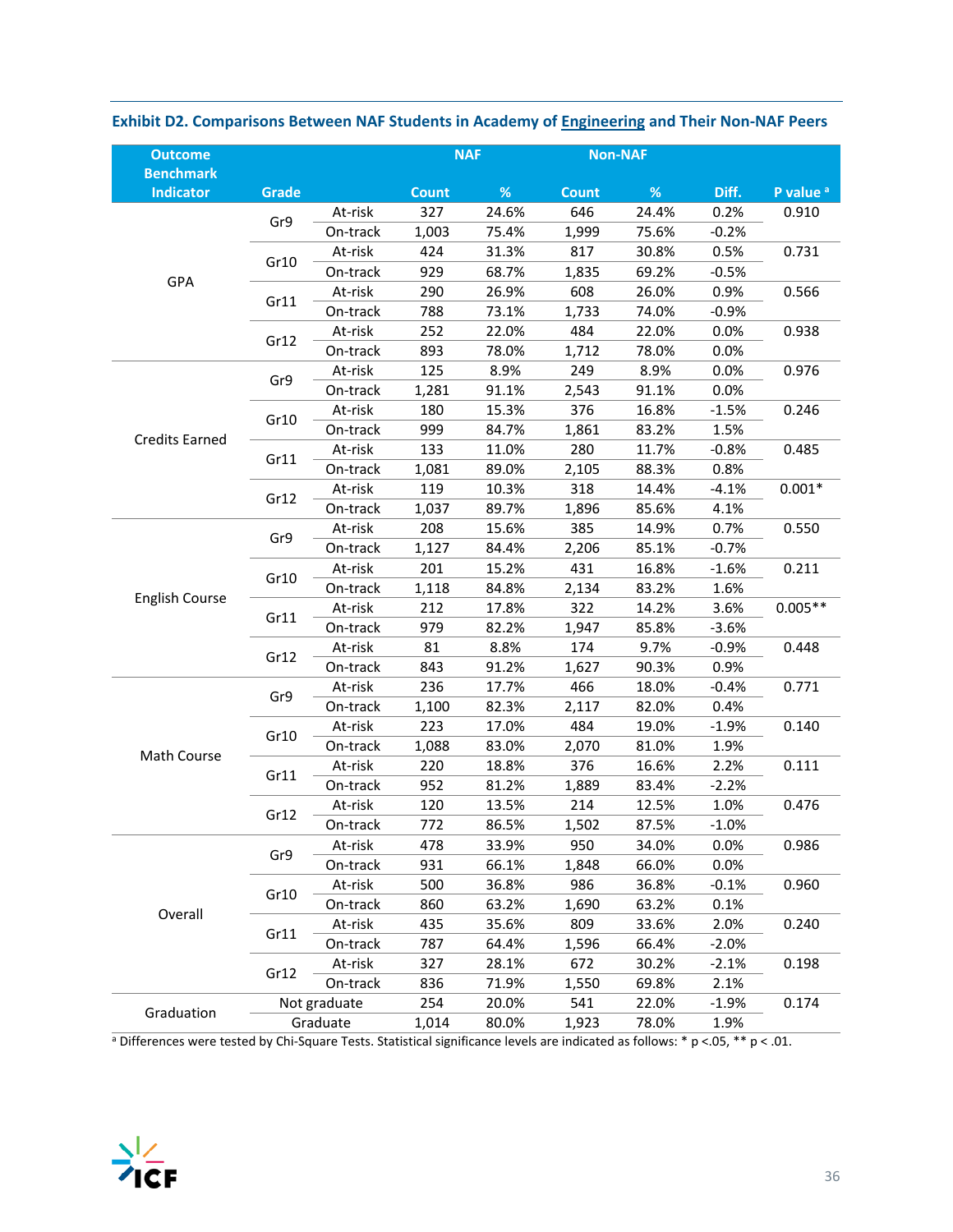| <b>Outcome</b>                       |       |              |              | <b>NAF</b> |              | <b>Non-NAF</b> |         |                      |
|--------------------------------------|-------|--------------|--------------|------------|--------------|----------------|---------|----------------------|
| <b>Benchmark</b><br><b>Indicator</b> | Grade |              | <b>Count</b> | $\%$       | <b>Count</b> | $\%$           | Diff.   | P value <sup>a</sup> |
|                                      |       | At-risk      | 391          | 20.5%      | 781          | 20.5%          | 0.0%    | 0.997                |
|                                      | Gr9   | On-track     | 1,518        | 79.5%      | 3,033        | 79.5%          | 0.0%    |                      |
|                                      |       | At-risk      | 425          | 22.3%      | 869          | 23.9%          | $-1.6%$ | 0.193                |
|                                      | Gr10  | On-track     | 1,481        | 77.7%      | 2,774        | 76.1%          | 1.6%    |                      |
| GPA                                  |       | At-risk      | 323          | 18.4%      | 620          | 18.8%          | $-0.4%$ | 0.732                |
|                                      | Gr11  | On-track     | 1,433        | 81.6%      | 2,680        | 81.2%          | 0.4%    |                      |
|                                      |       | At-risk      | 218          | 12.6%      | 465          | 14.0%          | $-1.3%$ | 0.187                |
|                                      | Gr12  | On-track     | 1,509        | 87.4%      | 2,866        | 86.0%          | 1.3%    |                      |
|                                      |       | At-risk      | 184          | 9.3%       | 366          | 9.2%           | 0.0%    | 0.966                |
|                                      | Gr9   | On-track     | 1,798        | 90.7%      | 3,591        | 90.8%          | 0.0%    |                      |
|                                      |       | At-risk      | 251          | 13.8%      | 568          | 16.1%          | $-2.3%$ | $0.030*$             |
|                                      | Gr10  | On-track     | 1,567        | 86.2%      | 2,968        | 83.9%          | 2.3%    |                      |
| <b>Credits Earned</b>                |       | At-risk      | 226          | 12.8%      | 436          | 13.1%          | $-0.3%$ | 0.757                |
|                                      | Gr11  | On-track     | 1,535        | 87.2%      | 2,882        | 86.9%          | 0.3%    |                      |
|                                      |       | At-risk      | 205          | 11.8%      | 513          | 15.4%          | $-3.5%$ | $0.001*$             |
|                                      | Gr12  | On-track     | 1,529        | 88.2%      | 2,828        | 84.6%          | 3.5%    |                      |
|                                      |       | At-risk      | 239          | 12.4%      | 487          | 12.8%          | $-0.4%$ | 0.670                |
|                                      | Gr9   | On-track     | 1,685        | 87.6%      | 3,312        | 87.2%          | 0.4%    |                      |
|                                      |       | At-risk      | 675          | 36.4%      | 1,233        | 35.7%          | 0.6%    | 0.639                |
|                                      | Gr10  | On-track     | 1,180        | 63.6%      | 2,217        | 64.3%          | $-0.6%$ |                      |
| English Course                       |       | At-risk      | 187          | 10.9%      | 347          | 11.1%          | $-0.2%$ | 0.848                |
|                                      | Gr11  | On-track     | 1,521        | 89.1%      | 2,771        | 88.9%          | 0.2%    |                      |
|                                      |       | At-risk      | 100          | 6.6%       | 197          | 7.2%           | $-0.6%$ | 0.480                |
|                                      | Gr12  | On-track     | 1,411        | 93.4%      | 2,541        | 92.8%          | 0.6%    |                      |
|                                      |       | At-risk      | 272          | 14.5%      | 711          | 19.3%          | $-4.8%$ | $0.000*$             |
|                                      | Gr9   | On-track     | 1,598        | 85.5%      | 2,966        | 80.7%          | 4.8%    |                      |
|                                      |       | At-risk      | 676          | 36.4%      | 1,290        | 37.5%          | $-1.1%$ | 0.418                |
|                                      | Gr10  | On-track     | 1,182        | 63.6%      | 2,149        | 62.5%          | 1.1%    |                      |
| Math Course                          |       | At-risk      | 238          | 14.1%      | 476          | 15.3%          | $-1.2%$ | 0.253                |
|                                      | Gr11  | On-track     | 1,449        | 85.9%      | 2,627        | 84.7%          | 1.2%    |                      |
|                                      |       | At-risk      | 151          | 10.6%      | 286          | 10.9%          | $-0.3%$ | 0.768                |
|                                      | Gr12  | On-track     | 1,271        | 89.4%      | 2,333        | 89.1%          | 0.3%    |                      |
|                                      |       | At-risk      | 558          | 28.1%      | 1,191        | 30.1%          | $-2.0%$ | 0.113                |
|                                      | Gr9   | On-track     | 1,429        | 71.9%      | 2,770        | 69.9%          | 2.0%    |                      |
|                                      |       | At-risk      | 976          | 51.2%      | 1,936        | 53.1%          | $-1.9%$ | 0.178                |
|                                      | Gr10  | On-track     | 932          | 48.8%      | 1,713        | 46.9%          | 1.9%    |                      |
| Overall                              |       | At-risk      | 572          | 32.5%      | 1,095        | 33.0%          | $-0.5%$ | 0.707                |
|                                      | Gr11  | On-track     | 1,189        | 67.5%      | 2,223        | 67.0%          | 0.5%    |                      |
|                                      |       | At-risk      | 394          | 22.7%      | 807          | 24.1%          | $-1.4%$ | 0.253                |
|                                      | Gr12  | On-track     | 1,341        | 77.3%      | 2,535        | 75.9%          | 1.4%    |                      |
|                                      |       | Not graduate | 266          | 14.6%      | 586          | 16.7%          | $-2.1%$ | $0.046*$             |
| Graduation                           |       | Graduate     | 1,552        | 85.4%      | 2,913        | 83.3%          | 2.1%    |                      |

### **Exhibit D3. Comparisons Between NAF Students in Academy of Finance and Their Non‐NAF Peers**

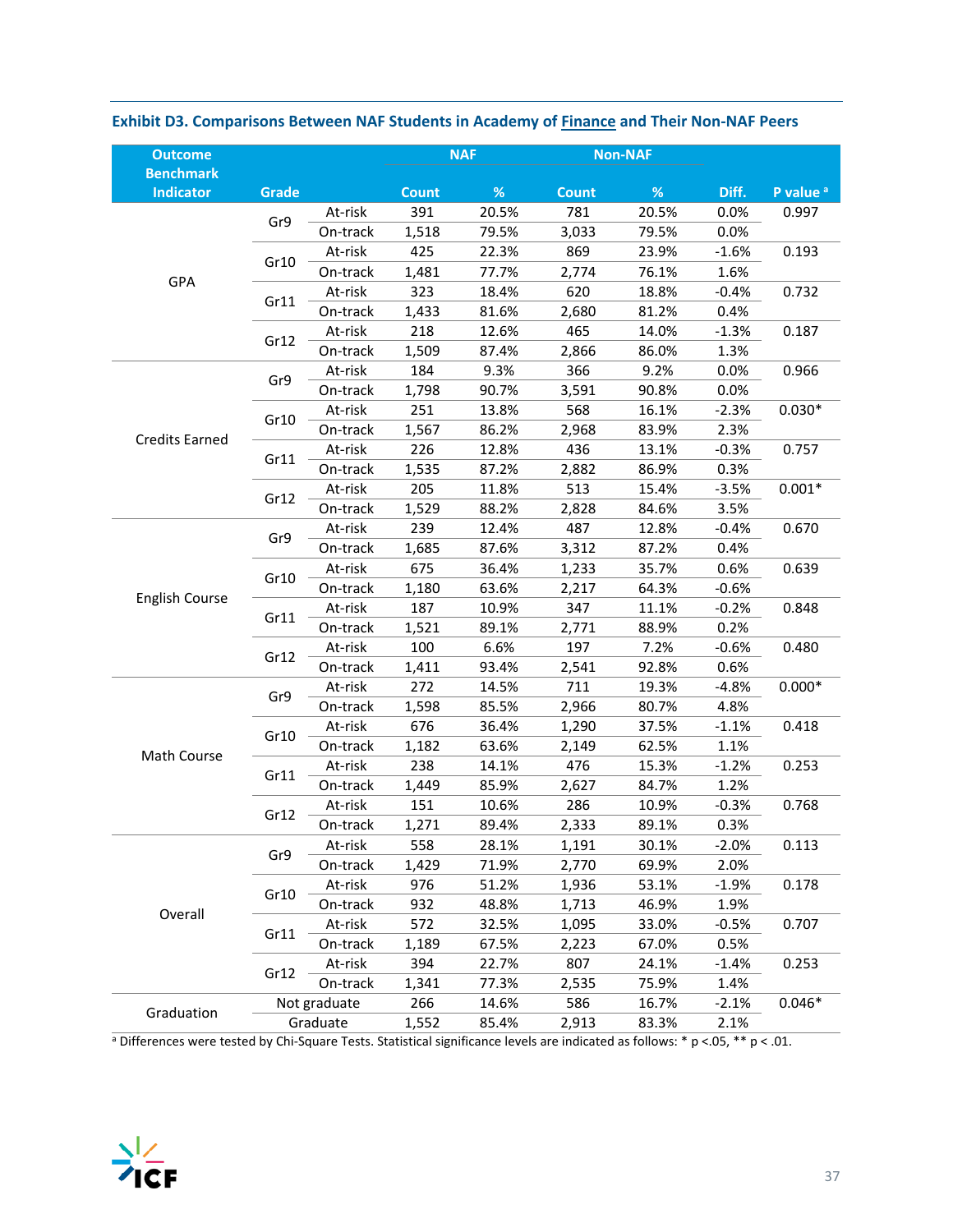### **Exhibit D4. Comparisons Between NAF Students in Academy of Health Sciences and Their Non‐NAF Peers**

| <b>Outcome</b>                       |              |              |              | <b>NAF</b> |              | <b>Non-NAF</b> |         |                      |
|--------------------------------------|--------------|--------------|--------------|------------|--------------|----------------|---------|----------------------|
| <b>Benchmark</b><br><b>Indicator</b> | <b>Grade</b> |              | <b>Count</b> | $\%$       | <b>Count</b> | $\%$           | Diff.   | P value <sup>a</sup> |
|                                      | Gr9          | At-risk      | 59           | 24.3%      | 116          | 24.0%          | 0.3%    | 0.938                |
|                                      |              | On-track     | 184          | 75.7%      | 367          | 76.0%          | $-0.3%$ |                      |
|                                      |              | At-risk      | 79           | 30.2%      | 141          | 27.6%          | 2.5%    | 0.465                |
| GPA                                  | Gr10         | On-track     | 183          | 69.8%      | 369          | 72.4%          | $-2.5%$ |                      |
|                                      | Gr11         | At-risk      | 56           | 23.2%      | 104          | 22.6%          | 0.7%    | 0.839                |
|                                      |              | On-track     | 185          | 76.8%      | 357          | 77.4%          | $-0.7%$ |                      |
|                                      | Gr12         | At-risk      | 35           | 15.6%      | 64           | 14.7%          | 0.8%    | 0.783                |
|                                      |              | On-track     | 190          | 84.4%      | 370          | 85.3%          | $-0.8%$ |                      |
|                                      | Gr9          | At-risk      | 49           | 20.5%      | 98           | 20.6%          | $-0.1%$ | 0.968                |
|                                      |              | On-track     | 190          | 79.5%      | 377          | 79.4%          | 0.1%    |                      |
|                                      | Gr10         | At-risk      | 46           | 18.2%      | 100          | 20.1%          | $-1.9%$ | 0.526                |
| <b>Credits Earned</b>                |              | On-track     | 207          | 81.8%      | 397          | 79.9%          | 1.9%    |                      |
|                                      |              | At-risk      | 28           | 11.6%      | 73           | 15.7%          | $-4.1%$ | 0.139                |
|                                      | Gr11         | On-track     | 213          | 88.4%      | 391          | 84.3%          | 4.1%    |                      |
|                                      | Gr12         | At-risk      | 25           | 11.1%      | 55           | 12.5%          | $-1.5%$ | 0.582                |
|                                      |              | On-track     | 201          | 88.9%      | 384          | 87.5%          | 1.5%    |                      |
|                                      |              | At-risk      | 31           | 13.8%      | 53           | 12.4%          | 1.4%    | 0.606                |
|                                      | Gr9          | On-track     | 193          | 86.2%      | 374          | 87.6%          | $-1.4%$ |                      |
|                                      |              | At-risk      | 43           | 16.6%      | 97           | 20.0%          | $-3.4%$ | 0.264                |
|                                      | Gr10         | On-track     | 216          | 83.4%      | 389          | 80.0%          | 3.4%    |                      |
| <b>English Course</b>                |              | At-risk      | 38           | 15.9%      | 66           | 15.0%          | 0.9%    | 0.747                |
|                                      | Gr11         | On-track     | 201          | 84.1%      | 375          | 85.0%          | $-0.9%$ |                      |
|                                      | Gr12         | At-risk      | 19           | 14.1%      | 20           | 8.4%           | 5.7%    | 0.083                |
|                                      |              | On-track     | 116          | 85.9%      | 219          | 91.6%          | $-5.7%$ |                      |
|                                      | Gr9          | At-risk      | 49           | 21.9%      | 94           | 22.0%          | $-0.1%$ | 0.980                |
|                                      |              | On-track     | 175          | 78.1%      | 334          | 78.0%          | 0.1%    |                      |
|                                      | Gr10         | At-risk      | 67           | 25.9%      | 135          | 28.0%          | $-2.1%$ | 0.544                |
| Math Course                          |              | On-track     | 192          | 74.1%      | 348          | 72.0%          | 2.1%    |                      |
|                                      | Gr11         | At-risk      | 52           | 22.0%      | 93           | 21.5%          | 0.6%    | 0.868                |
|                                      |              | On-track     | 184          | 78.0%      | 340          | 78.5%          | $-0.6%$ |                      |
|                                      | Gr12         | At-risk      | 29           | 24.6%      | 35           | 15.5%          | 9.1%    | $0.040*$             |
|                                      |              | On-track     | 89           | 75.4%      | 191          | 84.5%          | $-9.1%$ |                      |
|                                      | Gr9          | At-risk      | 98           | 38.6%      | 189          | 37.7%          | 0.9%    | 0.818                |
|                                      |              | On-track     | 156          | 61.4%      | 312          | 62.3%          | $-0.9%$ |                      |
|                                      | Gr10         | At-risk      | 104          | 39.7%      | 217          | 42.5%          | $-2.8%$ | 0.459                |
| Overall                              |              | On-track     | 158          | 60.3%      | 294          | 57.5%          | 2.8%    |                      |
|                                      | Gr11         | At-risk      | 83           | 34.4%      | 177          | 38.1%          | $-3.6%$ | 0.344                |
|                                      |              | On-track     | 158          | 65.6%      | 288          | 61.9%          | 3.6%    |                      |
|                                      | Gr12         | At-risk      | 43           | 19.0%      | 99           | 22.6%          | $-3.5%$ | 0.293                |
|                                      |              | On-track     | 183          | 81.0%      | 340          | 77.4%          | 3.5%    |                      |
| Graduation                           |              | Not graduate | 38           | 16.5%      | 88           | 19.2%          | $-2.7%$ | 0.396                |
|                                      |              | Graduate     | 192          | 83.5%      | 371          | 80.8%          | 2.7%    |                      |

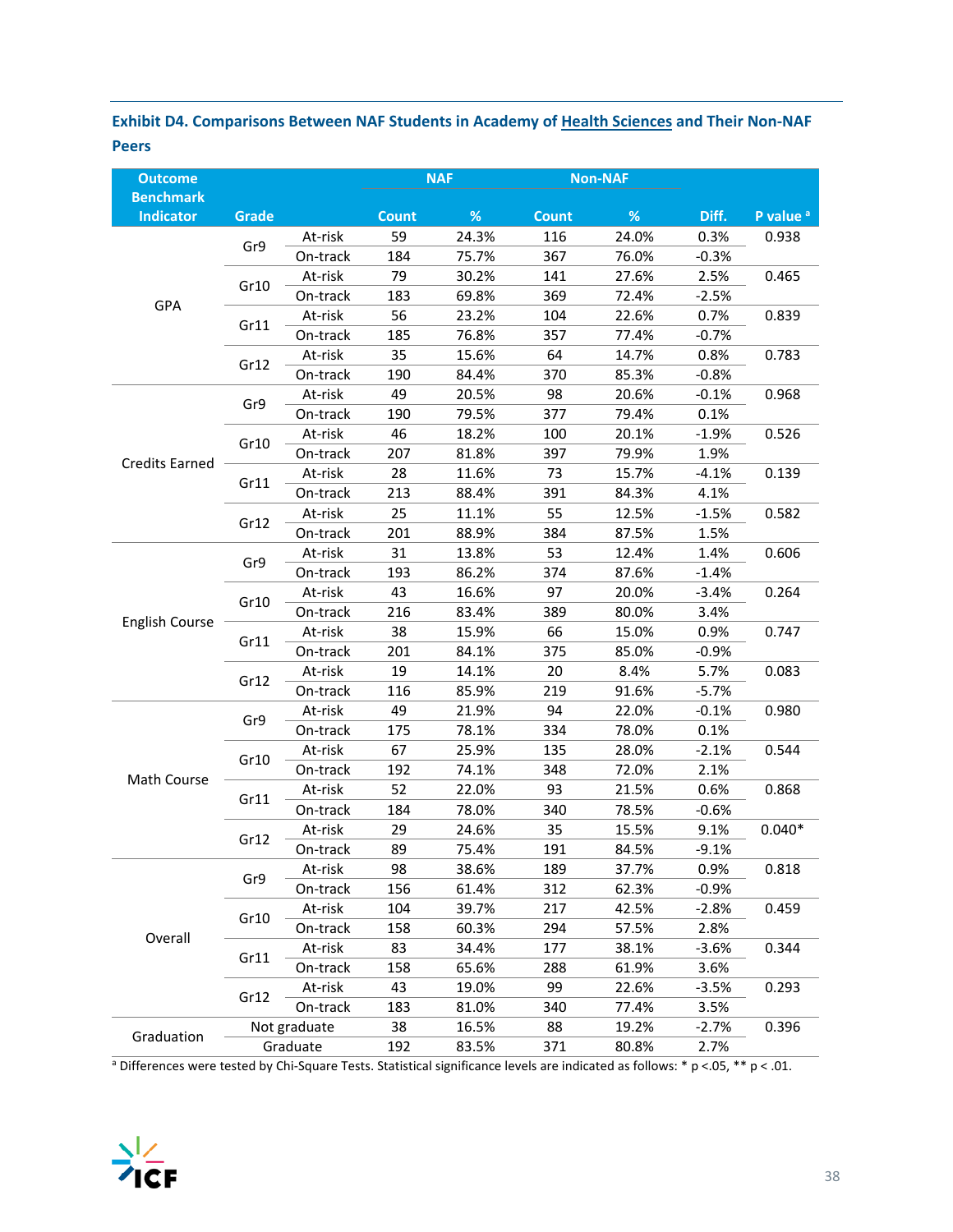### **Exhibit D5. Comparisons Between NAF Students in Academy of Hospitality and Tourism and Their Non‐NAF Peers**

| <b>Outcome</b>                       |              |              |              | <b>NAF</b> |              | <b>Non-NAF</b> |         |                      |
|--------------------------------------|--------------|--------------|--------------|------------|--------------|----------------|---------|----------------------|
| <b>Benchmark</b><br><b>Indicator</b> | <b>Grade</b> |              | <b>Count</b> | %          | <b>Count</b> | %              | Diff.   | P value <sup>a</sup> |
|                                      | Gr9          | At-risk      | 437          | 31.9%      | 874          | 32.0%          | 0.0%    | 0.994                |
|                                      |              | On-track     | 931          | 68.1%      | 1,861        | 68.0%          | 0.0%    |                      |
|                                      |              | At-risk      | 490          | 35.8%      | 871          | 33.1%          | 2.7%    | 0.087                |
|                                      | Gr10         | On-track     | 879          | 64.2%      | 1,761        | 66.9%          | $-2.7%$ |                      |
| GPA                                  |              | At-risk      | 355          | 29.7%      | 611          | 26.6%          | 3.0%    | 0.057                |
|                                      | Gr11         | On-track     | 842          | 70.3%      | 1,684        | 73.4%          | $-3.0%$ |                      |
|                                      |              | At-risk      | 237          | 21.2%      | 441          | 20.4%          | 0.8%    | 0.605                |
|                                      | Gr12         | On-track     | 880          | 78.8%      | 1,716        | 79.6%          | $-0.8%$ |                      |
|                                      |              | At-risk      | 209          | 14.3%      | 417          | 14.3%          | 0.0%    | 0.997                |
|                                      | Gr9          | On-track     | 1,248        | 85.7%      | 2,491        | 85.7%          | 0.0%    |                      |
|                                      |              | At-risk      | 353          | 26.0%      | 722          | 27.5%          | $-1.6%$ | 0.284                |
|                                      | Gr10         | On-track     | 1,007        | 74.0%      | 1,899        | 72.5%          | 1.6%    |                      |
| <b>Credits Earned</b>                |              | At-risk      | 229          | 19.1%      | 375          | 16.3%          | 2.8%    | $0.038*$             |
|                                      | Gr11         | On-track     | 972          | 80.9%      | 1,928        | 83.7%          | $-2.8%$ |                      |
|                                      |              | At-risk      | 235          | 21.0%      | 503          | 23.3%          | $-2.3%$ | 0.137                |
|                                      | Gr12         | On-track     | 885          | 79.0%      | 1,659        | 76.7%          | 2.3%    |                      |
|                                      |              | At-risk      | 284          | 20.2%      | 543          | 19.6%          | 0.7%    | 0.613                |
|                                      | Gr9          | On-track     | 1,120        | 79.8%      | 2,232        | 80.4%          | $-0.7%$ |                      |
|                                      |              | At-risk      | 248          | 19.5%      | 470          | 19.0%          | 0.4%    | 0.743                |
|                                      | Gr10         | On-track     | 1,027        | 80.5%      | 2,003        | 81.0%          | $-0.4%$ |                      |
| <b>English Course</b>                |              | At-risk      | 142          | 12.6%      | 278          | 12.9%          | $-0.4%$ | 0.775                |
|                                      | Gr11         | On-track     | 989          | 87.4%      | 1,876        | 87.1%          | 0.4%    |                      |
|                                      |              | At-risk      | 86           | 8.8%       | 185          | 9.7%           | $-0.9%$ | 0.412                |
|                                      | Gr12         | On-track     | 896          | 91.2%      | 1,723        | 90.3%          | 0.9%    |                      |
|                                      |              | At-risk      | 347          | 24.8%      | 703          | 25.5%          | $-0.8%$ | 0.595                |
|                                      | Gr9          | On-track     | 1,053        | 75.2%      | 2,049        | 74.5%          | 0.8%    |                      |
|                                      |              | At-risk      | 284          | 22.1%      | 611          | 24.8%          | $-2.7%$ | 0.068                |
|                                      | Gr10         | On-track     | 999          | 77.9%      | 1,851        | 75.2%          | 2.7%    |                      |
| <b>Math Course</b>                   |              | At-risk      | 177          | 16.0%      | 377          | 17.7%          | $-1.7%$ | 0.214                |
|                                      | Gr11         | On-track     | 932          | 84.0%      | 1,754        | 82.3%          | 1.7%    |                      |
|                                      |              | At-risk      | 92           | 9.9%       | 214          | 12.2%          | $-2.4%$ | 0.067                |
|                                      | Gr12         | On-track     | 841          | 90.1%      | 1,537        | 87.8%          | 2.4%    |                      |
|                                      |              | At-risk      | 582          | 39.9%      | 1,173        | 40.3%          | $-0.4%$ | 0.790                |
|                                      | Gr9          | On-track     | 876          | 60.1%      | 1,735        | 59.7%          | 0.4%    |                      |
|                                      |              | At-risk      | 627          | 45.6%      | 1,241        | 46.8%          | $-1.2%$ | 0.477                |
| Overall                              | Gr10         | On-track     | 748          | 54.4%      | 1,412        | 53.2%          | 1.2%    |                      |
|                                      |              | At-risk      | 507          | 42.0%      | 878          | 38.0%          | 4.1%    | $0.019*$             |
|                                      | Gr11         | On-track     | 699          | 58.0%      | 1,435        | 62.0%          | $-4.1%$ |                      |
|                                      |              | At-risk      | 350          | 31.2%      | 732          | 33.7%          | $-2.5%$ | 0.147                |
|                                      | Gr12         | On-track     | 773          | 68.8%      | 1,442        | 66.3%          | 2.5%    |                      |
| Graduation                           |              | Not graduate | 336          | 27.3%      | 717          | 29.9%          | $-2.6%$ | 0.102                |
|                                      |              | Graduate     | 896          | 72.7%      | 1,683        | 70.1%          | 2.6%    |                      |

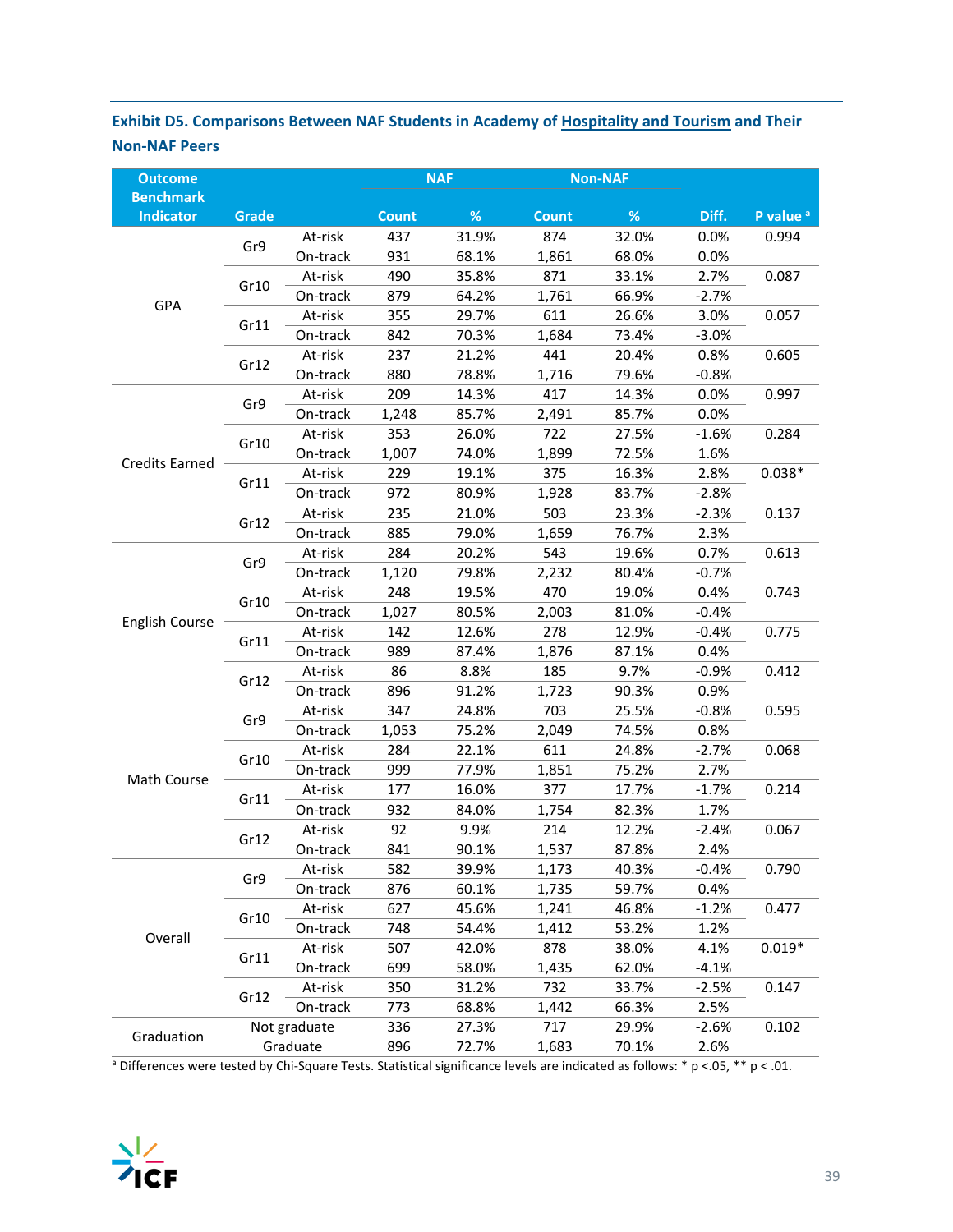### **Exhibit D6. Comparisons Between NAF Students in Academy of Information Technology and Their Non‐NAF Peers**

| <b>Outcome</b>                       |              |              |              | <b>NAF</b> |              | <b>Non-NAF</b> |         |                      |
|--------------------------------------|--------------|--------------|--------------|------------|--------------|----------------|---------|----------------------|
| <b>Benchmark</b><br><b>Indicator</b> | <b>Grade</b> |              | <b>Count</b> | $\%$       | <b>Count</b> | $\%$           | Diff.   | P value <sup>a</sup> |
|                                      |              | At-risk      | 595          | 32.3%      | 1,188        | 32.3%          | 0.0%    | 0.975                |
|                                      | Gr9          | On-track     | 1,249        | 67.7%      | 2,489        | 67.7%          | 0.0%    |                      |
|                                      |              | At-risk      | 582          | 31.2%      | 1,313        | 35.7%          | $-4.5%$ | $0.001**$            |
|                                      | Gr10         | On-track     | 1,282        | 68.8%      | 2,365        | 64.3%          | 4.5%    |                      |
| GPA                                  |              | At-risk      | 368          | 23.1%      | 912          | 28.6%          | $-5.6%$ | $0.000**$            |
|                                      | Gr11         | On-track     | 1,228        | 76.9%      | 2,275        | 71.4%          | 5.6%    |                      |
|                                      |              | At-risk      | 247          | 15.3%      | 669          | 21.1%          | $-5.8%$ | $0.000**$            |
|                                      | Gr12         | On-track     | 1,363        | 84.7%      | 2,497        | 78.9%          | 5.8%    |                      |
|                                      |              | At-risk      | 273          | 14.1%      | 541          | 14.0%          | 0.1%    | 0.938                |
|                                      | Gr9          | On-track     | 1,668        | 85.9%      | 3,326        | 86.0%          | $-0.1%$ |                      |
|                                      |              | At-risk      | 433          | 24.0%      | 989          | 28.2%          | $-4.1%$ | $0.001**$            |
|                                      | Gr10         | On-track     | 1,370        | 76.0%      | 2,523        | 71.8%          | 4.1%    |                      |
| <b>Credits Earned</b>                |              | At-risk      | 289          | 17.0%      | 583          | 18.2%          | $-1.1%$ | 0.324                |
|                                      | Gr11         | On-track     | 1,409        | 83.0%      | 2,629        | 81.8%          | 1.1%    |                      |
|                                      |              | At-risk      | 239          | 14.8%      | 687          | 21.6%          | $-6.8%$ | $0.000**$            |
|                                      | Gr12         | On-track     | 1,377        | 85.2%      | 2,493        | 78.4%          | 6.8%    |                      |
|                                      |              | At-risk      | 309          | 16.5%      | 690          | 19.1%          | $-2.6%$ | $0.020*$             |
|                                      | Gr9          | On-track     | 1,562        | 83.5%      | 2,927        | 80.9%          | 2.6%    |                      |
|                                      |              | At-risk      | 423          | 23.6%      | 925          | 27.1%          | $-3.5%$ | $0.006**$            |
|                                      | Gr10         | On-track     | 1,369        | 76.4%      | 2,488        | 72.9%          | 3.5%    |                      |
| <b>English Course</b>                |              | At-risk      | 213          | 13.1%      | 440          | 14.9%          | $-1.8%$ | 0.089                |
|                                      | Gr11         | On-track     | 1,418        | 86.9%      | 2,514        | 85.1%          | 1.8%    |                      |
|                                      |              | At-risk      | 141          | 10.7%      | 247          | 9.5%           | 1.1%    | 0.018                |
|                                      | Gr12         | On-track     | 1,181        | 89.3%      | 2,341        | 90.5%          | $-1.1%$ |                      |
|                                      |              | At-risk      | 474          | 25.6%      | 920          | 25.7%          | $-0.2%$ | 0.893                |
|                                      | Gr9          | On-track     | 1,381        | 74.4%      | 2,657        | 74.3%          | 0.2%    |                      |
|                                      |              | At-risk      | 452          | 25.3%      | 1,022        | 30.1%          | $-4.7%$ | $0.000*$             |
|                                      | Gr10         | On-track     | 1,332        | 74.7%      | 2,376        | 69.9%          | 4.7%    |                      |
| Math Course                          |              | At-risk      | 288          | 17.8%      | 565          | 19.1%          | $-1.3%$ | 0.297                |
|                                      | Gr11         | On-track     | 1,326        | 82.2%      | 2,393        | 80.9%          | 1.3%    |                      |
|                                      |              | At-risk      | 204          | 15.4%      | 294          | 12.2%          | 3.3%    | $0.005**$            |
|                                      | Gr12         | On-track     | 1,118        | 84.6%      | 2,124        | 87.8%          | $-3.3%$ |                      |
|                                      | Gr9          | At-risk      | 798          | 40.9%      | 1,604        | 41.2%          | $-0.4%$ | 0.778                |
|                                      |              | On-track     | 1,155        | 59.1%      | 2,285        | 58.8%          | 0.4%    |                      |
|                                      |              | At-risk      | 873          | 46.7%      | 1,916        | 52.0%          | $-5.3%$ | $0.000**$            |
| Overall                              | Gr10         | On-track     | 995          | 53.3%      | 1,767        | 48.0%          | 5.3%    |                      |
|                                      |              | At-risk      | 693          | 40.8%      | 1,391        | 43.3%          | $-2.5%$ | 0.094                |
|                                      | Gr11         | On-track     | 1,005        | 59.2%      | 1,822        | 56.7%          | 2.5%    |                      |
|                                      |              | At-risk      | 438          | 27.1%      | 1,034        | 32.5%          | $-5.4%$ | $0.000**$            |
|                                      | Gr12         | On-track     | 1,178        | 72.9%      | 2,146        | 67.5%          | 5.4%    |                      |
|                                      |              | Not graduate | 385          | 22.3%      | 915          | 27.0%          | $-4.7%$ | $0.000*$             |
| Graduation                           |              | Graduate     | 1,342        | 77.7%      | 2,470        | 73.0%          | 4.7%    |                      |

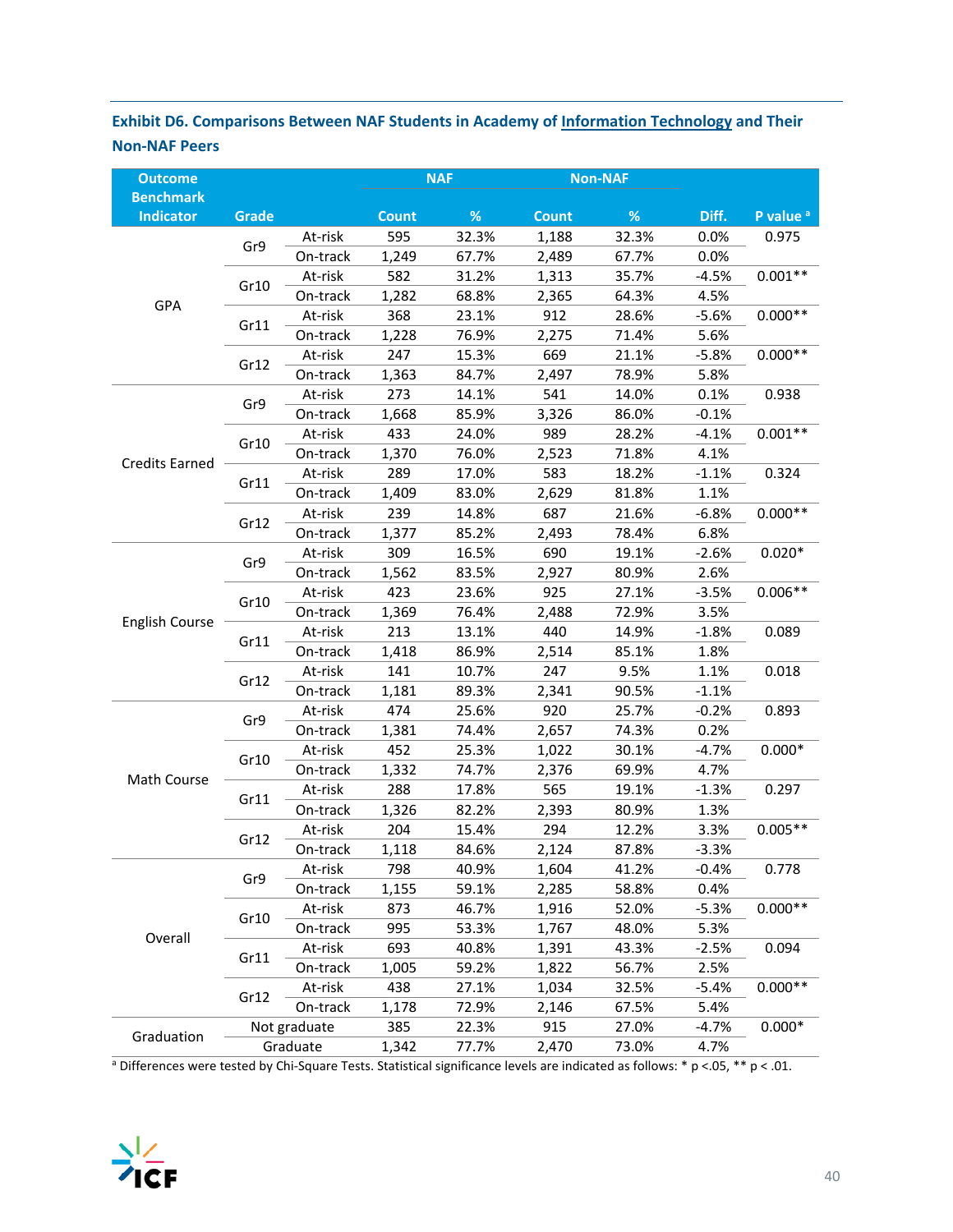| <b>Outcome</b>                       |              |              |              | <b>NAF</b> |              | <b>Non-NAF</b> |         |                      |
|--------------------------------------|--------------|--------------|--------------|------------|--------------|----------------|---------|----------------------|
| <b>Benchmark</b><br><b>Indicator</b> | <b>Grade</b> |              | <b>Count</b> | %          | <b>Count</b> | $\%$           | Diff.   | P value <sup>a</sup> |
|                                      |              | At-risk      | 354          | 32.8%      | 705          | 32.8%          | 0.0%    | 0.985                |
|                                      | Gr9          | On-track     | 725          | 67.2%      | 1,446        | 67.2%          | 0.0%    |                      |
|                                      |              | At-risk      | 377          | 33.2%      | 832          | 37.8%          | $-4.7%$ | $0.008**$            |
|                                      | Gr10         | On-track     | 760          | 66.8%      | 1,367        | 62.2%          | 4.7%    |                      |
| GPA                                  |              | At-risk      | 223          | 27.4%      | 610          | 32.5%          | $-5.1%$ | $0.008**$            |
|                                      | Gr11         | On-track     | 591          | 72.6%      | 1,265        | 67.5%          | 5.1%    |                      |
|                                      |              | At-risk      | 205          | 21.4%      | 488          | 26.5%          | $-5.1%$ | $0.003**$            |
|                                      | Gr12         | On-track     | 753          | 78.6%      | 1,353        | 73.5%          | 5.1%    |                      |
|                                      |              | At-risk      | 135          | 12.6%      | 269          | 12.6%          | 0.0%    | 0.933                |
|                                      | Gr9          | On-track     | 939          | 87.4%      | 1,873        | 87.4%          | 0.0%    |                      |
|                                      |              | At-risk      | 165          | 16.5%      | 373          | 20.4%          | $-3.9%$ | $0.011*$             |
|                                      | Gr10         | On-track     | 836          | 83.5%      | 1,453        | 79.6%          | 3.9%    |                      |
| <b>Credits Earned</b>                |              | At-risk      | 204          | 19.5%      | 382          | 19.9%          | $-0.3%$ | 0.837                |
|                                      | Gr11         | On-track     | 840          | 80.5%      | 1,542        | 80.1%          | 0.3%    |                      |
|                                      |              | At-risk      | 115          | 11.9%      | 407          | 21.9%          | $-9.9%$ | $0.000**$            |
|                                      | Gr12         | On-track     | 850          | 88.1%      | 1,455        | 78.1%          | 9.9%    |                      |
|                                      |              | At-risk      | 137          | 13.8%      | 297          | 15.6%          | $-1.8%$ | 0.203                |
|                                      | Gr9          | On-track     | 855          | 86.2%      | 1,608        | 84.4%          | 1.8%    |                      |
|                                      |              | At-risk      | 341          | 30.4%      | 666          | 32.0%          | $-1.6%$ | 0.356                |
|                                      | Gr10         | On-track     | 779          | 69.6%      | 1,413        | 68.0%          | 1.6%    |                      |
| <b>English Course</b>                |              | At-risk      | 151          | 14.8%      | 345          | 19.0%          | $-4.2%$ | $0.005**$            |
|                                      | Gr11         | On-track     | 867          | 85.2%      | 1,470        | 81.0%          | 4.2%    |                      |
|                                      |              | At-risk      | 96           | 11.7%      | 190          | 12.3%          | $-0.6%$ | 0.669                |
|                                      | Gr12         | On-track     | 727          | 88.3%      | 1,359        | 87.7%          | 0.6%    |                      |
|                                      |              | At-risk      | 191          | 19.5%      | 410          | 22.1%          | $-2.7%$ | 0.100                |
|                                      | Gr9          | On-track     | 790          | 80.5%      | 1,443        | 77.9%          | 2.7%    |                      |
|                                      |              | At-risk      | 398          | 35.7%      | 767          | 37.0%          | $-1.3%$ | 0.483                |
|                                      | Gr10         | On-track     | 716          | 64.3%      | 1,307        | 63.0%          | 1.3%    |                      |
| Math Course                          |              | At-risk      | 209          | 20.7%      | 437          | 24.4%          | $-3.7%$ | $0.024*$             |
|                                      | Gr11         | On-track     | 802          | 79.3%      | 1,353        | 75.6%          | 3.7%    |                      |
|                                      |              | At-risk      | 147          | 17.7%      | 216          | 15.3%          | 2.4%    | 0.142                |
|                                      | Gr12         | On-track     | 683          | 82.3%      | 1,192        | 84.7%          | $-2.4%$ |                      |
|                                      |              | At-risk      | 462          | 42.0%      | 935          | 42.7%          | $-0.7%$ | 0.720                |
|                                      | Gr9          | On-track     | 638          | 58.0%      | 1,257        | 57.3%          | 0.7%    |                      |
|                                      |              | At-risk      | 588          | 51.6%      | 1,241        | 56.3%          | $-4.6%$ | $0.011*$             |
| Overall                              | Gr10         | On-track     | 551          | 48.4%      | 965          | 43.7%          | 4.6%    |                      |
|                                      |              | At-risk      | 418          | 40.0%      | 896          | 46.5%          | $-6.4%$ | $0.001**$            |
|                                      | Gr11         | On-track     | 626          | 60.0%      | 1,032        | 53.5%          | 6.4%    |                      |
|                                      | Gr12         | At-risk      | 296          | 30.7%      | 705          | 37.9%          | $-7.2%$ | $0.000**$            |
|                                      |              | On-track     | 669          | 69.3%      | 1,157        | 62.1%          | 7.2%    |                      |
| Graduation                           |              | Not graduate | 210          | 20.3%      | 447          | 22.3%          | $-2.0%$ | 0.198                |
|                                      |              | Graduate     | 825          | 79.7%      | 1,556        | 77.7%          | 2.0%    |                      |

**Exhibit D7. Comparisons Between NAF Students in Member Academies and Their Non‐NAF Peers** 

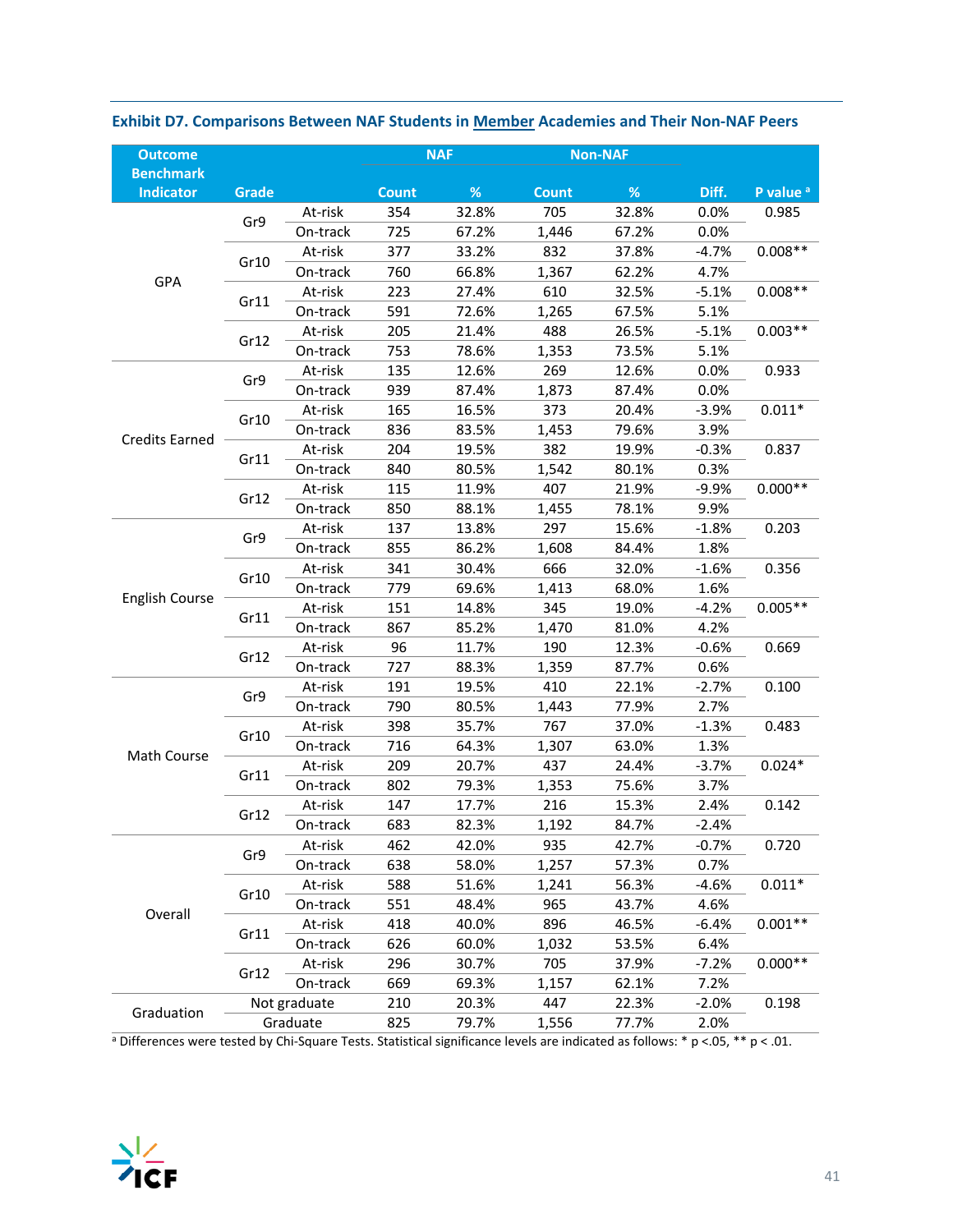| <b>Outcome</b>                       |       |              |              | <b>NAF</b> |              | <b>Non-NAF</b> |         |                      |
|--------------------------------------|-------|--------------|--------------|------------|--------------|----------------|---------|----------------------|
| <b>Benchmark</b><br><b>Indicator</b> | Grade |              | <b>Count</b> | %          | <b>Count</b> | %              | Diff.   | P value <sup>a</sup> |
|                                      |       | At-risk      | 470          | 31.3%      | 933          | 31.2%          | 0.1%    | 0.935                |
|                                      | Gr9   | On-track     | 1,032        | 68.7%      | 2,060        | 68.8%          | $-0.1%$ |                      |
|                                      |       | At-risk      | 499          | 34.4%      | 906          | 32.3%          | 2.1%    | 0.160                |
|                                      | Gr10  | On-track     | 951          | 65.6%      | 1,901        | 67.7%          | $-2.1%$ |                      |
| GPA                                  |       | At-risk      | 363          | 28.6%      | 609          | 25.4%          | 3.3%    | $0.033*$             |
|                                      | Gr11  | On-track     | 905          | 71.4%      | 1,793        | 74.6%          | $-3.3%$ |                      |
|                                      |       | At-risk      | 241          | 19.9%      | 468          | 20.4%          | $-0.6%$ | 0.686                |
|                                      | Gr12  | On-track     | 972          | 80.1%      | 1,821        | 79.6%          | 0.6%    |                      |
|                                      |       | At-risk      | 136          | 8.9%       | 272          | 8.9%           | 0.0%    | 0.971                |
|                                      | Gr9   | On-track     | 1,396        | 91.1%      | 2,781        | 91.1%          | 0.0%    |                      |
|                                      |       | At-risk      | 234          | 16.8%      | 451          | 16.8%          | 0.0%    | 0.996                |
|                                      | Gr10  | On-track     | 1,158        | 83.2%      | 2,231        | 83.2%          | 0.0%    |                      |
| <b>Credits Earned</b>                |       | At-risk      | 176          | 13.8%      | 337          | 13.9%          | $-0.1%$ | 0.905                |
|                                      | Gr11  | On-track     | 1,101        | 86.2%      | 2,083        | 86.1%          | 0.1%    |                      |
|                                      |       | At-risk      | 202          | 16.6%      | 464          | 20.2%          | $-3.6%$ | $0.009*$             |
|                                      | Gr12  | On-track     | 1,018        | 83.4%      | 1,836        | 79.8%          | 3.6%    |                      |
|                                      |       | At-risk      | 260          | 17.1%      | 547          | 18.2%          | $-1.1%$ | 0.362                |
|                                      | Gr9   | On-track     | 1,258        | 82.9%      | 2,454        | 81.8%          | 1.1%    |                      |
|                                      |       | At-risk      | 450          | 31.9%      | 827          | 30.8%          | 1.1%    | 0.483                |
|                                      | Gr10  | On-track     | 961          | 68.1%      | 1,856        | 69.2%          | $-1.1%$ |                      |
| <b>English Course</b>                |       | At-risk      | 200          | 16.1%      | 351          | 15.3%          | 0.8%    | 0.534                |
|                                      | Gr11  | On-track     | 1,042        | 83.9%      | 1,942        | 84.7%          | $-0.8%$ |                      |
|                                      | Gr12  | At-risk      | 89           | 8.8%       | 173          | 9.5%           | $-0.7%$ | 0.545                |
|                                      |       | On-track     | 917          | 91.2%      | 1,641        | 90.5%          | 0.7%    |                      |
|                                      | Gr9   | At-risk      | 311          | 20.9%      | 639          | 21.7%          | $-0.8%$ | 0.538                |
|                                      |       | On-track     | 1,177        | 79.1%      | 2,305        | 78.3%          | 0.8%    |                      |
|                                      | Gr10  | At-risk      | 445          | 31.6%      | 850          | 31.8%          | $-0.2%$ | 0.881                |
| Math Course                          |       | On-track     | 963          | 68.4%      | 1,820        | 68.2%          | 0.2%    |                      |
|                                      | Gr11  | At-risk      | 243          | 20.0%      | 434          | 19.0%          | 1.0%    | 0.491                |
|                                      |       | On-track     | 975          | 80.0%      | 1,852        | 81.0%          | $-1.0%$ |                      |
|                                      | Gr12  | At-risk      | 123          | 12.4%      | 263          | 15.2%          | $-2.7%$ | $0.048*$             |
|                                      |       | On-track     | 867          | 87.6%      | 1,471        | 84.8%          | 2.7%    |                      |
|                                      | Gr9   | At-risk      | 573          | 37.3%      | 1,162        | 38.0%          | $-0.7%$ | 0.630                |
|                                      |       | On-track     | 964          | 62.7%      | 1,895        | 62.0%          | 0.7%    |                      |
|                                      | Gr10  | At-risk      | 749          | 51.3%      | 1,408        | 49.8%          | 1.6%    | 0.331                |
| Overall                              |       | On-track     | 710          | 48.7%      | 1,421        | 50.2%          | $-1.6%$ |                      |
|                                      | Gr11  | At-risk      | 518          | 40.3%      | 895          | 36.7%          | 3.6%    | $0.031*$             |
|                                      |       | On-track     | 767          | 59.7%      | 1,544        | 63.3%          | $-3.6%$ |                      |
|                                      | Gr12  | At-risk      | 355          | 28.9%      | 729          | 31.5%          | $-2.6%$ | 0.107                |
|                                      |       | On-track     | 873          | 71.1%      | 1,583        | 68.5%          | 2.6%    |                      |
| Graduation                           |       | Not graduate | 300          | 22.4%      | 680          | 26.4%          | $-3.9%$ | $0.007*$             |
|                                      |       | Graduate     | 1,038        | 77.6%      | 1,900        | 73.6%          | 3.9%    |                      |

### **Exhibit D8. Comparisons Between NAF Students in Certified Academies and Their Non‐NAF Peers**

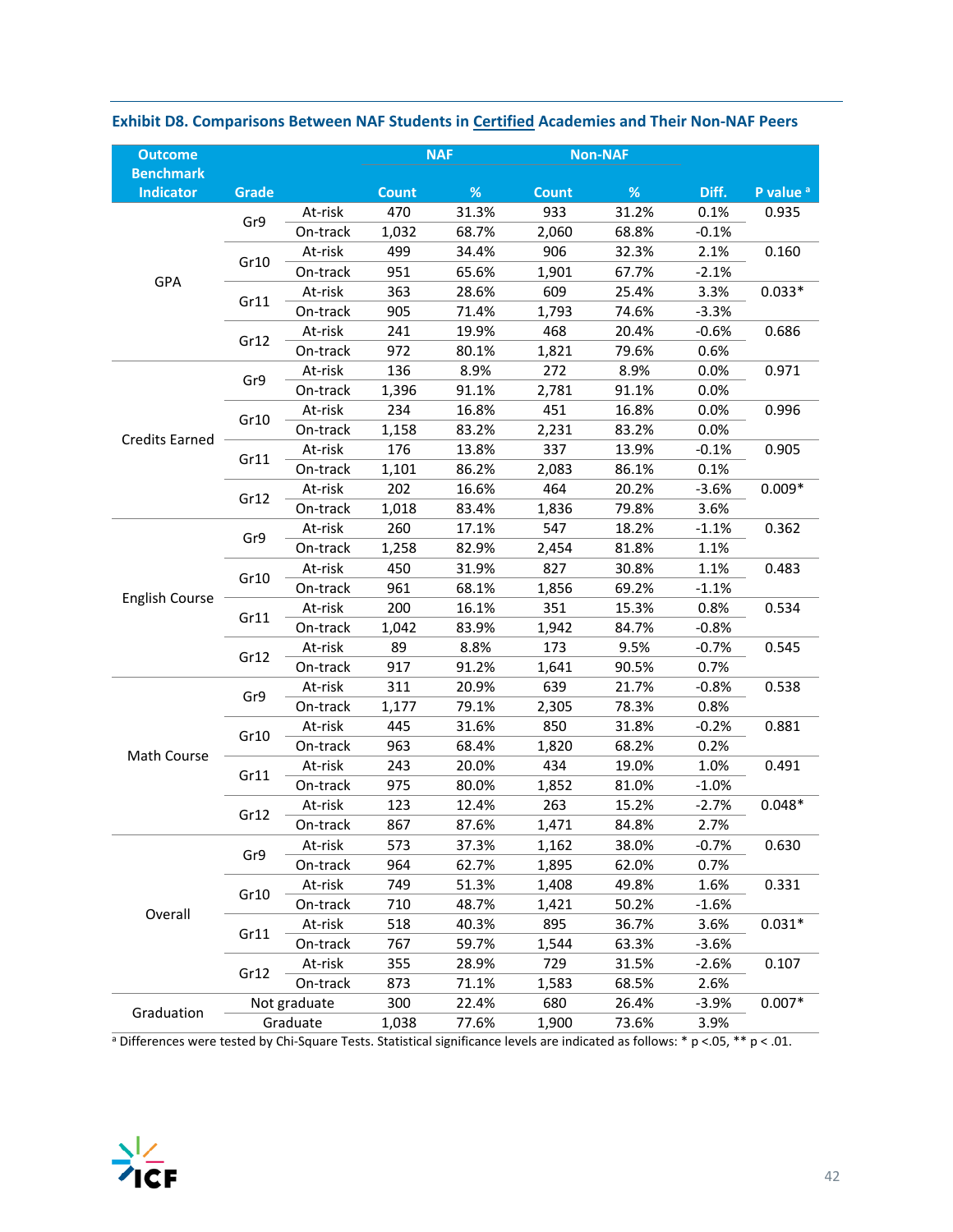| <b>Outcome</b>                       |       |              |              | <b>NAF</b> |              | <b>Non-NAF</b> |         |                      |
|--------------------------------------|-------|--------------|--------------|------------|--------------|----------------|---------|----------------------|
| <b>Benchmark</b><br><b>Indicator</b> | Grade |              | <b>Count</b> | %          | <b>Count</b> | %              | Diff.   | P value <sup>a</sup> |
|                                      |       | At-risk      | 891          | 23.2%      | 1,779        | 23.2%          | 0.0%    | 0.991                |
|                                      | Gr9   | On-track     | 2,945        | 76.8%      | 5,877        | 76.8%          | 0.0%    |                      |
|                                      |       | At-risk      | 980          | 25.4%      | 2,038        | 27.1%          | $-1.7%$ | 0.050                |
|                                      | Gr10  | On-track     | 2,884        | 74.6%      | 5,490        | 72.9%          | 1.7%    |                      |
| GPA                                  |       | At-risk      | 694          | 19.7%      | 1,441        | 21.3%          | $-1.6%$ | 0.062                |
|                                      | Gr11  | On-track     | 2,823        | 80.3%      | 5,322        | 78.7%          | 1.6%    |                      |
|                                      |       | At-risk      | 469          | 13.8%      | 1,022        | 15.4%          | $-1.6%$ | $0.033*$             |
|                                      | Gr12  | On-track     | 2,931        | 86.2%      | 5,618        | 84.6%          | 1.6%    |                      |
|                                      |       | At-risk      | 494          | 12.1%      | 980          | 12.1%          | 0.1%    | 0.930                |
|                                      | Gr9   | On-track     | 3,581        | 87.9%      | 7,141        | 87.9%          | $-0.1%$ |                      |
|                                      |       | At-risk      | 739          | 19.9%      | 1,715        | 23.5%          | $-3.6%$ | $0.000**$            |
|                                      | Gr10  | On-track     | 2,978        | 80.1%      | 5,596        | 76.5%          | 3.6%    |                      |
| <b>Credits Earned</b>                |       | At-risk      | 465          | 13.2%      | 933          | 13.7%          | $-0.5%$ | 0.441                |
|                                      | Gr11  | On-track     | 3,060        | 86.8%      | 5,858        | 86.3%          | 0.5%    |                      |
|                                      |       | At-risk      | 440          | 12.9%      | 1,040        | 15.6%          | $-2.7%$ | $0.000**$            |
|                                      | Gr12  | On-track     | 2,973        | 87.1%      | 5,618        | 84.4%          | 2.7%    |                      |
|                                      |       | At-risk      | 581          | 14.9%      | 1,146        | 15.0%          | $-0.1%$ | 0.835                |
|                                      | Gr9   | On-track     | 3,330        | 85.1%      | 6,493        | 85.0%          | 0.1%    |                      |
|                                      |       | At-risk      | 717          | 19.4%      | 1,528        | 21.5%          | $-2.2%$ | $0.009**$            |
|                                      | Gr10  | On-track     | 2,980        | 80.6%      | 5,564        | 78.5%          | 2.2%    |                      |
| <b>English Course</b>                |       | At-risk      | 391          | 11.5%      | 663          | 10.5%          | 1.0%    | 0.117                |
|                                      | Gr11  | On-track     | 3,009        | 88.5%      | 5,673        | 89.5%          | $-1.0%$ |                      |
|                                      | Gr12  | At-risk      | 212          | 7.4%       | 403          | 7.4%           | 0.1%    | 0.875                |
|                                      |       | On-track     | 2,634        | 92.6%      | 5,077        | 92.6%          | $-0.1%$ |                      |
|                                      | Gr9   | At-risk      | 777          | 20.0%      | 1,635        | 21.6%          | $-1.6%$ | $0.049*$             |
|                                      |       | On-track     | 3,100        | 80.0%      | 5,924        | 78.4%          | 1.6%    |                      |
|                                      |       | At-risk      | 788          | 21.3%      | 1,751        | 24.8%          | $-3.5%$ | $0.000**$            |
| Math Course                          | Gr10  | On-track     | 2,913        | 78.7%      | 5,305        | 75.2%          | 3.5%    |                      |
|                                      | Gr11  | At-risk      | 464          | 13.8%      | 896          | 14.2%          | $-0.3%$ | 0.657                |
|                                      |       | On-track     | 2,891        | 86.2%      | 5,432        | 85.8%          | 0.3%    |                      |
|                                      | Gr12  | At-risk      | 290          | 10.9%      | 505          | 9.7%           | 1.2%    | 0.107                |
|                                      |       | On-track     | 2,369        | 89.1%      | 4,676        | 90.3%          | $-1.2%$ |                      |
|                                      | Gr9   | At-risk      | 1,326        | 32.5%      | 2,683        | 33.0%          | $-0.5%$ | 0.563                |
|                                      |       | On-track     | 2,754        | 67.5%      | 5,442        | 67.0%          | 0.5%    |                      |
|                                      | Gr10  | At-risk      | 1,567        | 40.5%      | 3,328        | 44.1%          | $-3.6%$ | $0.000**$            |
| Overall                              |       | On-track     | 2,305        | 59.5%      | 4,225        | 55.9%          | 3.6%    |                      |
|                                      | Gr11  | At-risk      | 1,214        | 34.4%      | 2,318        | 34.1%          | 0.3%    | 0.758                |
|                                      |       | On-track     | 2,316        | 65.6%      | 4,482        | 65.9%          | $-0.3%$ |                      |
|                                      | Gr12  | At-risk      | 799          | 23.4%      | 1,685        | 25.3%          | $-1.9%$ | $0.038*$             |
|                                      |       | On-track     | 2,617        | 76.6%      | 4,982        | 74.7%          | 1.9%    |                      |
| Graduation                           |       | Not graduate | 682          | 18.9%      | 1,526        | 21.7%          | $-2.8%$ | $0.001**$            |
|                                      |       | Graduate     | 2,936        | 81.1%      | 5,516        | 78.3%          | 2.8%    |                      |

### **Exhibit D9. Comparisons Between NAF Students in Model Academies and Their Non‐NAF Peers**

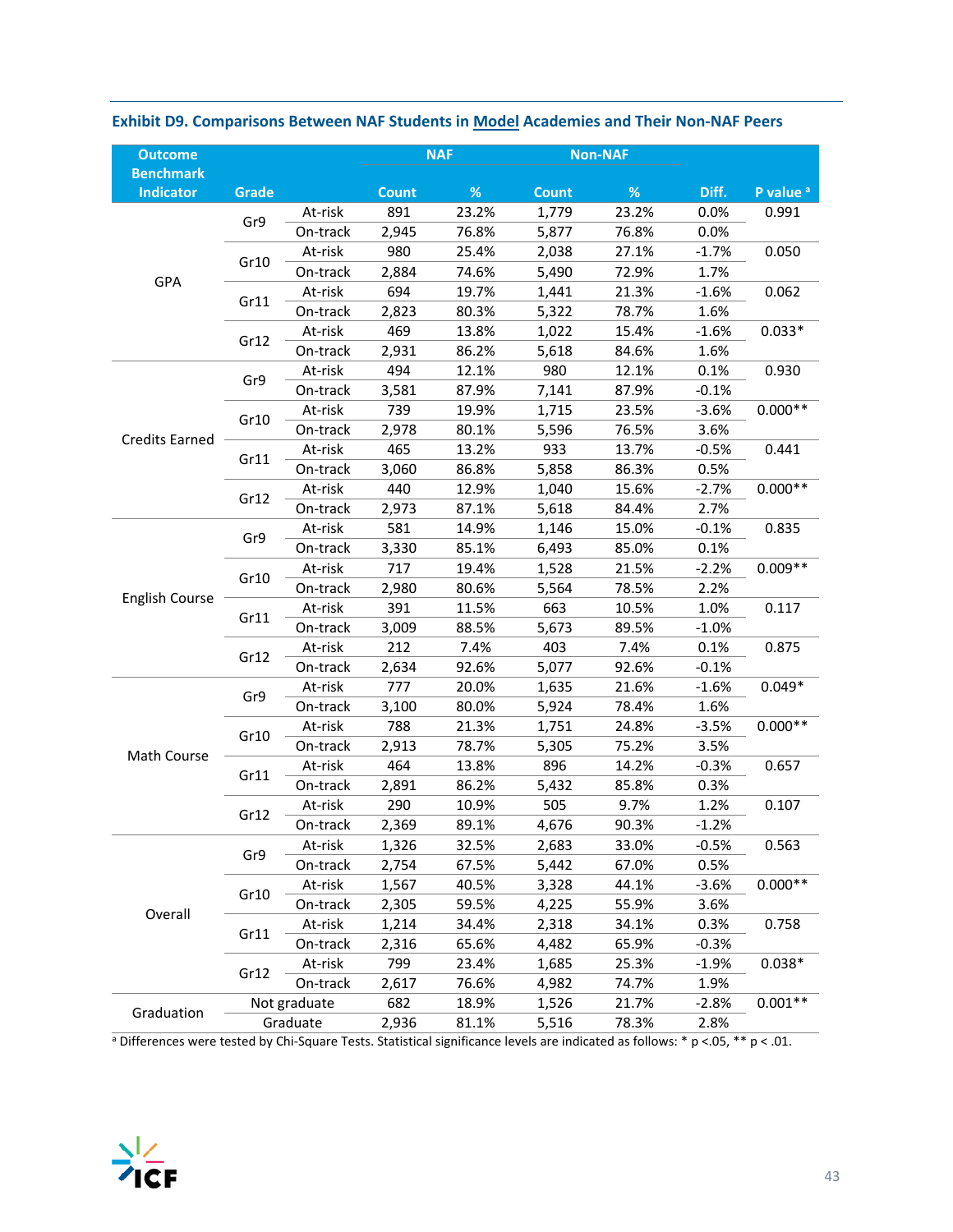| <b>Outcome</b>        |          |              |              | <b>NAF</b>     |              | <b>Non-NAF</b> |         |                      |
|-----------------------|----------|--------------|--------------|----------------|--------------|----------------|---------|----------------------|
| <b>Benchmark</b>      |          |              |              | %              |              | %              | Diff.   | P value <sup>a</sup> |
| <b>Indicator</b>      | Grade    |              | <b>Count</b> |                | <b>Count</b> |                |         |                      |
|                       | Gr9      | At-risk      | 1,527        | 25.4%<br>74.6% | 3,041        | 25.4%          | 0.0%    | 0.958                |
|                       |          | On-track     | 4,474        |                | 8,927        | 74.6%          | 0.0%    | 0.059                |
|                       | Gr10     | At-risk      | 1,674        | 27.6%          | 3,405        | 29.0%          | $-1.3%$ |                      |
| GPA                   |          | On-track     | 4,389        | 72.4%          | 8,353        | 71.0%          | 1.3%    | 0.129                |
|                       | Gr11     | At-risk      | 1,178        | 21.9%          | 2,398        | 22.9%          | $-1.1%$ |                      |
|                       |          | On-track     | 4,212        | 78.1%          | 8,065        | 77.1%          | 1.1%    |                      |
|                       | Gr12     | At-risk      | 796          | 15.0%          | 1,754        | 17.1%          | $-2.1%$ | $0.001**$            |
|                       |          | On-track     | 4,513        | 85.0%          | 8,495        | 82.9%          | 2.1%    |                      |
|                       | Gr9      | At-risk      | 804          | 12.7%          | 1,599        | 12.7%          | 0.0%    | 0.969                |
|                       |          | On-track     | 5,512        | 87.3%          | 10,982       | 87.3%          | 0.0%    |                      |
|                       | Gr10     | At-risk      | 1,151        | 19.5%          | 2,550        | 22.4%          | $-2.9%$ | $0.000**$            |
| <b>Credits Earned</b> |          | On-track     | 4,754        | 80.5%          | 8,834        | 77.6%          | 2.9%    |                      |
|                       | Gr11     | At-risk      | 787          | 14.2%          | 1,545        | 14.7%          | $-0.5%$ | 0.424                |
|                       |          | On-track     | 4,746        | 85.8%          | 8,971        | 85.3%          | 0.5%    |                      |
|                       | Gr12     | At-risk      | 700          | 13.1%          | 1,791        | 17.4%          | $-4.3%$ | $0.000**$            |
|                       |          | On-track     | 4,626        | 86.9%          | 8,491        | 82.6%          | 4.3%    |                      |
|                       | Gr9      | At-risk      | 882          | 14.5%          | 1,805        | 15.2%          | $-0.7%$ | 0.244                |
|                       | On-track | 5,185        | 85.5%        | 10,075         | 84.8%        | 0.7%           |         |                      |
|                       | Gr10     | At-risk      | 1,424        | 24.4%          | 2,851        | 25.6%          | $-1.3%$ | 0.071                |
| <b>English Course</b> |          | On-track     | 4,419        | 75.6%          | 8,270        | 74.4%          | 1.3%    |                      |
|                       |          | At-risk      | 662          | 12.4%          | 1,217        | 12.3%          | 0.1%    | 0.923                |
|                       | Gr11     | On-track     | 4,689        | 87.6%          | 8,663        | 87.7%          | $-0.1%$ |                      |
|                       |          | At-risk      | 349          | 7.9%           | 664          | 8.0%           | 0.0%    | 0.965                |
|                       | Gr12     | On-track     | 4,044        | 92.1%          | 7,671        | 92.0%          | 0.0%    |                      |
|                       |          | At-risk      | 1,156        | 19.3%          | 2,496        | 21.3%          | $-2.1%$ | $0.001**$            |
|                       | Gr9      | On-track     | 4,837        | 80.7%          | 9,200        | 78.7%          | 2.1%    |                      |
|                       |          | At-risk      | 1,534        | 26.3%          | 3,191        | 28.8%          | $-2.6%$ | $0.000**$            |
|                       | Gr10     | On-track     | 4,306        | 73.7%          | 7,879        | 71.2%          | 2.6%    |                      |
| Math Course           |          | At-risk      | 855          | 16.2%          | 1,626        | 16.5%          | $-0.4%$ | 0.562                |
|                       | Gr11     | On-track     | 4,431        | 83.8%          | 8,204        | 83.5%          | 0.4%    |                      |
|                       |          | At-risk      | 495          | 11.7%          | 879          | 11.1%          | 0.5%    | 0.378                |
|                       | Gr12     | On-track     | 3,745        | 88.3%          | 7,010        | 88.9%          | $-0.5%$ |                      |
|                       |          | At-risk      | 2,177        | 34.3%          | 4,426        | 35.0%          | $-0.7%$ | 0.321                |
|                       | Gr9      | On-track     | 4,169        | 65.7%          | 8,208        | 65.0%          | 0.7%    |                      |
|                       |          | At-risk      | 2,731        | 44.9%          | 5,623        | 47.6%          | $-2.7%$ | $0.001**$            |
|                       | Gr10     | On-track     | 3,350        | 55.1%          | 6,186        | 52.4%          | 2.7%    |                      |
| Overall               |          | At-risk      | 2,006        | 36.2%          | 3,798        | 36.0%          | 0.2%    | 0.837                |
|                       | Gr11     | On-track     | 3,540        | 63.8%          | 6,750        | 64.0%          | $-0.2%$ |                      |
|                       |          | At-risk      | 1,297        | 24.3%          | 2,855        | 27.7%          | $-3.4%$ | $0.000*$             |
|                       | Gr12     | On-track     | 4,040        | 75.7%          | 7,448        | 72.3%          | 3.4%    |                      |
|                       |          | Not graduate | 1,133        | 19.9%          | 2,556        | 23.2%          | $-3.3%$ | $0.000*$             |
| Graduation            |          | Graduate     | 4,550        | 80.1%          | 8,463        | 76.8%          | 3.3%    |                      |

### **Exhibit D10. Comparisons Between NAF Students in Four‐Year Academies and Their Non‐NAF Peers**

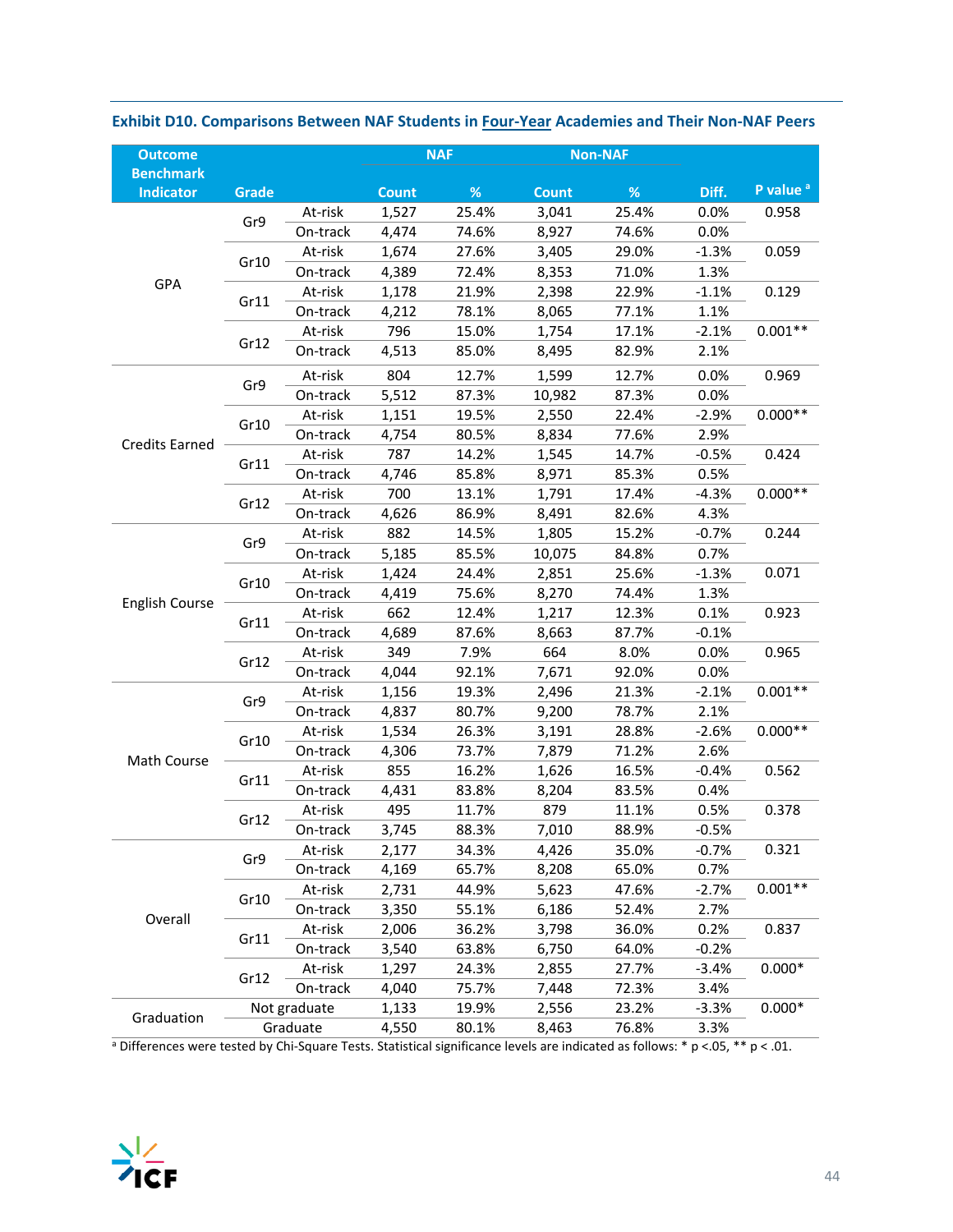| <b>Outcome</b>                       |              |              |              | <b>NAF</b> |              | <b>Non-NAF</b> |         |                      |
|--------------------------------------|--------------|--------------|--------------|------------|--------------|----------------|---------|----------------------|
| <b>Benchmark</b><br><b>Indicator</b> | <b>Grade</b> |              | <b>Count</b> | %          | <b>Count</b> | $\%$           | Diff.   | P value <sup>a</sup> |
|                                      |              | At-risk      | 230          | 41.8%      | 460          | 41.8%          | 0.0%    | 1.000                |
|                                      | Gr9          | On-track     | 320          | 58.2%      | 640          | 58.2%          | 0.0%    |                      |
|                                      |              | At-risk      | 256          | 46.5%      | 497          | 45.8%          | 0.7%    | 0.789                |
|                                      | Gr10         | On-track     | 294          | 53.5%      | 587          | 54.2%          | $-0.7%$ |                      |
| GPA                                  |              | At-risk      | 160          | 43.6%      | 376          | 42.0%          | 1.6%    | 0.594                |
|                                      | Gr11         | On-track     | 207          | 56.4%      | 520          | 58.0%          | $-1.6%$ |                      |
|                                      |              | At-risk      | 148          | 35.8%      | 300          | 36.4%          | $-0.5%$ | 0.855                |
|                                      | Gr12         | On-track     | 265          | 64.2%      | 525          | 63.6%          | 0.5%    |                      |
|                                      |              | At-risk      | 31           | 5.5%       | 62           | 5.5%           | 0.0%    | 1.000                |
|                                      | Gr9          | On-track     | 532          | 94.5%      | 1,064        | 94.5%          | 0.0%    |                      |
|                                      |              | At-risk      | 83           | 22.6%      | 156          | 21.0%          | 1.6%    | 0.537                |
|                                      | Gr10         | On-track     | 284          | 77.4%      | 587          | 79.0%          | $-1.6%$ |                      |
| <b>Credits Earned</b>                |              | At-risk      | 96           | 20.4%      | 159          | 17.0%          | 3.4%    | 0.115                |
|                                      | Gr11         | On-track     | 375          | 79.6%      | 779          | 83.0%          | $-3.4%$ |                      |
|                                      |              | At-risk      | 87           | 20.5%      | 201          | 23.9%          | $-3.4%$ | 0.179                |
|                                      | Gr12         | On-track     | 337          | 79.5%      | 641          | 76.1%          | 3.4%    |                      |
|                                      |              | At-risk      | 146          | 26.6%      | 274          | 26.3%          | 0.4%    | 0.873                |
|                                      | Gr9          | On-track     | 402          | 73.4%      | 769          | 73.7%          | $-0.4%$ |                      |
|                                      |              | At-risk      | 121          | 23.0%      | 243          | 23.9%          | $-0.9%$ | 0.681                |
|                                      | Gr10         | On-track     | 405          | 77.0%      | 772          | 76.1%          | 0.9%    |                      |
| English Course                       |              | At-risk      | 98           | 22.0%      | 185          | 21.6%          | 0.4%    | 0.865                |
|                                      | Gr11         | On-track     | 347          | 78.0%      | 671          | 78.4%          | $-0.4%$ |                      |
|                                      |              | At-risk      | 53           | 13.3%      | 123          | 16.1%          | $-2.8%$ | 0.206                |
|                                      | Gr12         | On-track     | 345          | 86.7%      | 640          | 83.9%          | 2.8%    |                      |
|                                      |              | At-risk      | 179          | 32.8%      | 313          | 30.2%          | 2.6%    | 0.282                |
|                                      | Gr9          | On-track     | 367          | 67.2%      | 725          | 69.8%          | $-2.6%$ |                      |
|                                      |              | At-risk      | 131          | 25.0%      | 265          | 26.2%          | $-1.2%$ | 0.614                |
|                                      | Gr10         | On-track     | 393          | 75.0%      | 747          | 73.8%          | 1.2%    |                      |
| Math Course                          |              | At-risk      | 86           | 20.0%      | 194          | 22.6%          | $-2.6%$ | 0.289                |
|                                      | Gr11         | On-track     | 344          | 80.0%      | 665          | 77.4%          | 2.6%    |                      |
|                                      |              | At-risk      | 77           | 21.2%      | 127          | 18.5%          | 2.7%    | 0.288                |
|                                      | Gr12         | On-track     | 286          | 78.8%      | 560          | 81.5%          | $-2.7%$ |                      |
|                                      |              | At-risk      | 279          | 49.0%      | 549          | 48.5%          | 0.5%    | 0.848                |
|                                      | Gr9          | On-track     | 290          | 51.0%      | 582          | 51.5%          | $-0.5%$ |                      |
|                                      |              | At-risk      | 271          | 49.2%      | 544          | 50.0%          | $-0.9%$ | 0.741                |
|                                      | Gr10         | On-track     | 280          | 50.8%      | 543          | 50.0%          | 0.9%    |                      |
| Overall                              |              | At-risk      | 223          | 47.3%      | 452          | 48.2%          | $-0.8%$ | 0.765                |
|                                      | Gr11         | On-track     | 248          | 52.7%      | 486          | 51.8%          | 0.8%    |                      |
|                                      |              | At-risk      | 199          | 46.9%      | 377          | 44.8%          | 2.2%    | 0.466                |
|                                      | Gr12         | On-track     | 225          | 53.1%      | 465          | 55.2%          | $-2.2%$ |                      |
|                                      |              | Not graduate | 100          | 21.3%      | 197          | 21.1%          | 0.3%    | 0.913                |
| Graduation                           |              | Graduate     | 369          | 78.7%      | 738          | 78.9%          | $-0.3%$ |                      |

### **Exhibit D11. Comparisons Between NAF Students in Three‐Year Academies and Their Non‐NAF Peers**

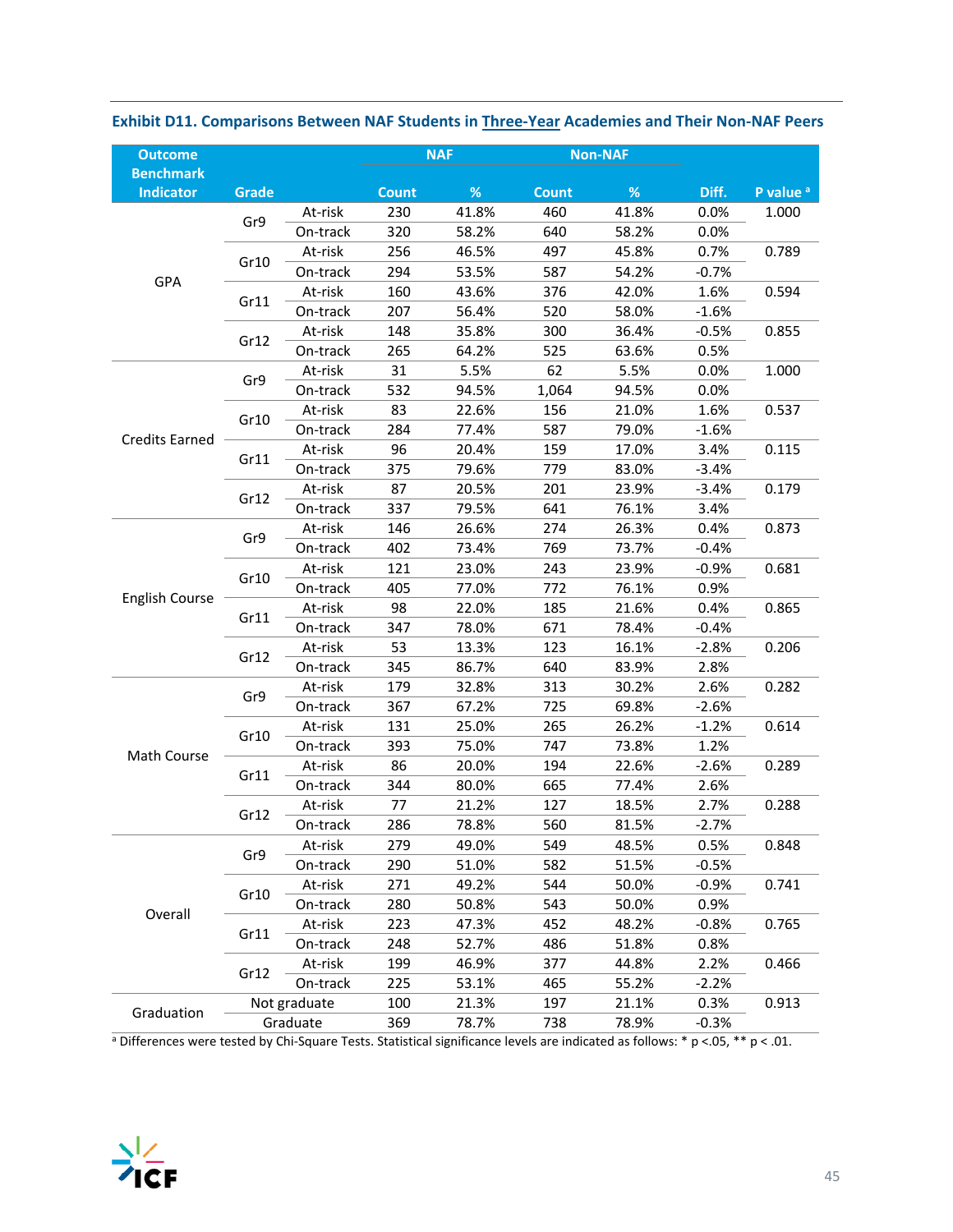# **Appendix E: List of NAF Academies Included in This Study**

| <b>School District</b> | <b>Academy Name</b>                                                    |
|------------------------|------------------------------------------------------------------------|
| Porterville, CA        | Granite Hills High School AOIT                                         |
| Porterville, CA        | Harmony Magnet Academy AOE                                             |
| Porterville, CA        | Monache High School Multimedia and Technology Academy                  |
| Porterville, CA        | Porterville High School Academy of Medical Careers AOHS                |
| Porterville, CA        | Porterville High School AOF                                            |
| Pasadena, CA           | Engineering & Environmental Science Academy                            |
| Hartford, CT           | Academy of Engineering and Green Technology                            |
| Hartford, CT           | <b>Culinary Arts Academy AOHT</b>                                      |
| Hartford, CT           | Hartford Public High School NAF Academy of Nursing and Health Sciences |
| Hartford, CT           | High School, Inc. AOF                                                  |
| Hartford, CT           | Pathways Academy of Technology & Design AOIT                           |
| Broward, FL            | Blanche Ely High School AOIT                                           |
| Broward, FL            | Boyd Anderson High School AOF                                          |
| Broward, FL            | Charles W. Flanagan High School AOF                                    |
| Broward, FL            | Coral Glades High School AOF                                           |
| Broward, FL            | Cypress Bay High School AOF                                            |
| Broward, FL            | Deerfield Beach High School AOF                                        |
| Broward, FL            | Dillard High School AOF                                                |
| Broward, FL            | J.P. Taravella High School AOF                                         |
| Broward, FL            | Marjory Stoneman Douglas High School AOF                               |
| Broward, FL            | Northeast High School AOF (Broward)                                    |
| Broward, FL            | Northeast High School AOIT (Broward)                                   |
| Broward, FL            | Piper High School AOF                                                  |
| Broward, FL            | Plantation High School AOF                                             |
| Broward, FL            | Plantation High School AOHT                                            |
| Broward, FL            | South Broward High School AOHT                                         |
| Broward, FL            | Western High School AOF                                                |
| Miami-Dade, FL         | Alonzo and Tracy Mourning Senior High School AOHT                      |
| Miami-Dade, FL         | Alonzo and Tracy Mourning Senior High School AOIT                      |
| Miami-Dade, FL         | American Senior High School AOHT                                       |
| Miami-Dade, FL         | American Senior High School AOIT                                       |
| Miami-Dade, FL         | Barbara Goleman Senior High School AOF                                 |
| Miami-Dade, FL         | Barbara Goleman Senior High School AOHT                                |
| Miami-Dade, FL         | Barbara Goleman Senior High School AOIT                                |
| Miami-Dade, FL         | Booker T. Washington Senior High AOE                                   |
| Miami-Dade, FL         | Booker T. Washington Senior High AOF                                   |

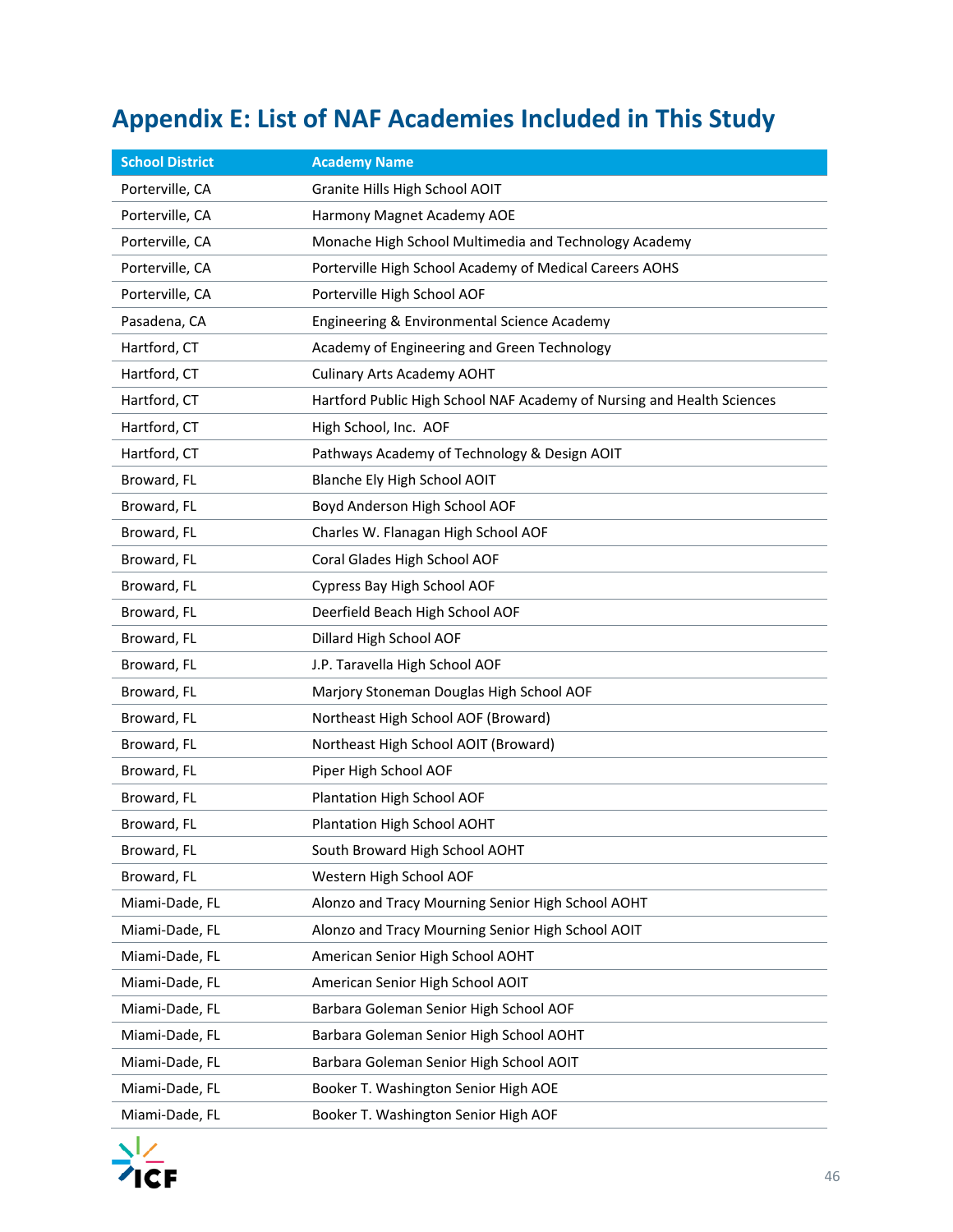| <b>School District</b>    | <b>Academy Name</b>                                                       |
|---------------------------|---------------------------------------------------------------------------|
| Miami-Dade, FL            | Booker T. Washington Senior High AOHT                                     |
| Miami-Dade, FL            | Booker T. Washington Senior High AOIT                                     |
| Miami-Dade, FL            | Coral Gables Senior High School AOF                                       |
| Miami-Dade, FL            | Coral Reef High School AOF                                                |
| Miami-Dade, FL            | G. Holmes Braddock AOIT                                                   |
| Miami-Dade, FL            | Hialeah Gardens Senior High School AOE                                    |
| Miami-Dade, FL            | Hialeah Gardens Senior High School AOF                                    |
| Miami-Dade, FL            | Hialeah Gardens Senior High School AOHT                                   |
| Miami-Dade, FL            | Hialeah Gardens Senior High School AOIT                                   |
| Miami-Dade, FL            | Homestead Senior High School AOHT                                         |
| Miami-Dade, FL            | John A. Ferguson Senior High AOHT                                         |
| Miami-Dade, FL            | Mater Academy East Charter High School                                    |
| Miami-Dade, FL            | Miami Beach Senior High School AOHT                                       |
| Miami-Dade, FL            | Miami Beach Senior High School AOIT                                       |
| Miami-Dade, FL            | Miami Central Senior High School AOIT                                     |
| Miami-Dade, FL            | Miami Edison Senior High School AOF                                       |
| Miami-Dade, FL            | Miami Jackson Senior High School AOF                                      |
| Miami-Dade, FL            | Miami Jackson Senior High School AOIT                                     |
| Miami-Dade, FL            | Miami Lakes Educational Center AOHS                                       |
| Miami-Dade, FL            | Miami Norland Senior High School AOHT                                     |
| Miami-Dade, FL            | Miami Norland Senior High School AOIT                                     |
| Miami-Dade, FL            | Miami Northwestern Senior High School AOHT                                |
| Miami-Dade, FL            | Miami Springs Senior High School AOHT                                     |
| Miami-Dade, FL            | Miami Sunset Senior High School Academy of Information & Media Technology |
| Miami-Dade, FL            | Miami Sunset Senior High School AOE                                       |
| Miami-Dade, FL            | Miami Sunset Senior High School AOF                                       |
| Miami-Dade, FL            | Miami Sunset Senior High School AOHT                                      |
| Miami-Dade, FL            | North Miami Beach Senior High School AOF                                  |
| Miami-Dade, FL            | North Miami Beach Senior High School AOIT                                 |
| Miami-Dade, FL            | North Miami Senior High School AOE                                        |
| Miami-Dade, FL            | North Miami Senior High School AOF                                        |
| Miami-Dade, FL            | Robert Morgan Educational Center AOHT                                     |
| Miami-Dade, FL            | South Dade Senior High School AOF                                         |
| Miami-Dade, FL            | South Dade Senior High School AOIT                                        |
| Miami-Dade, FL            | Southwest Miami Senior High School AOF                                    |
| Miami-Dade, FL            | William H. Turner Technical High School AOF                               |
| Charlotte-Mecklenburg, NC | East Mecklenburg High School AOE                                          |

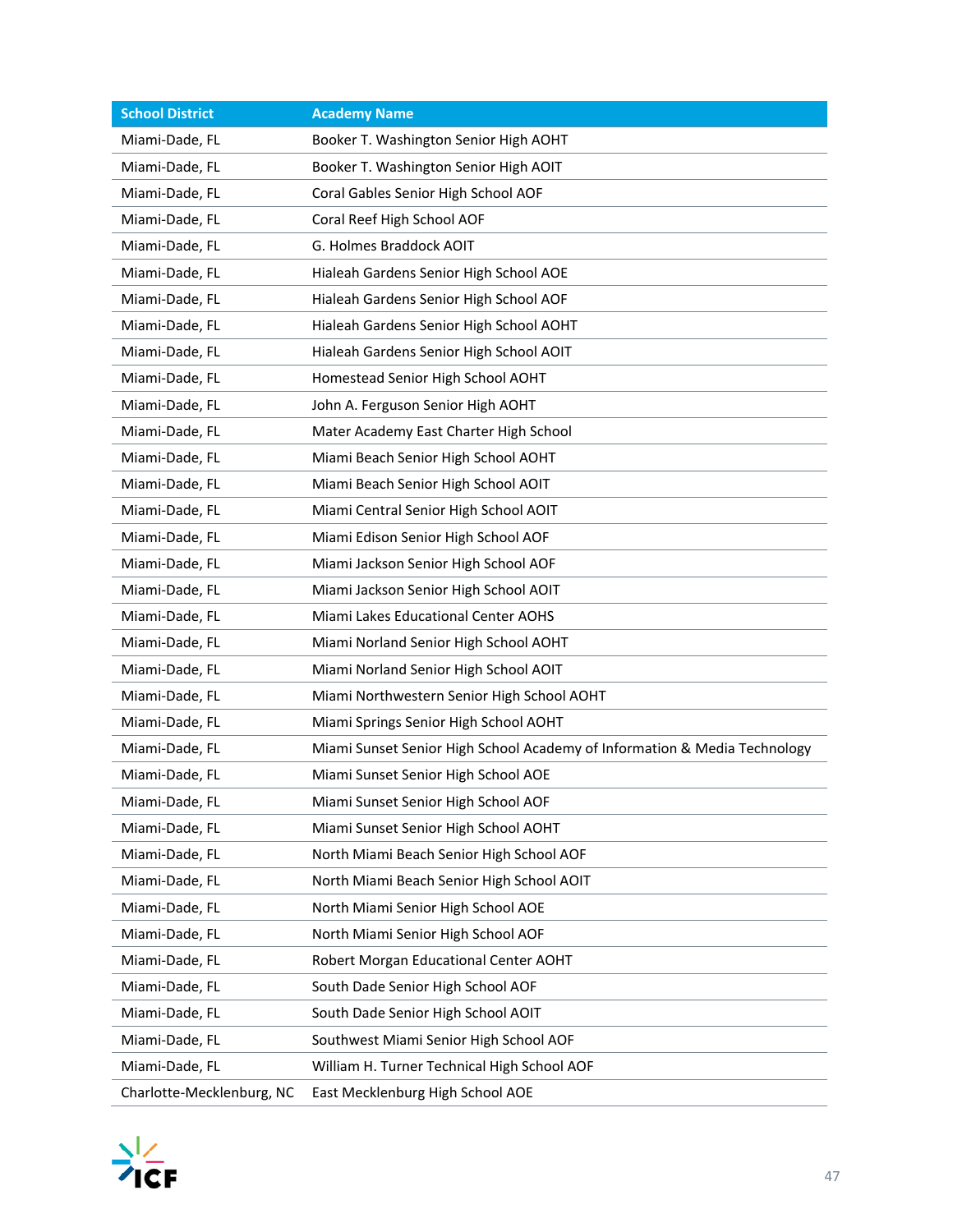| <b>School District</b>    | <b>Academy Name</b>                                                             |
|---------------------------|---------------------------------------------------------------------------------|
| Charlotte-Mecklenburg, NC | Hopewell High School AOE                                                        |
| Charlotte-Mecklenburg, NC | Hopewell High School AOHT                                                       |
| Charlotte-Mecklenburg, NC | Mallard Creek High School AOE                                                   |
| Charlotte-Mecklenburg, NC | Olympic, Biotechnology, Health and Public Administration AOHS                   |
| Charlotte-Mecklenburg, NC | Olympic, School of Executive Leadership & Entrepreneurial Development AOF       |
| Charlotte-Mecklenburg, NC | Phillip O. Berry Academy of Technology AOE                                      |
| Charlotte-Mecklenburg, NC | Phillip O. Berry Academy of Technology AOIT                                     |
| Charlotte-Mecklenburg, NC | Zebulon B. Vance High School AOE                                                |
| Rochester, NY             | Rochester STEM Academy AOE                                                      |
| Rochester, NY             | Rochester STEM Academy AOHS                                                     |
| Rochester, NY             | Rochester STEM Academy AOIT                                                     |
| Dallas, TX                | H. Grady Spruce High School AOE                                                 |
| Dallas, TX                | Justin F. Kimball High School AOE                                               |
| Dallas, TX                | Justin F. Kimball High School AOHT                                              |
| Dallas, TX                | Skyline High School & Career Development Center AOHT                            |
| Dallas, TX                | Thomas Jefferson High School AOF                                                |
| Dallas, TX                | Thomas Jefferson High School AOHT                                               |
| Dallas, TX                | W.T. White High School AOE                                                      |
| Dallas, TX                | Woodrow Wilson High School AOE                                                  |
| Waco, TX                  | A.J. Moore Academy AOE                                                          |
| Waco, TX                  | A.J. Moore Academy AOF                                                          |
| Waco, TX                  | A.J. Moore Academy AOHT                                                         |
| Waco, TX                  | A.J. Moore Academy AOIT                                                         |
| New York City, NY         | Academy for Language and Technology AOIT                                        |
| New York City, NY         | Academy of Finance and Enterprise AOF                                           |
| New York City, NY         | Academy of Hospitality and Tourism High School AOHT                             |
| New York City, NY         | Bronx Engineering and Technology Academy AOE                                    |
| New York City, NY         | Bronx Engineering and Technology Academy AOIT                                   |
| New York City, NY         | Bronx School of Law and Finance AOF                                             |
| New York City, NY         | City Polytechnic High School of Engineering, Architecture, and Technology (AOE) |
| New York City, NY         | Construction Trades, Engineering and Architecture                               |
| New York City, NY         | Grover Cleveland High School AOIT                                               |
| New York City, NY         | High School for Enterprise Bus and Tech AOHT                                    |
| New York City, NY         | High School of Economics and Finance AOF                                        |
| New York City, NY         | High School of Hospitality Management AOHT                                      |
| New York City, NY         | Jacqueline Kennedy Onassis High School AOHT                                     |
| New York City, NY         | James Madison High School AOF                                                   |